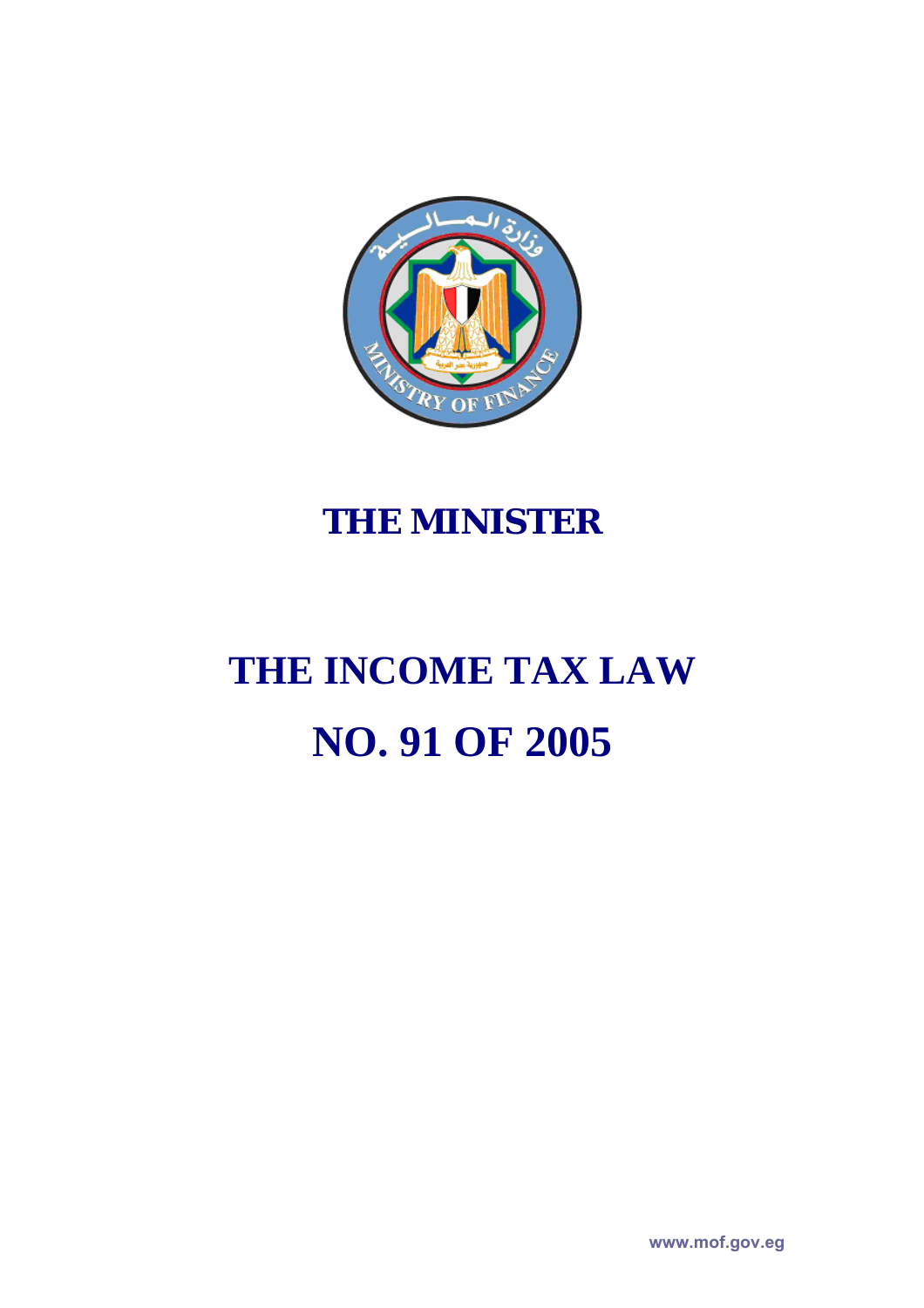# **The Income Tax Law Promulgated By Law no. 91 of 2005**

**ــــــــــــــــــــــــــــــــــــــــــــــــــــــــــــــــــــــــــــــــــــــــــــ**

### **In the name of the people, The President of the Arab Republic of Egypt,**

the People's Assembly has approved the following law, and we have promulgated it:

#### **(First Article)**

The provisions of the attached law shall apply with respect to the income tax.

#### **(Second Article)**

The income tax law promulgated by law no. 157 of 1981 shall be repealed, and Appeal Committees established according to the provisions of the said income tax law shall, until December,  $31<sup>st</sup>$  2005, continue to examine tax disputes related to the years up to the end of 2004. Thereafter, unresolved disputes shall be referred, as they stand, to the committees established under the attached law.

Exemptions, for periods which were specified in the above-cited law, will remain valid for those persons whose exemption periods started before the effective date of the current law, until the end of those periods.

Clause (i) of Article (1) of law no. 147 of 1984, imposing the State Financial Resources Development Levy shall be repealed.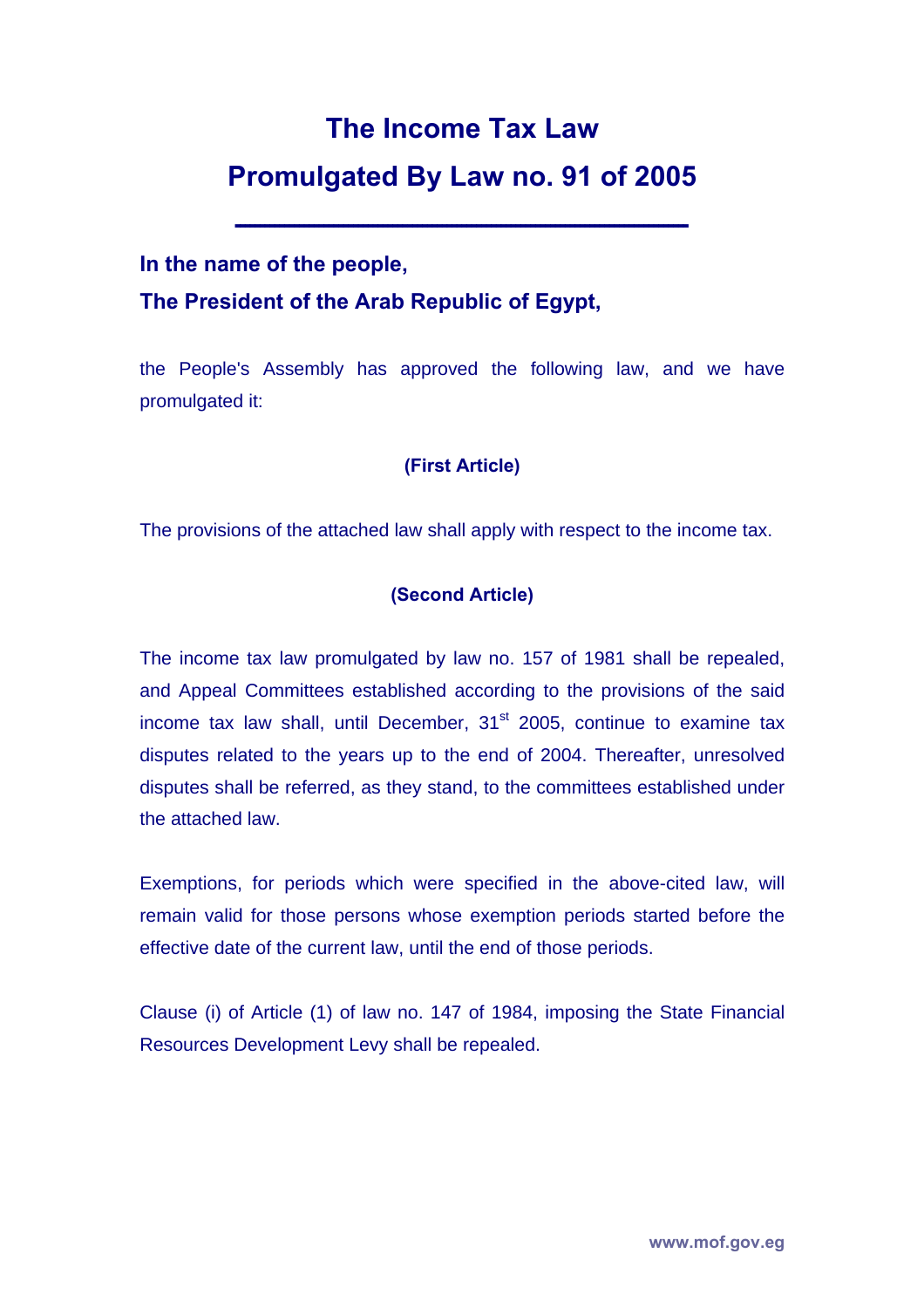#### **(Third Article)**

Articles 16, 17, 18, 19, 21, 22, 23 (bis), 24, 25 and 26 of the Investment Guarantees and Incentives Law promulgated by law no. 8 of 1997 shall be repealed.

Exemptions stipulated in the aforementioned articles shall remain valid for companies and firms whose exemption periods had started before the effective date of this law until the end of those periods.

Companies and firms established under the above-mentioned law, but which have not commenced operation or production until the effective date of this law, shall, in order to be entitled to the exemptions prescribed in the abovecited law, be required to start operation or production within three years from the effective date hereof.

#### **(Fourth Article)**

Every person shall be exempt from payment of all taxes due on their income as well as General Sales Tax amounts due for tax periods preceding the effective date of this law as well as delay fines, penalties, additional taxes and the like associated therewith provided the following two conditions are met:

*First:* The person must not have been registered or have filed a tax return or have been subject to any form of tax audit by the Income Tax Authority or the Sales Tax Authority.

**Second:** The taxpayer shall file an income tax return for the latest tax period including all pertinent information, and shall apply for registration with the Sales Tax Authority if he has reached the registration threshold, within one year from the effective date of this law.

The exemption shall be rescinded if the taxpayer fails to file income tax returns on a regular basis for the following three tax periods.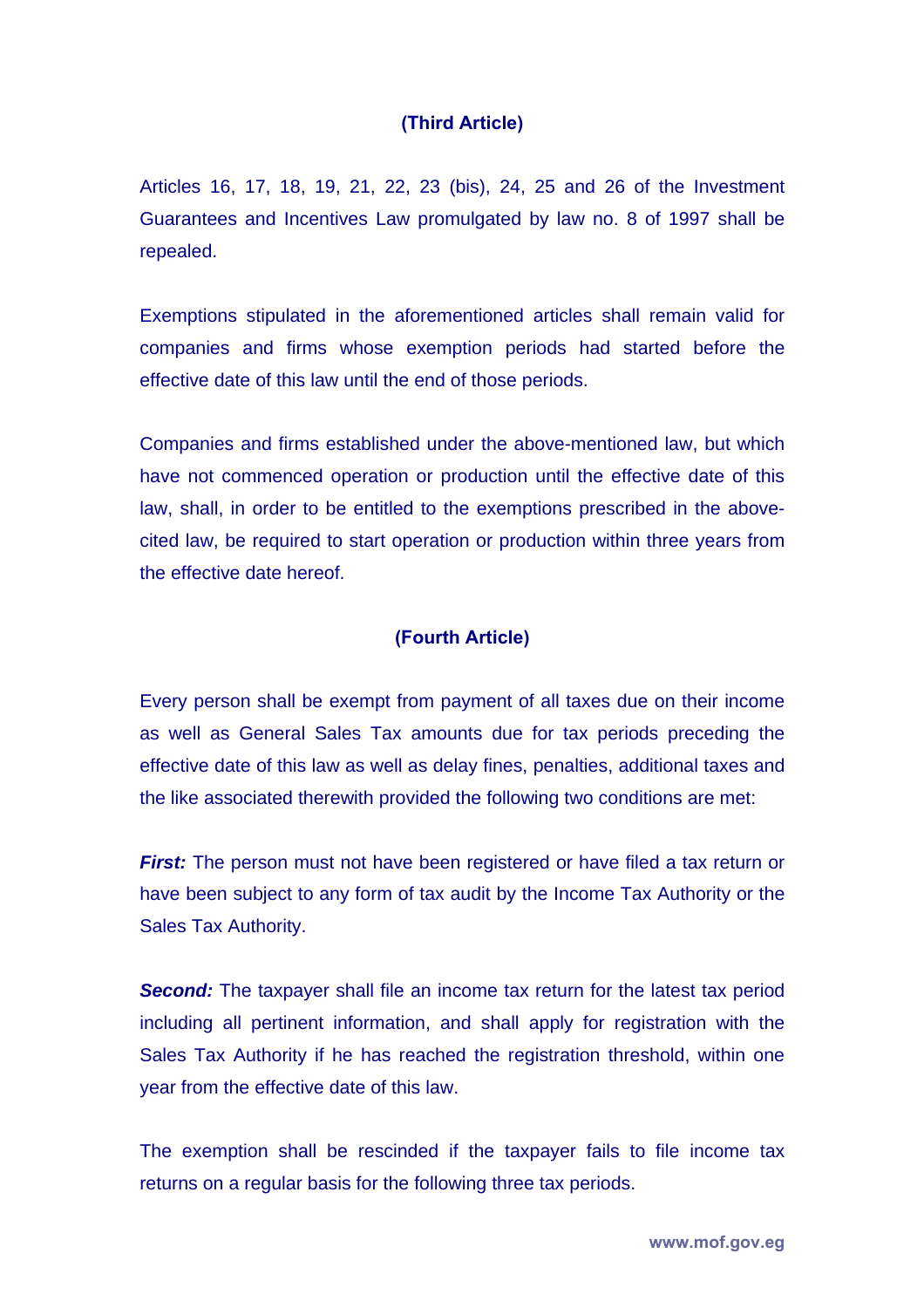#### **(Fifth Article)**

Litigation in all lawsuits, registered with or being heard by all courts of different degrees before October 1st 2004, between the Tax Authority and taxpayers, whose subject-matter is a disagreement over tax assessment shall be rescinded and all claims for unpaid taxes relating thereof shall cease, providing the annual tax base subject to dispute does not exceed ten thousand pounds.

In all cases, the rescinding of litigation shall not entitle a taxpayer to recover what he has already paid on account of the tax due against the disputed tax base, unless a taxpayer insists on proceeding with the litigation in the lawsuit by a request submitted to the court hearing the lawsuit within six months from the effective date hereof.

#### **(Sixth Article)**

In lawsuits other than those referred to in the Fifth Article above, taxpayers involved in existing disputes with the Tax Authority registered with or being heard before courts of law of different degrees before October 1st, 2004 shall be entitled to request the termination of such disputes within one year from the effective date of this law against payment of a percentage of the tax and other amounts due on the disputed annual tax base according to the following brackets:

- 1- (10%) of the amount of tax and other amounts due on the disputed base if the amount does not exceed one hundred thousand pounds;
- 2- (25%) of the amount of tax and other amounts due on the disputed base in relation to the portion in excess of one hundred thousand pounds and up to five hundred thousand pounds of that base, after paying the percentage provided for in item (1) above for the portion that does not exceed one hundred thousand pounds;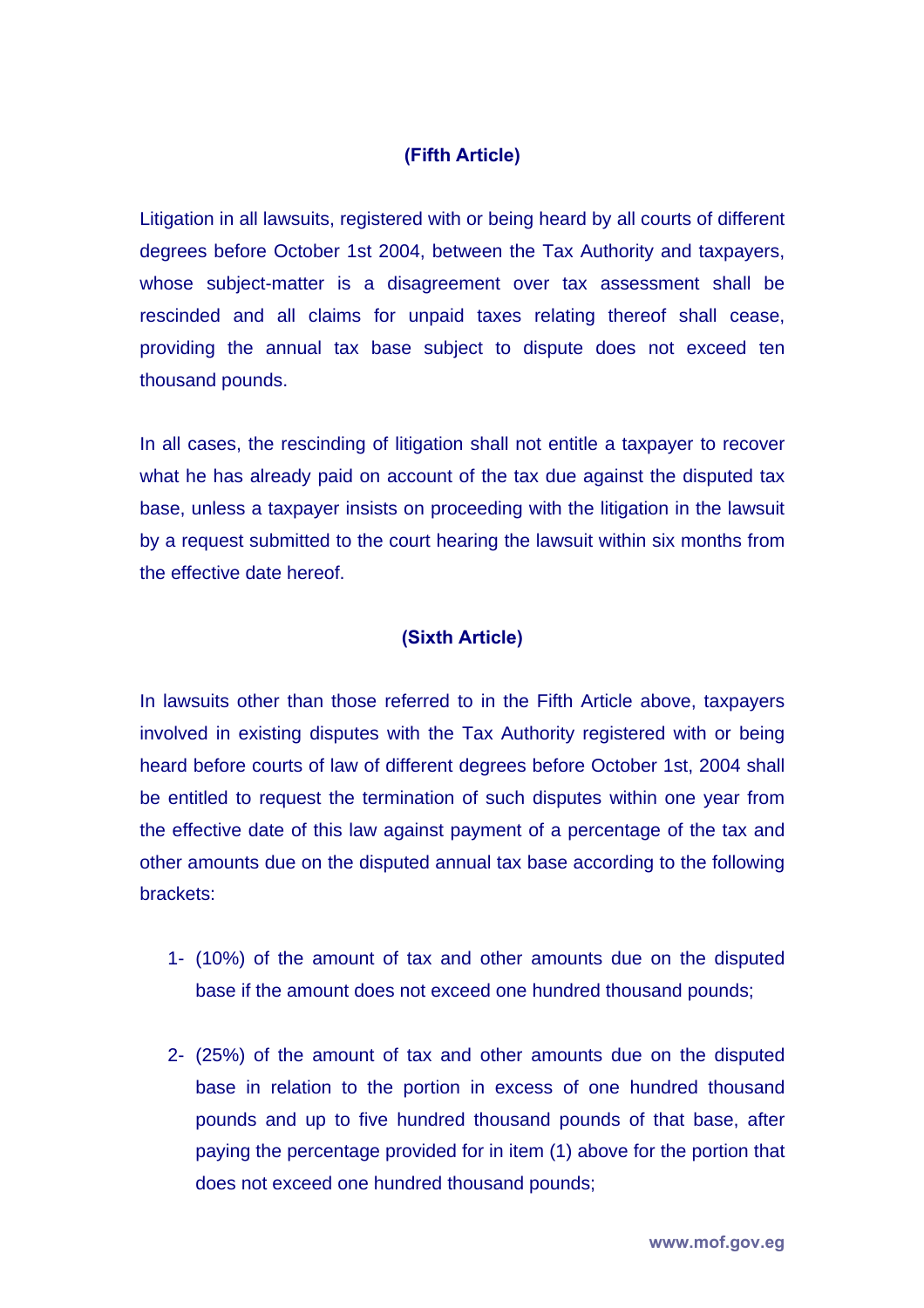3- (40 %) of the amount of tax and other amounts due on the disputed tax base in relation to the portion in excess of five hundred thousand pounds, after paying the two percentages provided for in items (1, 2) for the portion that does not exceed five hundred thousand pounds.

Settlement by the taxpayer of the percentages according to the preceding clauses will result in the complete discharge of the disputed tax and other amounts and the litigations in the lawsuits will be terminated if the taxpayer submits to the court evidence of the settlement.

In all cases, the termination of litigation will not entitle a taxpayer to recover what has already been paid on account of the disputed tax.

#### **(Seventh Article)**

With exception to item (1) of article 52 of the attached law, debit interest shall be deductible for loans and advances obtained by legal persons in excess of four-fold the average ownership rights, and up to eight-fold of that average for the period beginning from tax year 2005 and ending by the end of tax year 2009, according to the following table:

> 8:1 for the tax year 2005 7:1 for the tax year 2006 6:1 for the tax year 2007 5:1 for the tax year 2008 4:1 for the tax year 2009

#### **(Eighth Article)**

The Minister of Finance shall issue the Executive Regulation for this law and the attached law within six months from the date of publication in the Official Gazette. Until the Executive Regulation is issued, regulations and decrees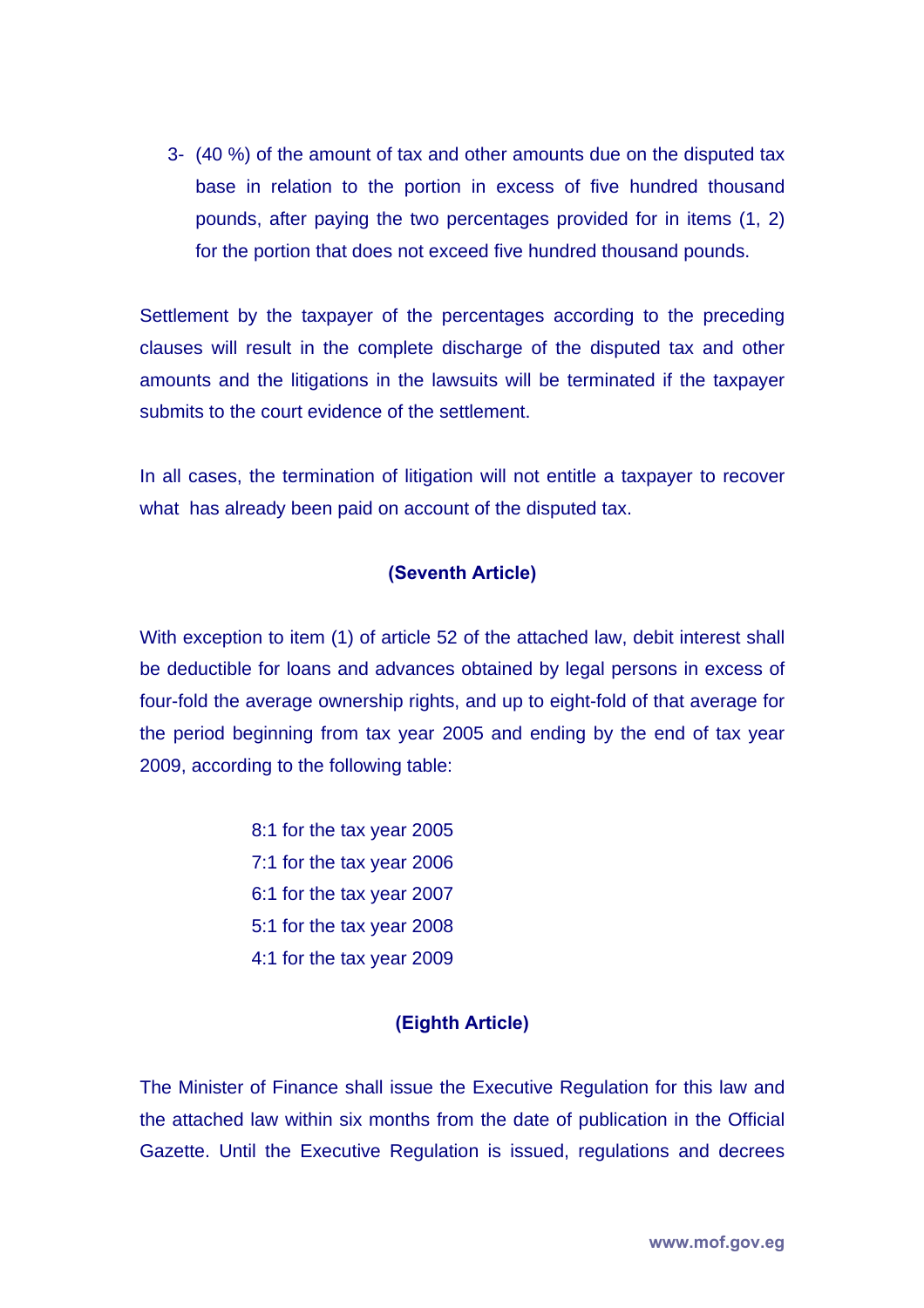currently in force will remain valid where they do not conflict with the provisions of these two laws.

#### **(Ninth Article)**

This law shall be published in the Official Gazette and shall be effective from the day following its publication, subject to the following:

- 1- Provisions of the attached law shall apply with respect to salaries and the like from the beginning of the month following its publication date in the Official Gazette.
- 2- Provisions of the attached law shall apply with respect to revenues of commercial and industrial activity, revenues of non-commercial professions and revenues from real estate of natural persons as of tax period 2005.

Provisions of the attached law shall also apply to the profits of legal persons as of the tax period 2005 or the tax period of the legal person that starts after the effective date of this law.

This law shall be stamped with the seal of the State and shall be executed as a law thereof.

Issued at the Presidency of the Republic on the 1<sup>st</sup> of Gamady Al Ula, 1426 A.H. (corresponding to June  $8<sup>th</sup>$ , 2005).

#### **Hosny Mubarak**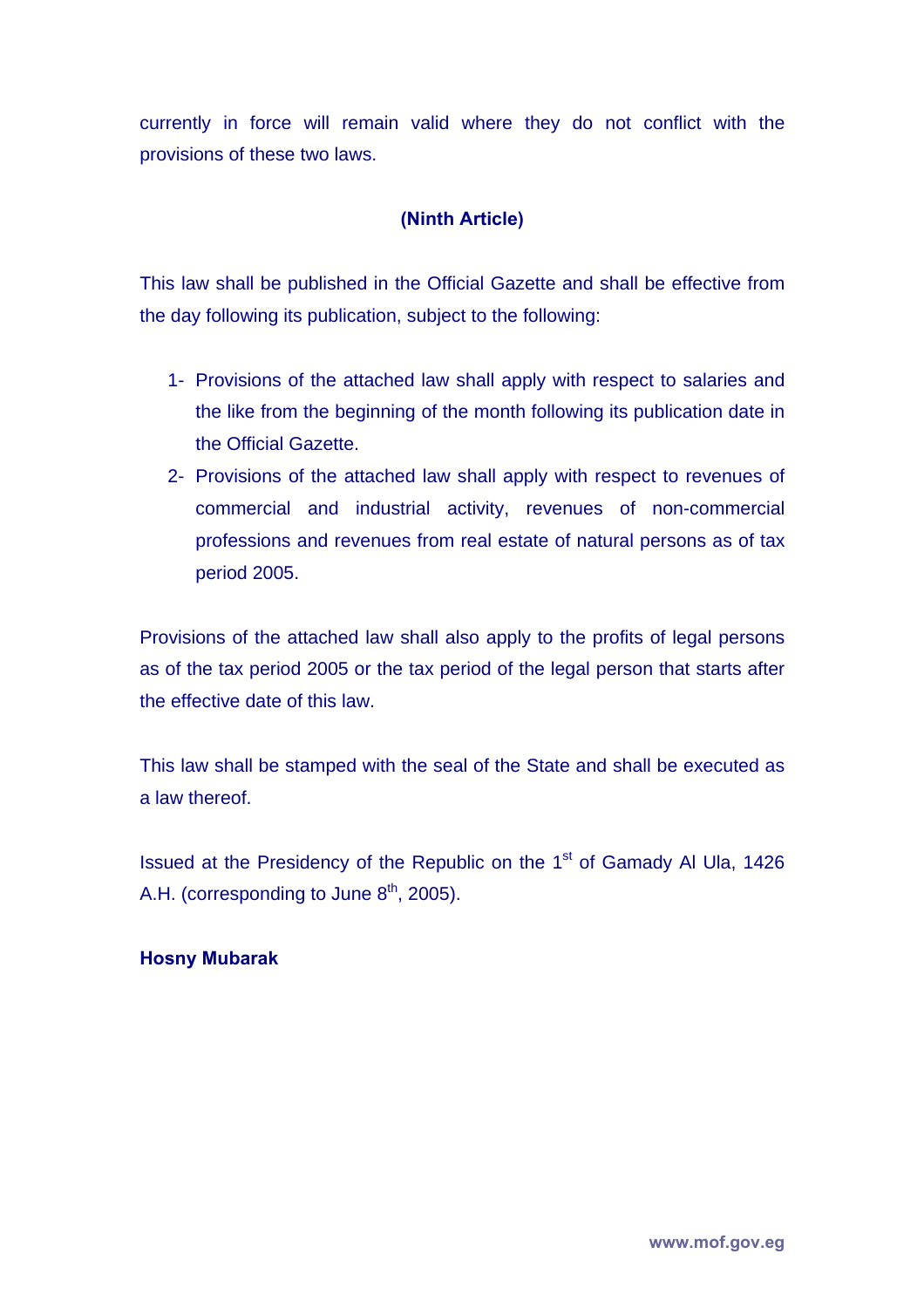# **The Income Tax Law Book One General Provisions**

**Article (1):** In applying the provisions of this law, the following definitions apply:

- *Tax:* the income tax
- *The Minister: Minister of Finance*
- **Commissioner:** Commissioner of the General Income Tax Authority
- *The Authority:* the General Income Tax Authority
- *Taxpayer:* natural or legal persons taxable according to the provisions of this law
- **Corporations:** joint stock companies, companies limited by shares, and companies with limited liability
- *Partnerships:* general partnerships and limited partnerships
- *De Facto Corporation:* company established by natural persons without fulfilling the establishment or notarization procedures, except for cases resulting from the inheritance of a sole proprietorship
- **Project:** an economic entity practicing its main activity in Egypt, or a permanent establishment in Egypt affiliated to an economic entity abroad.
- *Related Person:* any person related to a taxpayer in a way that affects the determination of the tax base, including:
	- 1- Husband, wife, descendents, and ascendants
	- 2- A corporation and the person who directly or indirectly holds therein at least 50% of the number or value of shares, or voting rights
	- 3- Partnerships, active partners, and silent partners
	- 4- Any two or more companies in which another person holds at least 50% of the number or value of shares, or voting rights in each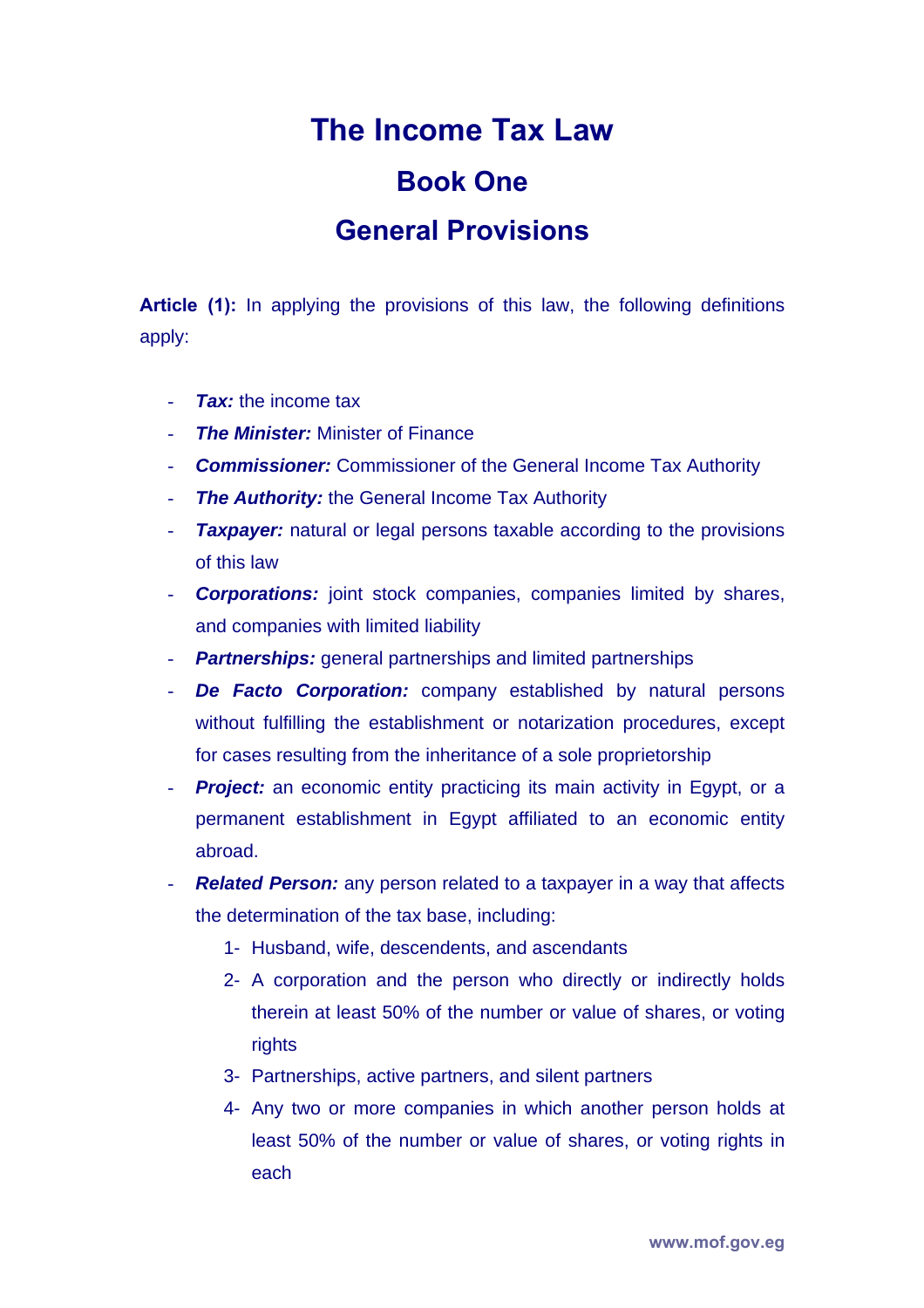- **Neutral price:** the price upon which two or more unrelated persons deal, determined according to market forces and transaction conditions
- *Royalties:* amounts paid, of any kind, in return for using, or the right to use, copyrights related to a literary, artistic, or scientific work, including cinema movies, and the use of any patent, trademark, design, model, plan, formula, or secret process, or in return for using or the right to use scientific, commercial, or industrial equipment, or information related to scientific, commercial, or industrial expertise

**Article (2):** In applying the provisions of this law, a natural person is an Egyptian resident, in any of the following cases:

- 1- If having permanent residency in Egypt
- 2- If residing in Egypt for more than 183 continuous or intermittent days within twelve months
- 3- An Egyptian working abroad, and receiving income from an Egyptian treasury

A legal person is deemed a resident of Egypt in any of the following cases:

- 1- If established according to Egyptian law
- 2- If its main or effective managing headquarters is in Egypt
- 3- If its a corporation in which the state or any state-owned legal person hold more than 50% of its capital

This law's executive regulation will define the rules for determining permanent residence and effective managing headquarters.

**Article (3):** Income earned from a source in Egypt includes the following:

- (a) Income from services rendered in Egypt, including salaries and the like.
- (b) Income paid by an employer residing in Egypt, even if the work is performed abroad.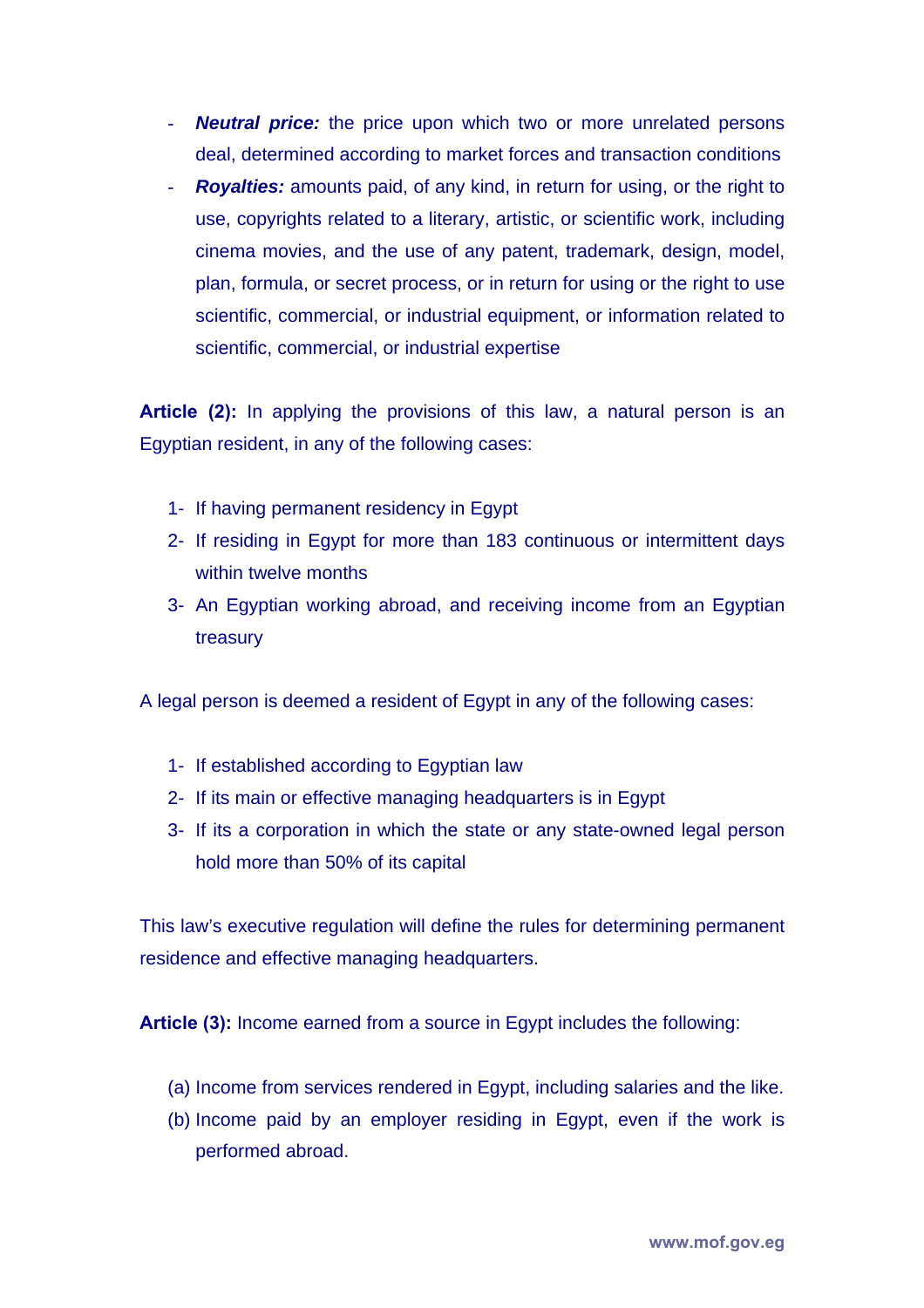- (c) Income earned by a sportsman, or an artist for activity performed in Egypt.
- (d) Income earned by a non-resident, for work undertaken through a permanent establishment in Egypt.
- (e) Income from the disposal of movable property of a permanent establishment in Egypt.
- (f) Income from the use and disposal of real estate and the like located in Egypt, and annexed property thereof.
- (g) Share distributions of a corporation resident in Egypt
- (h) Dividends paid by a partnership resident in Egypt.
- (i) Revenue paid by the government, local Authority Units, state-owned legal persons or any resident in Egypt, and revenue paid by a permanent establishment in Egypt even if the owner thereof is not residing therein.
- (j) Rent payments, licensing fees, and royalties paid by a person residing in Egypt or by a permanent establishment in Egypt even if the owner is not resident therein.
- (k) Income from any other activity carried out in Egypt.

**Article (4):** A permanent establishment, in applying the provisions of this law, means each fixed business place through which some or all works of projects of a non-resident in Egypt is carried out. This particularly includes:

- (a) A place of management
- (b) A branch
- (c) A building used as a sales outlet
- (d) An office
- (e) A factory
- (f) A workshop
- (g) A mine, oil field, natural gas well, quarry, or any other place for extracting natural resources, including timber or any other product from forests
- (h) A farm or plantation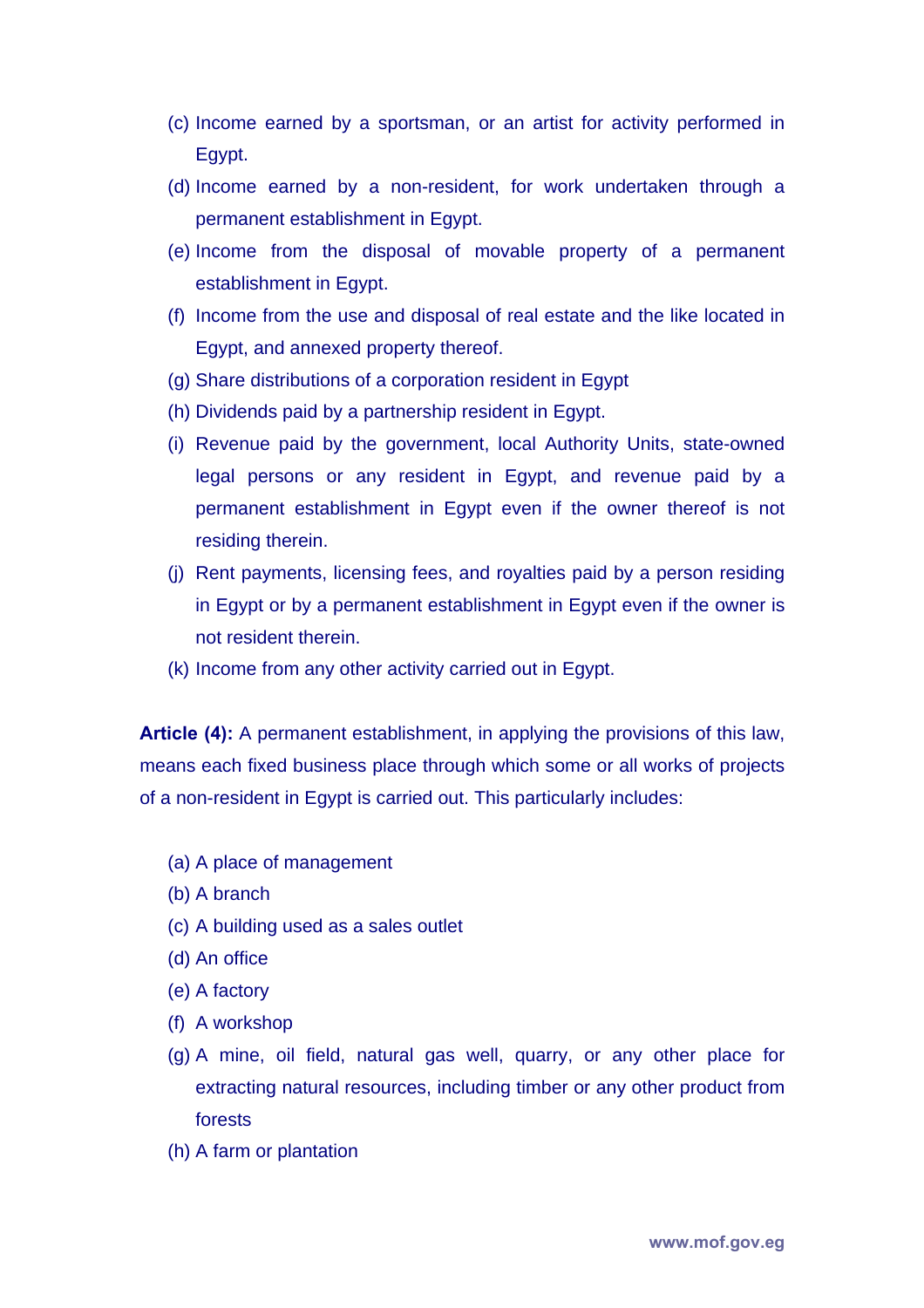(i) A building site, construction project, assembly, preparations, or supervisory activities related to any of these

There shall be deemed as a permanent establishment a person working for an affiliated project who has the authority to conclude and ratify contracts in the name of the project, unless such person's activity is restricted to the procurement of commodities or goods for the project.

The following are not deemed to be a permanent establishment:

- 1- Using special facilities only for the storage and display of goods and commodities owned by a project;
- 2- Maintaining an inventory of commodities and goods owned by a project for storage or display purposes;
- 3- Maintaining an inventory of commodities and goods owned by a project only for the purpose of reprocessing them by another project;
- 4- Maintaining a permanent place for an activity that only undertakes the purchase of goods or commodities or the gathering of information for a project;
- 5- Maintaining a permanent place for an activity that only undertakes work of a preparatory or supporting nature to a project;
- 6- Maintaining a permanent place of work in which any group of activities referred to in the aforementioned items is undertaken, provided that the overall activity of the fixed place of work, and the result of the activities, is only of a preparatory or supporting nature.
- 7- Industrial or commercial works carried out by a foreign company through a broker or a general agent on commission, or any other independent agent, unless it is proved that the broker or agent has dedicated most of its time or effort during the tax period for the interest of the foreign company.

Control by a non-resident company over another resident company shall not mean that the resident company is a permanent establishment for the other.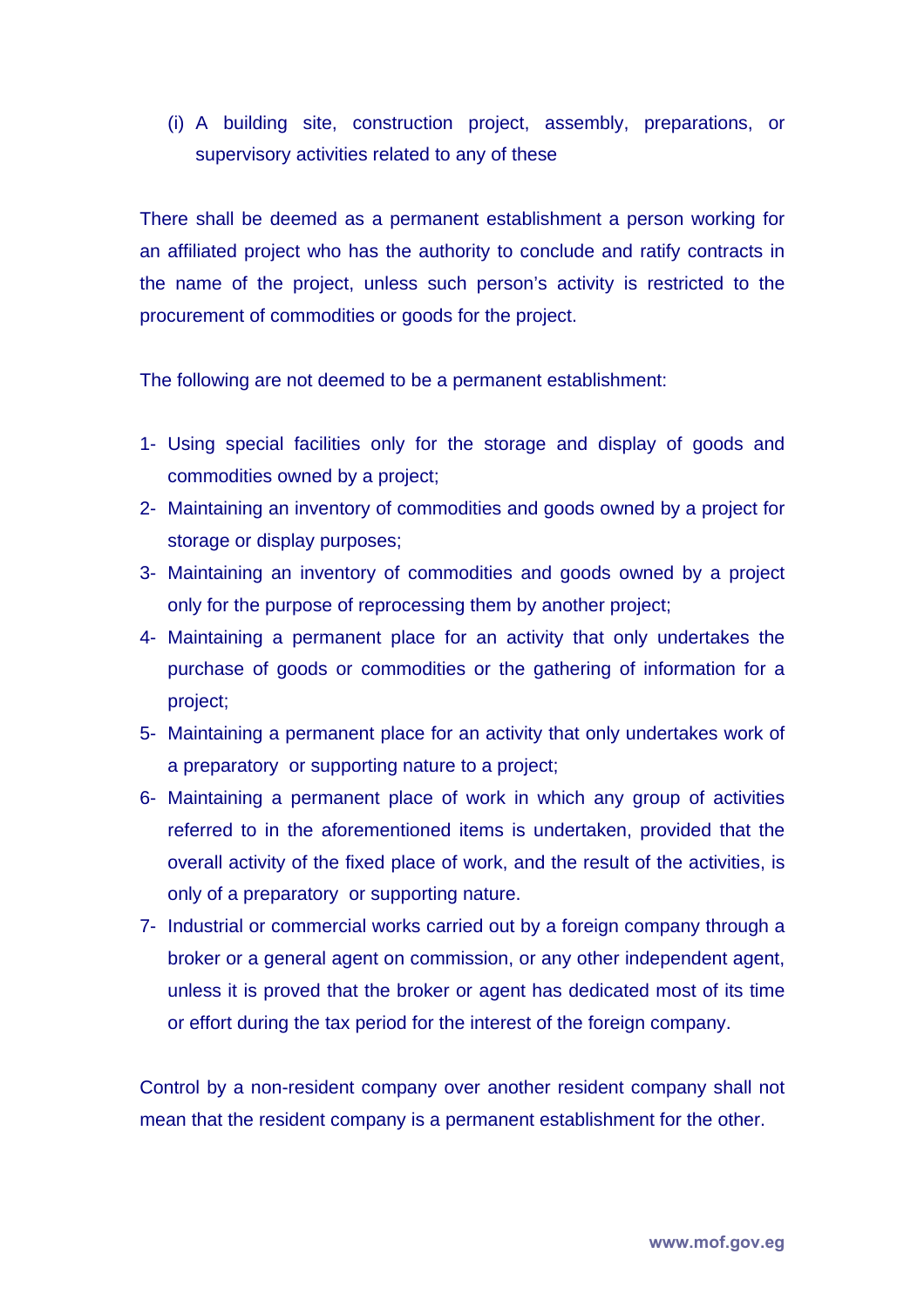**Article (5):** A tax period is the fiscal year beginning the first of January and ending on 31<sup>st</sup> of December each year, or any period of twelve months which is used as a base for computation of the tax.

Tax may be calculated for a period shorter or longer than twelve months. The executive regulation of this law shall determine the accounting procedures for such period.

Tax becomes due on the day following the end of a tax period, and shall also become due on the death of a taxpayer, or cessation of a taxpayer's residency, or the permanent discontinuance of a taxpayer from practicing the activity.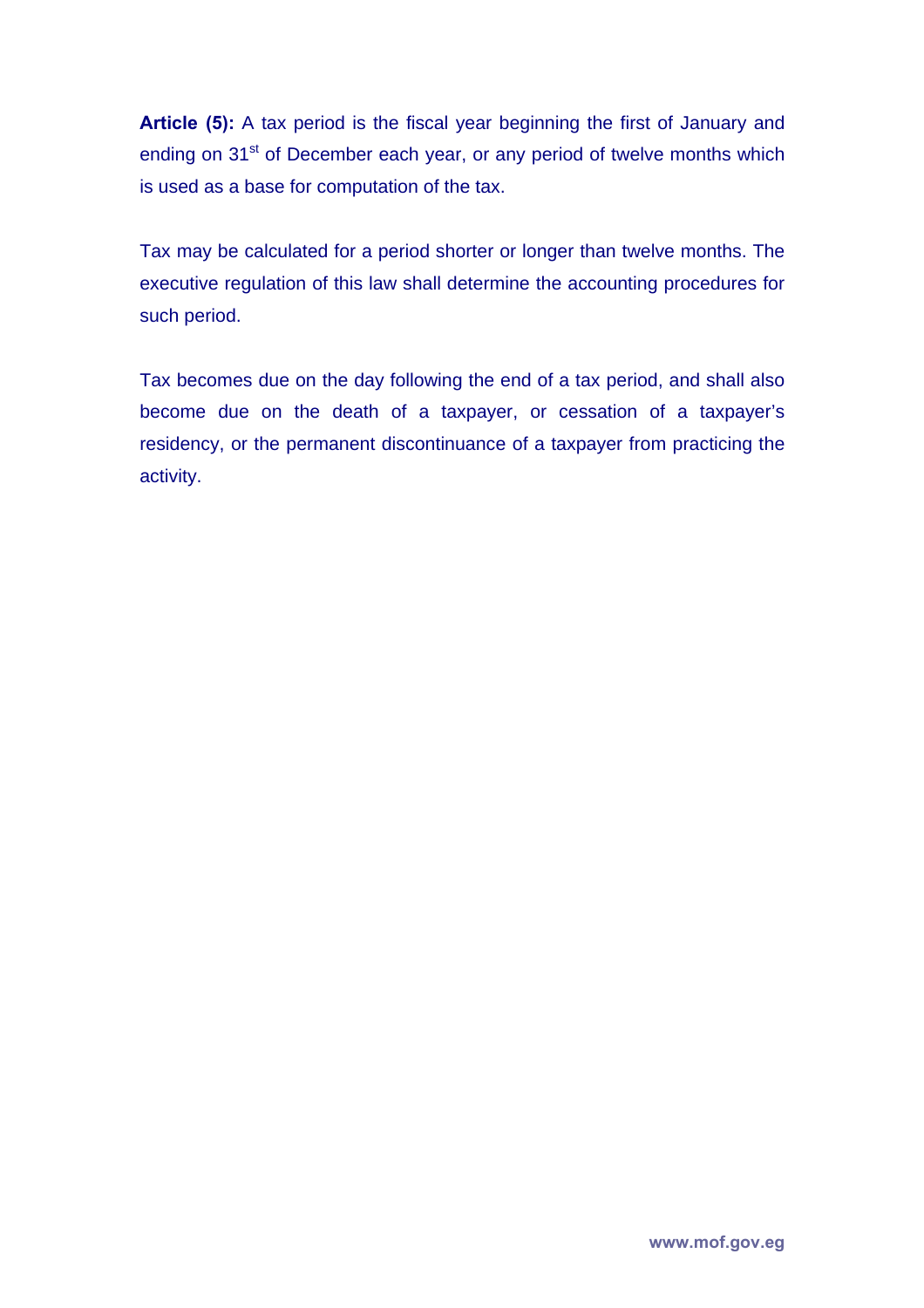# **Book Two Income Tax of Natural Persons**

# **Chapter One Tax Scope and Rate**

**Article (6):** An annual tax shall be imposed on the total net income of resident and non-resident natural persons in respect of their incomes earned in Egypt. The total net income comprises the following sources:

- 1- Salaries and the like;
- 2- Commercial or industrial activity;
- 3- Professional or non-commercial activity;
- 4- Real estate.

**Article (7):** Tax is due on the total net income in excess of five thousand pounds earned by a resident taxpayer during the year.

**Article (8):** The tax rates are as follows:

| <b>First bracket:</b>  | More than 5,000 up to 20,000 pounds |  |                                   |  |  |  | $10\%$     |
|------------------------|-------------------------------------|--|-----------------------------------|--|--|--|------------|
| <b>Second bracket:</b> |                                     |  | More than 20,000 up to 40,000 15% |  |  |  |            |
|                        | pounds                              |  |                                   |  |  |  |            |
| <b>Third bracket:</b>  | More than 40,000 pounds             |  |                                   |  |  |  | <b>20%</b> |

On computing the tax, the total annual net income shall be rounded to the nearest lower ten pounds.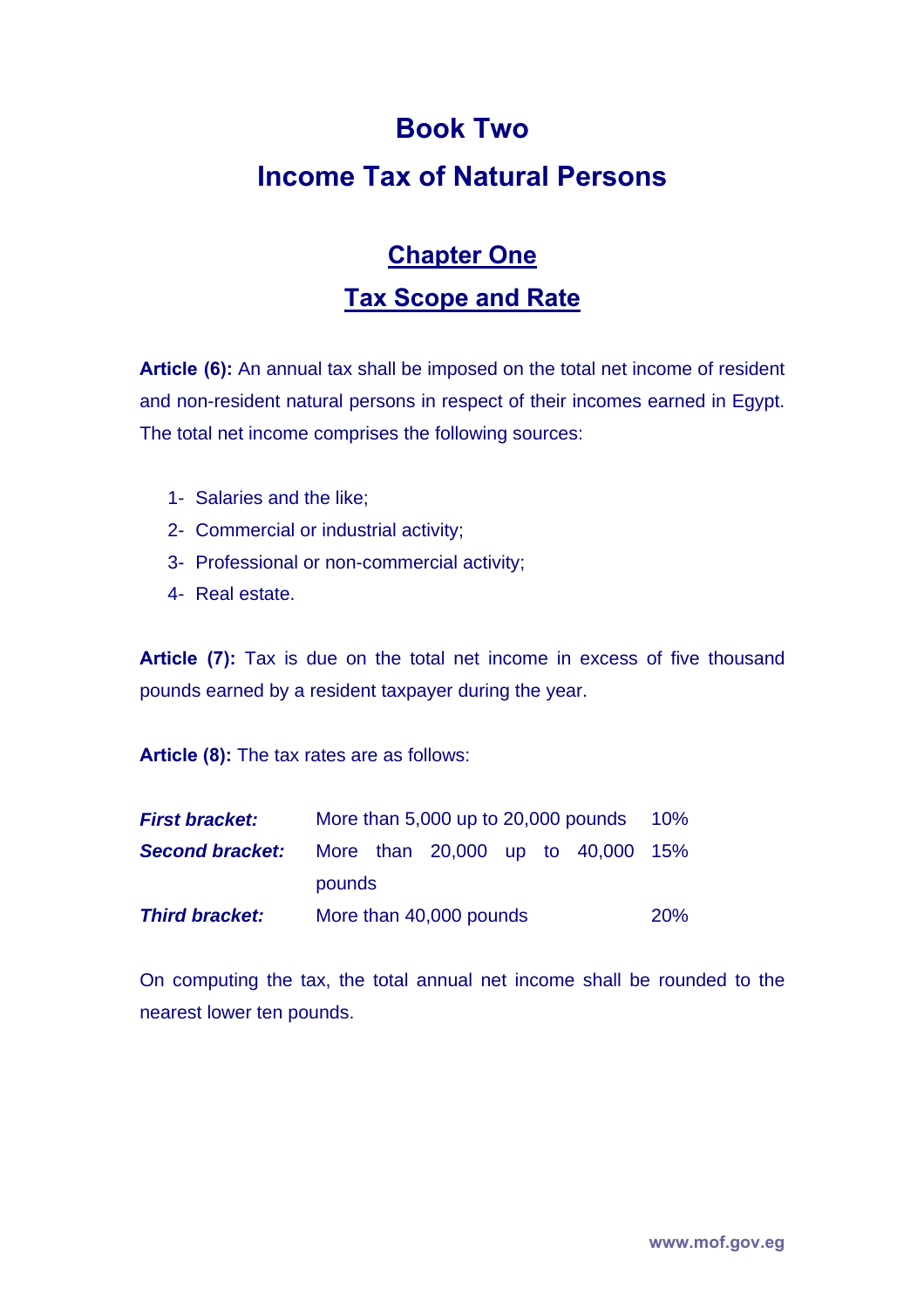# **Chapter Two Salaries and The Like**

**Article (9):** The tax applies to salaries and the like as follows:

- 1- All earnings by a taxpayer resulting from work for third parties, with or without a contract, on a regular or irregular basis, regardless of such dues names, forms or reasons, whether they are for works performed in Egypt or abroad, and the consideration thereof was paid from a source in Egypt, including wages, bonuses, incentives, commissions, grants, additional payments, allowances, dividends or shares in profits and cash and in-kind benefits of all types;
- 2- All earnings by a taxpayer from a foreign source for work performed in Egypt;
- 3- Salaries and remunerations of non-shareholding chairpersons and board members of public sector and public business sector companies;
- 4- Salaries and remunerations of chairpersons, board members and managers of corporations in return for their administrative work.

The Executive Regulation of this law shall determine the basis for estimating the value of in-kind benefits.

**Article (10):** Revenues included in the taxable base shall be determined for each part of a year in which any taxable revenue was earned in proportion to a year, based on the monthly revenue after transferring it to annual revenue.

If a change occurs in the taxable base, the calculation of the base shall be adjusted from the date of change based on the new or old base, whichever is less, after transferring such to annual revenue. An adjustment must be made every year according to the procedures and rules specified by the Executive Regulation of this law.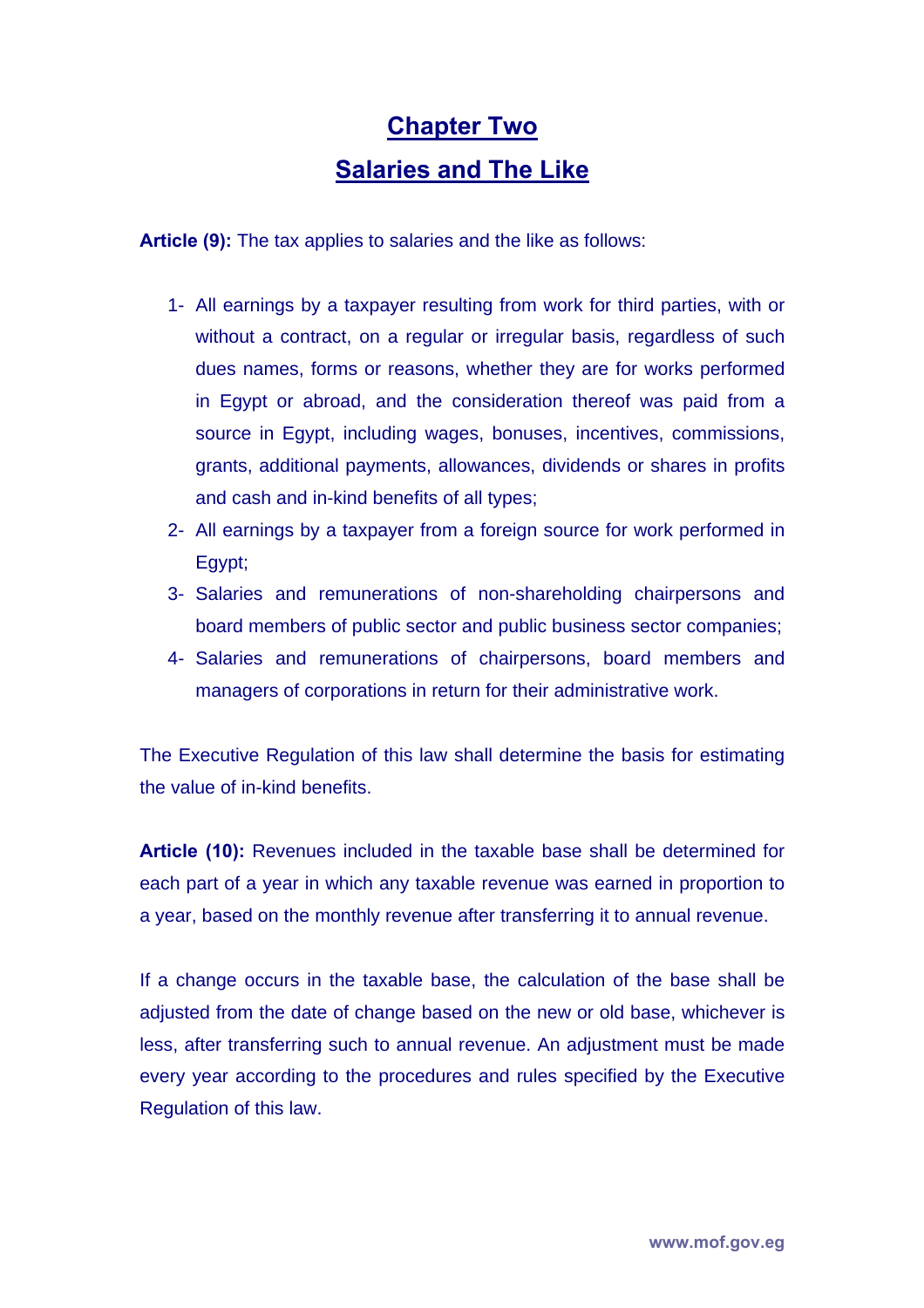Block salaries, wages and the like paid in a single payment in a specific year must be apportioned among the years of entitlement, after excluding payments in lieu of vacations. Income included in the tax base must be recalculated for each year, and the tax due shall be adjusted accordingly.

**Article (11):** As an exception to the provisions of article (8) herein, tax is imposed on all amounts paid to non-residents, regardless of the agency or body employing them, for undertaking services under its supervision. Tax is also imposed on amounts earned by residents from other than their original place of employment at a rate of (10%) without any reduction to cover costs, and without further deductions.

In all cases, the tax shall be withheld and remitted to the competent tax office within the first fifteen days of every month, according to the rules and procedures specified in the Executive Regulation of this law.

**Article (12):** Tax shall not apply on:

- 1- Pensions
- 2- Severance allowances

**Article (13):** Without prejudice to other tax exemptions granted by special laws, the following are tax exempt:

- 1- An amount of 4000 pounds as the annual personal exemption for the taxpayer;
- 2- Social insurance contributions and other payments deducted according to the provisions of the social insurance laws or any alternative systems thereto;
- 3- Employees' subscriptions in private insurance funds established according to the provisions of the Private Insurance Funds Law, promulgated by law no. 54 of 1975.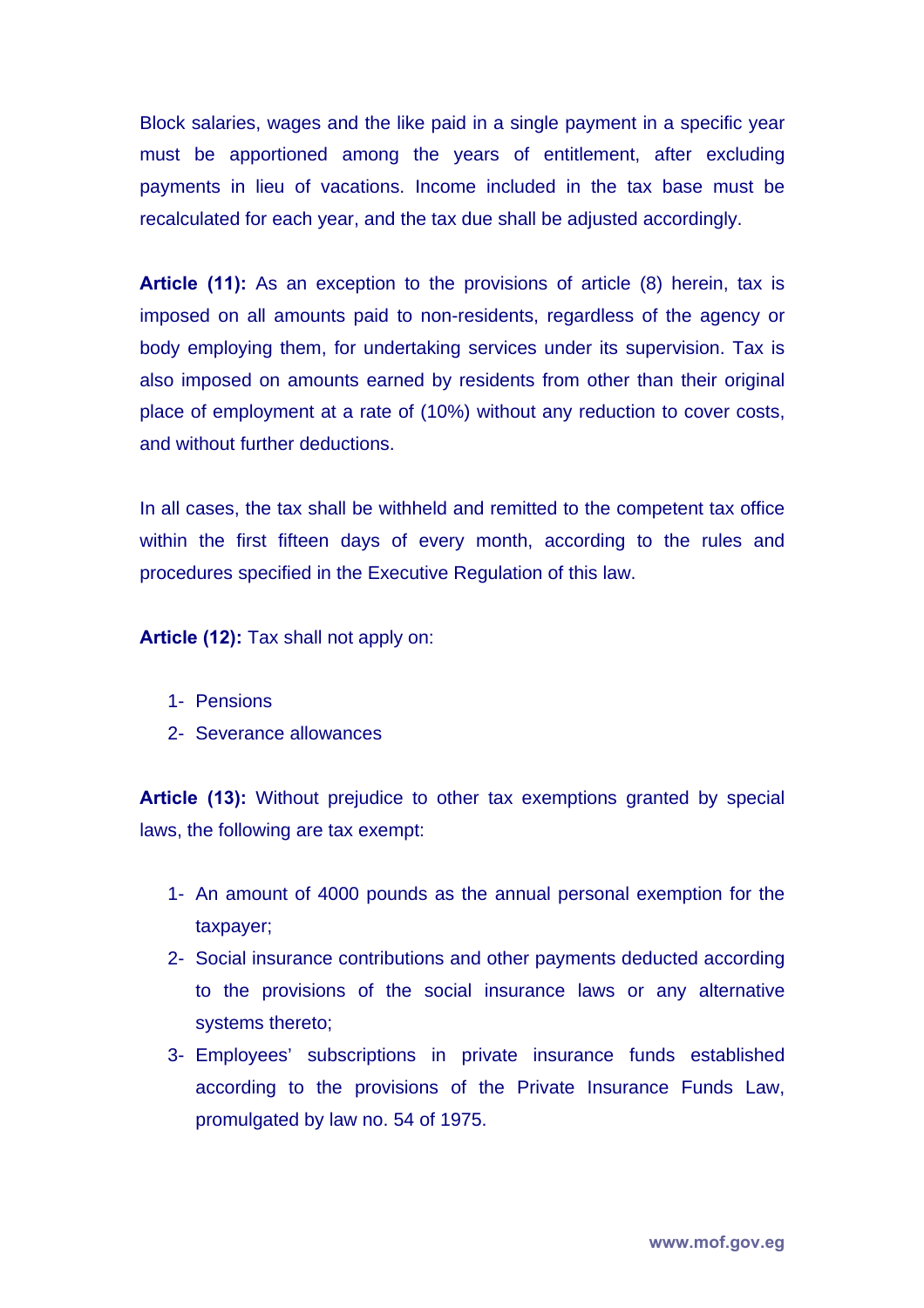- 4- Life and health insurance premiums for the taxpayer, or in favor of his wife or minor children; or any insurance premiums for pension entitlement.
- 5- The following collective in-kind benefits:
	- (a) Meals offered to employees;
	- (b) Collective transportation of employees or the equivalent cost;
	- (c) Health care;
	- (d) Tools and clothing necessary for performing the work.
	- (e) Accommodation provided by an employer to employees for the performance of work.
- 6- Employees' dividends distributed according to the law.
- 7- Amounts received by members of the diplomatic and consular corps, international organizations and other foreign diplomatic representatives, in the scope of their official work, on condition and to the extent of reciprocity.

For items (3) and (4), the total exemption for a taxpayer shall not exceed (15%) of the net revenue or three thousand pounds, whichever is greater. The same contributions and premiums (paid) from any other income stipulated in article (6) of this law may not be repeatedly exempted.

**Article (14):** Employers and those required to pay taxable revenues, including companies and projects established under the free zones regime, shall withhold, from the amounts payable and stipulated in article (9) of this law, an amount on account of the due tax, according to the percentage determined by the Executive Regulation of this law. They shall remit to the competent tax office within the first fifteen days of each month the payments withheld in the previous month.

Employers and those required to remit such revenue shall pay any tax differences due, without prejudice to their right to claim from the taxpayer what is owed.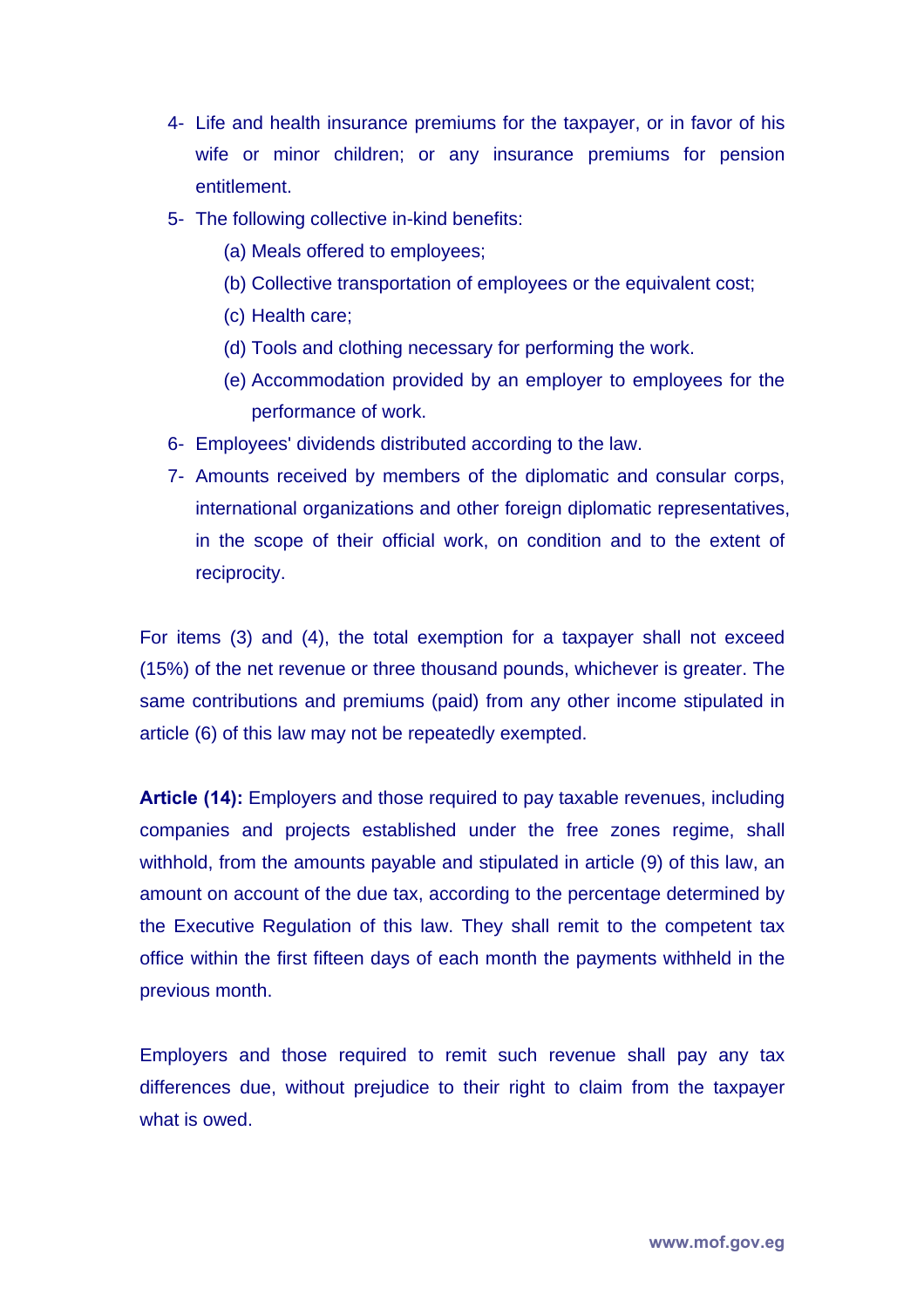**Article (15):** The person responsible for withholding and remitting the tax according to article (14) of this law shall:

- 1- Submit, to the competent tax office, a quarterly return in January, April, July and October of each year, using the form developed for such purpose.
- 2- Provide the employee, at the employee's request, with a statement indicating full name, amount and type of income and amount of tax withheld.

The Executive Regulation shall specify the rules and procedures for implementing the provisions of this article.

**Article (16):** If an employer or a person required to pay taxable revenue is a non-resident of Egypt, or does not have a headquarters or an establishment therein, the obligation to remit the tax falls on the person entitled to such taxable revenue, according to the rules and procedures determined by the Executive Regulation of this law.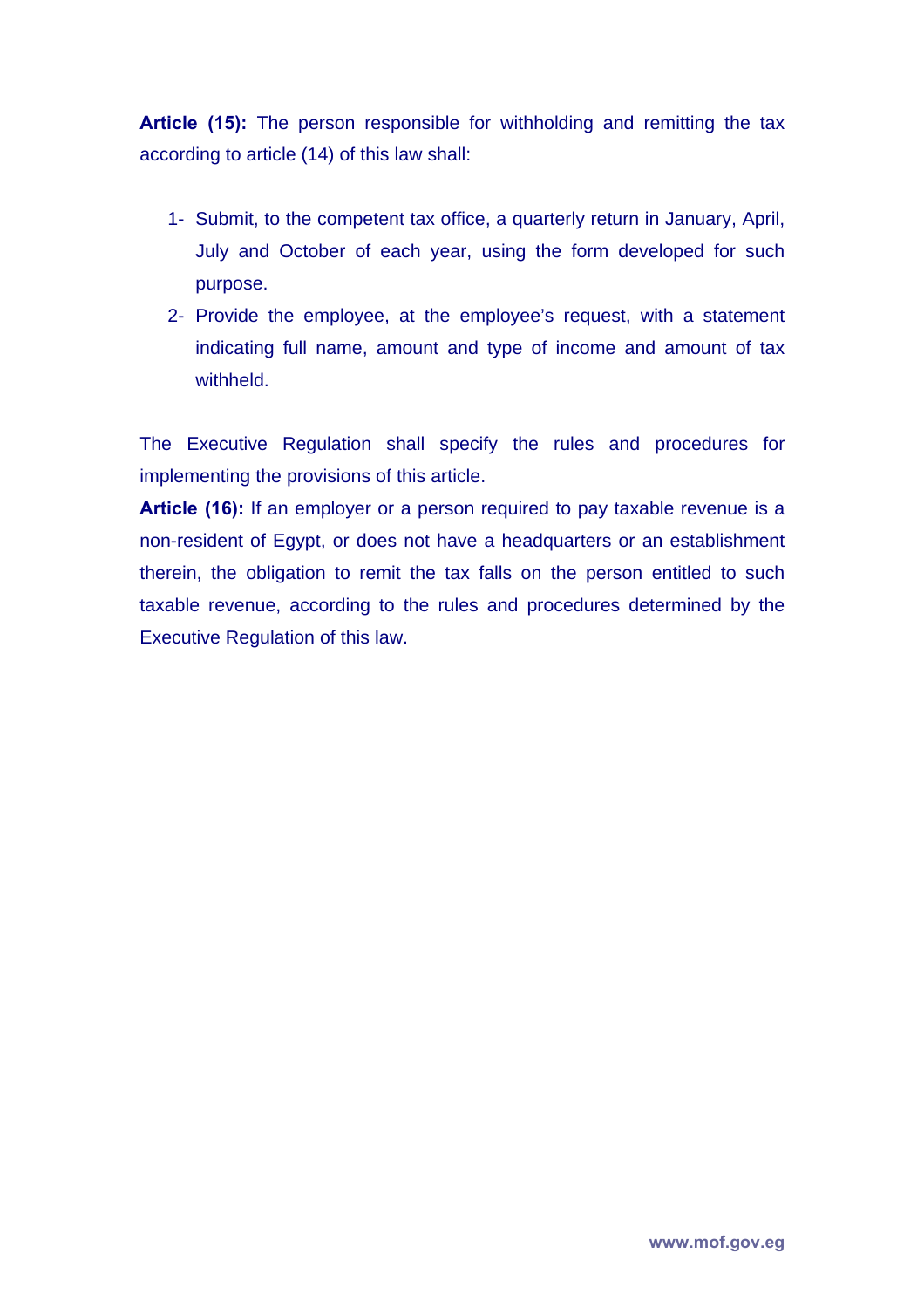#### **Chapter Three**

### **Commercial and Industrial Activity**

**Article (17):** Profits from commercial and industrial activity shall be determined based on the revenue resulting from all commercial and industrial operations. This includes profits from the sale of a company's assets as stipulated in items (1), (2) and (4) of article (25) herein, profits realized from compensation received by a taxpayer because of depreciation or acquisition of any of such assets, as well as the liquidation proceeds realized during the tax period after allowing all deductible costs.

Net profit is determined based on the income statement developed according to the Egyptian Accounting Standards. The tax base is determined by applying the provisions of this law to the net profit.

**Article (18):** The tax accounting rules and the principles and procedures for collecting the tax on profits of small enterprises shall be issued by a Minister's decree. This shall not conflict with the provisions of The Small Enterprises Development Law promulgated by Law no. 141 of 2004, and shall be consistent with their nature and facilitate their tax treatment.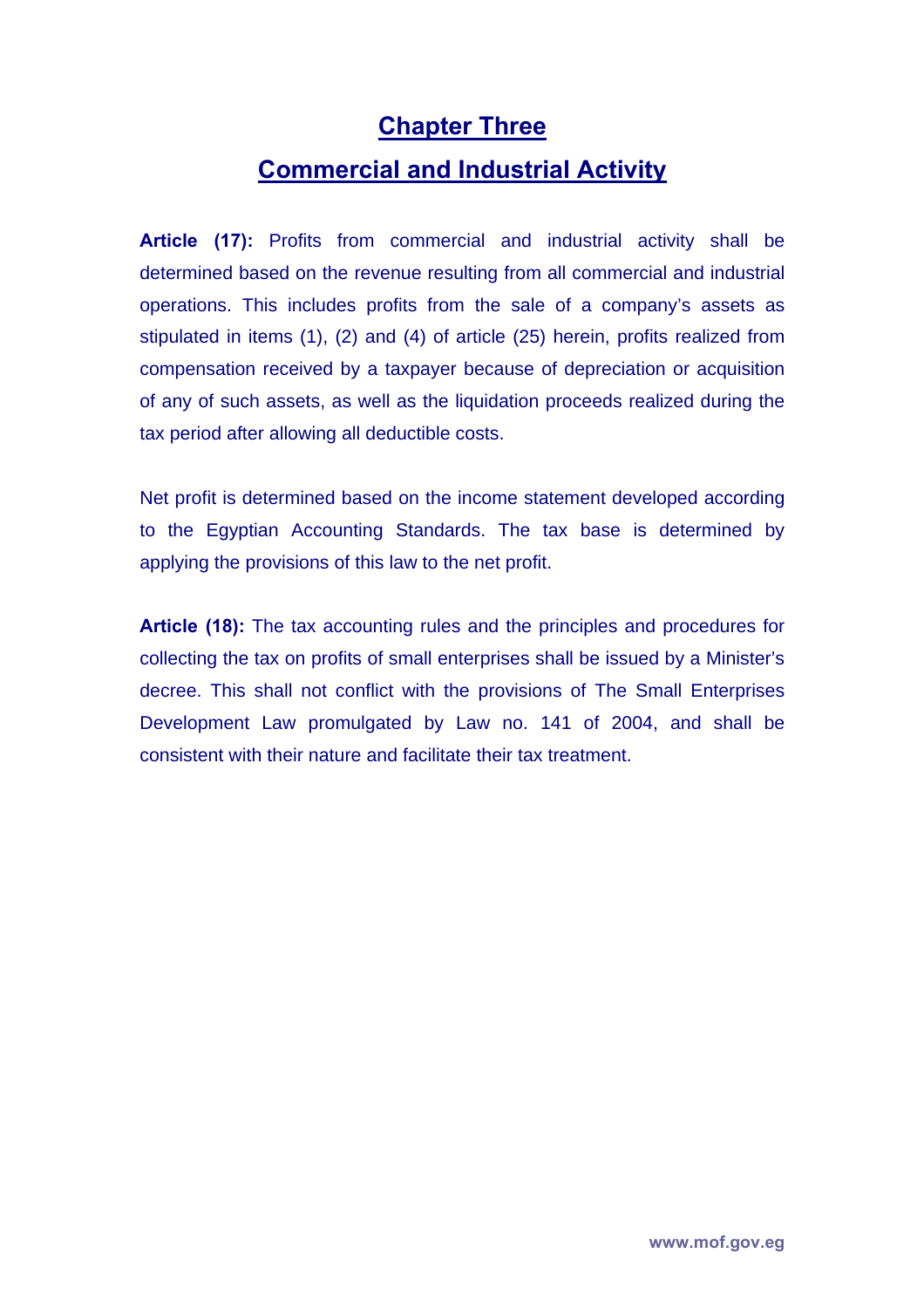# **Section One**

#### **Taxable Revenues**

**Article (19):** Tax shall apply to the profits of commercial and industrial activity, including:

- 1- Profits of commercial, industrial, mining, quarrying and petroleum establishments;
- 2- Profits of artisans and small businesses;
- 3- Profits realized from any commercial or industrial activity even if limited to one transaction. The Executive Regulation of this law shall indicate the rules of what is deemed to be a single transaction when applying the provisions of this clause.
- 4- Profits from a transaction or transactions carried out by brokers and agents on commission, and in general, all profit realized by any person who is engaged in the brokerage business to purchase, sell or lease real property or any kind of goods, services or movable assets.
- 5- Profits from the leasing of a commercial or industrial shop, whether the lease includes all or part of its tangible or intangible elements; as well as profits from leasing mechanical and electrical machinery, excluding farm tractors, irrigation machines and their accessories, and machinery and equipment used in agriculture.
- 6- Profits from all kinds of transportation activity.
- 7- Profits by those engaged in the construction or purchase of real property with the intention of selling them professionally, whether the profits result from selling the property as a whole or divided into apartments, rooms, administrative or commercial units or otherwise.
- 8- Profits from land parceling operations whether for sale or construction.
- 9- Profits from land reclamation or cultivation establishments, poultry farms or mechanical hatcheries projects, cattle and livestock farms of more than 20 head, and fish farms and fisheries projects.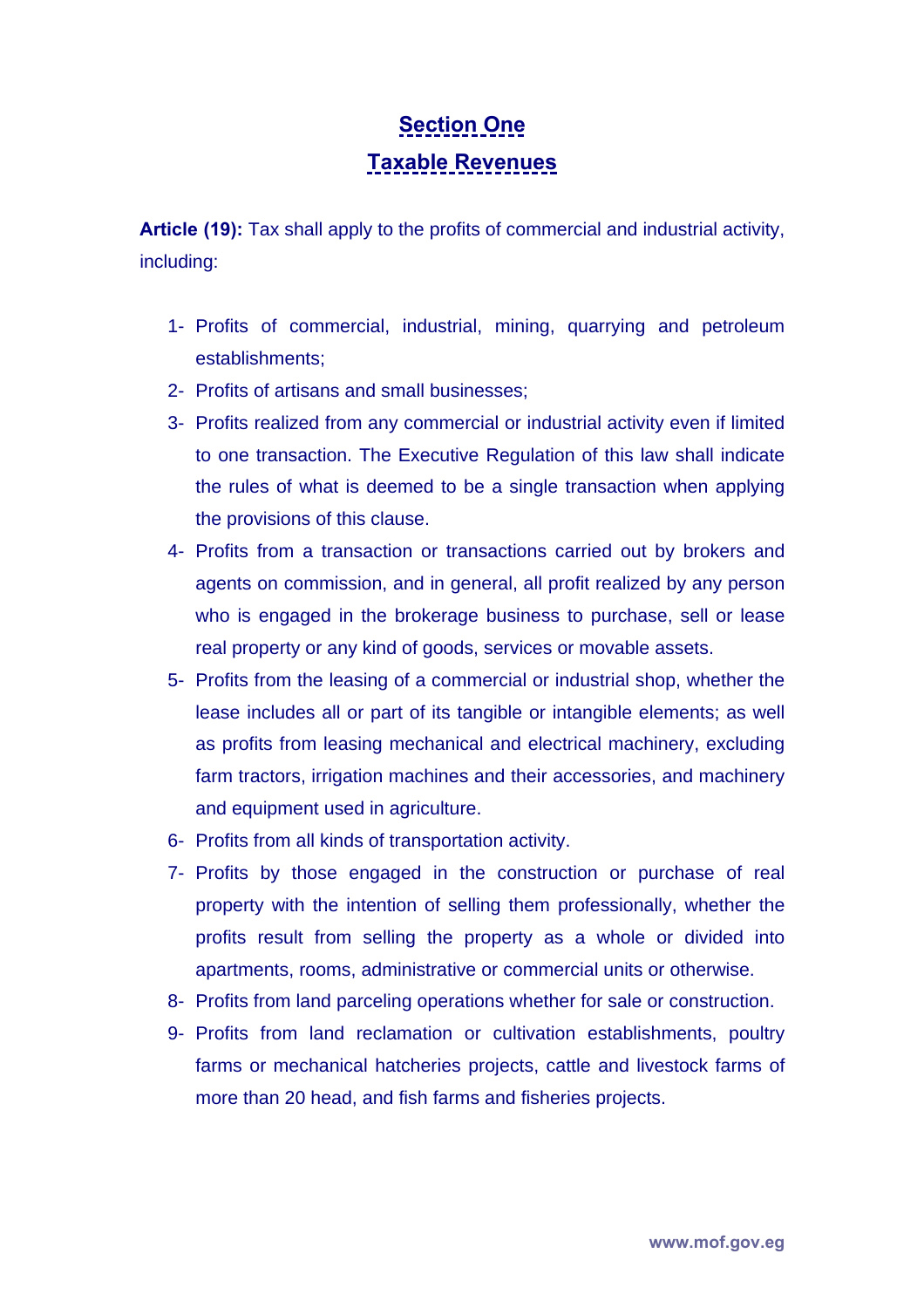**Article (20):** Tax shall not apply to profits from the revaluation of the assets of a sole proprietorship when providing this as an in-kind share to the capital of a joint stock company, providing that the shares corresponding to the in-kind share are nominal, and shall not be disposed of within five years.

**Article (21):** The taxable net income of an establishment is determined, for all long-term contracts it is engaged in, on the basis of what percentage of each contract is executed during the tax period. The percentage of the part of each contract that has been executed is determined on the basis of the actual cost of the works implemented until the end of the tax period prorated to the contract's total estimated cost.

The calculated contract profit is determined by the difference between contract values and cost estimates.

The contract's estimated profit for each tax period is determined by the percentage of the profit, estimated according to the previous paragraph, prorated to that executed during the tax period; provided that the contract profit is adjusted at the end of the tax period in which the contract was completed. Such profit shall be calculated on the actual revenues reduced by the actual costs after deducting the previously estimated profits.

If the statement of the tax period in which the contract was completed denotes a loss, the loss shall be deducted from the profits of previous tax period(s) when the contract was implemented, providing that the deduction does not exceed the contract profit during the period. The tax must be re-calculated on this basis and the taxpayer shall recover the excess that had been paid.

If the loss from the contract execution exceeds the limits referred to in the previous paragraph, the residual losses shall be carried forward to the following years, according to the provisions of article (29) herein.

In applying the provisions of this article, a "long-term contract" means a manufacturing, preparation or construction contract, or performance of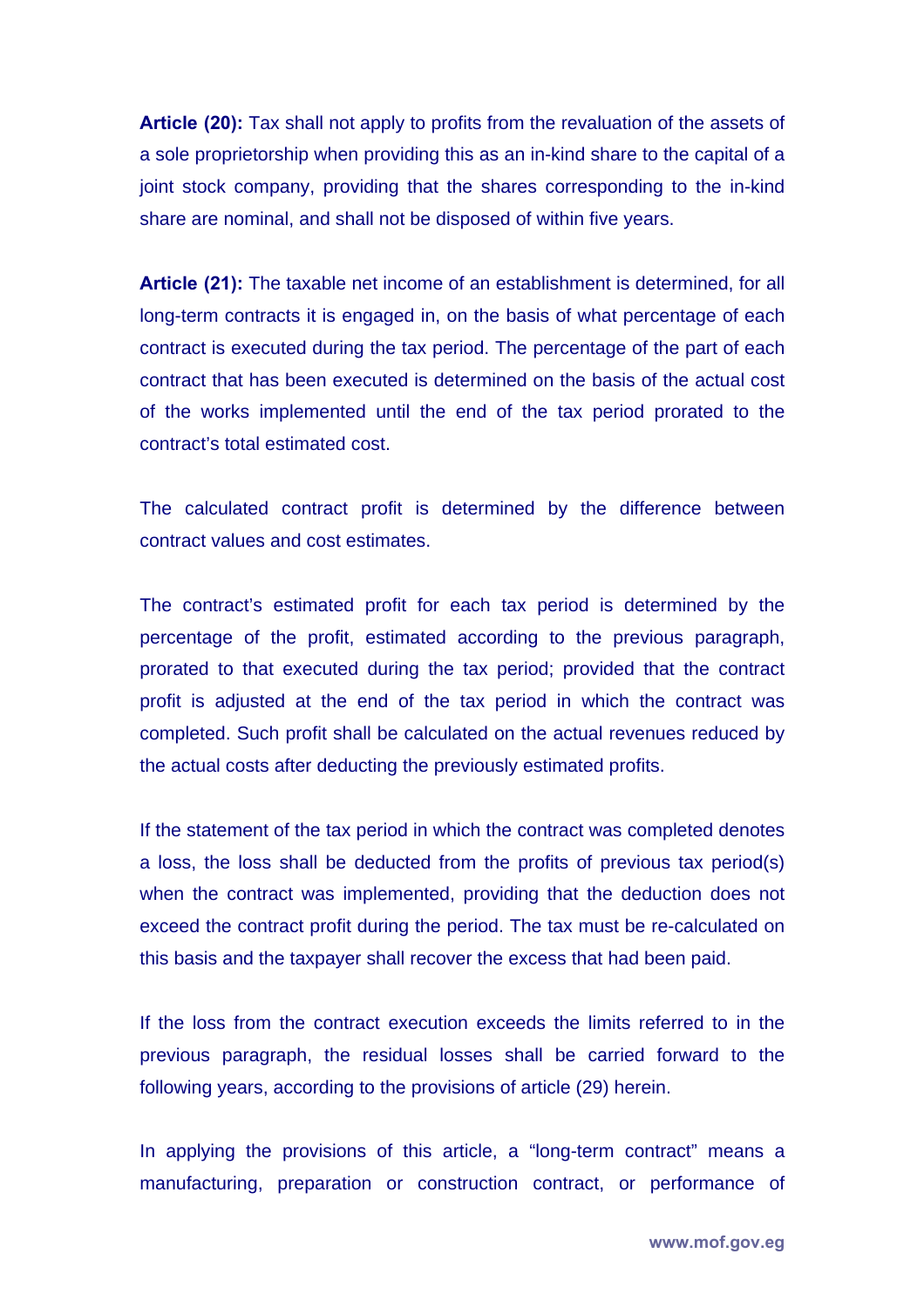associated services thereof, carried out by an establishment for third parties based on a fixed value, and the implementation shall take more than one tax period.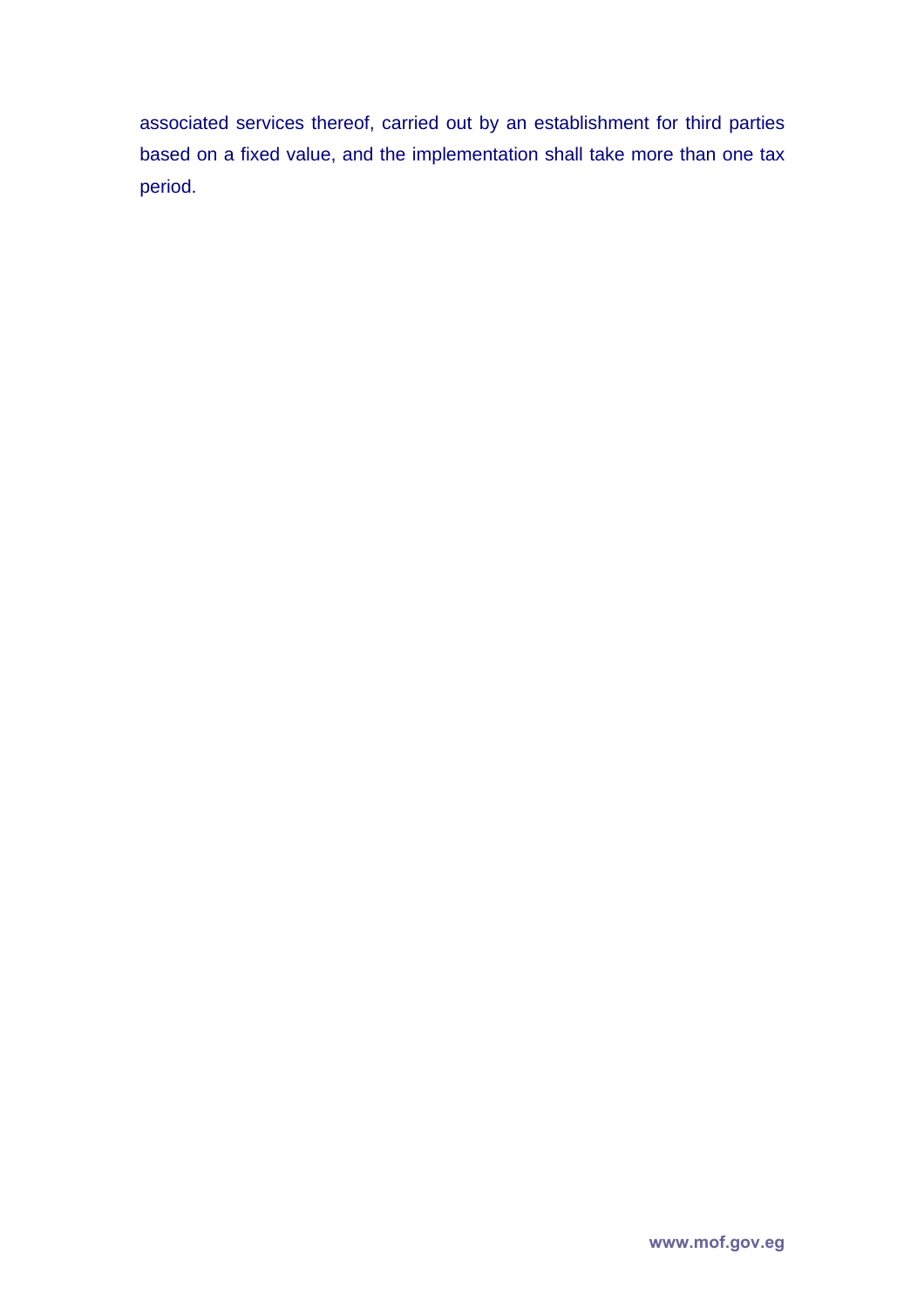### **Section Two**

#### **Determination of the Tax Base**

**Article (22):** The taxable commercial and industrial net profit is determined on the basis of the gross profit after deducting all costs and expenses needed to realize such profits. The deductible costs and expenses must be:

- 1- Related to the commercial or industrial activity of the firm and essential for carrying out the activity.
- 2- Real and supported by documents, except for costs and expenses which customarily have no supporting documents.

**Article (23):** The following costs and expenses are deductible:

- 1- Interests on loans used in the activity, regardless of their value, after deducting the non-taxable or legally exempted credit interest.
- 2- Depreciation of the firm's assets, as stipulated in article (25) of this law.
- 3- Fees and taxes paid by the firm, except for the tax paid by the taxpayer according to this law.
- 4- Social insurance contributions by employers in favor of their employees and their own personal interest, which are paid to the National Authority for Social Insurance.
- 5- Amounts deducted annually by firms from their finances or profits for the account of the special saving or pension funds or others, whether these firms are established in accordance with the Private Insurance Funds Law no. 54 of 1975, or the Alternative Private Social Insurance Systems Law no. 64 of 1980, or according to a system that has its own special regulations or terms, provided that the amount deducted does not exceed (20%) of the total salaries and wages of their employees, and provided that the system has its own regulations or terms stipulating that the payments made by them under such a system serve as severance or pension, and that the funds of the system are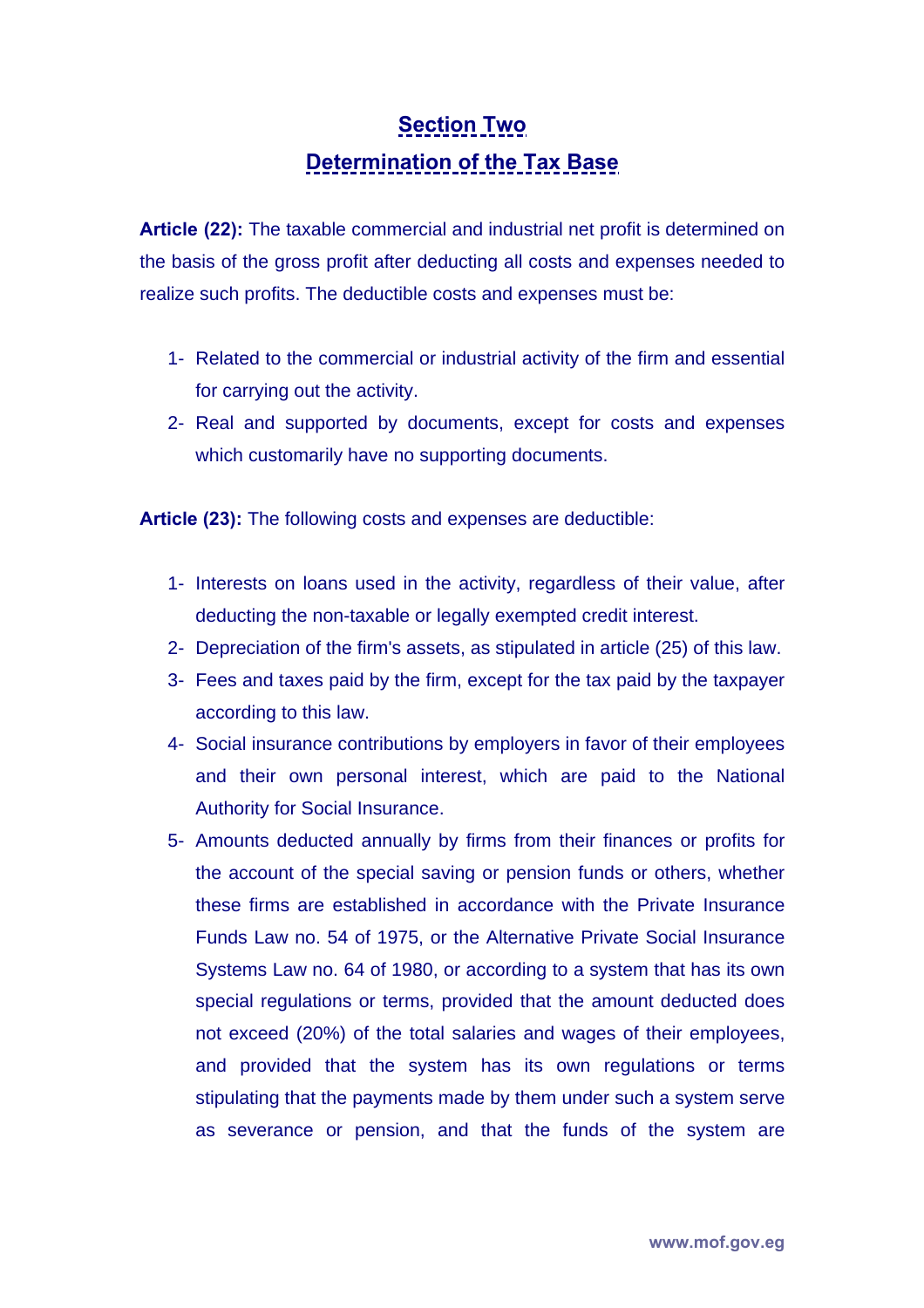separated or independent from the firm's funds and are invested for its own account.

- 6- Insurance premiums taken out by the taxpayer against his disability or death, or to provide for a sum of money or annuity, provided that the amount of the premium is not more than 3000 pounds per annum.
- 7- Donations to the government, Local Authority Units and other public legal entities, whatever their value.
- 8- Donations and subsidies to Egyptian non-governmental organizations and foundations registered in accordance with the provisions of their respective regulatory laws, as well as to educational institutions and hospitals subject to governmental supervision, and Egyptian scientific research institutions, providing they do not exceed 10% of the taxpayer's annual net profit.
- 9- Financial penalties and indemnities borne by the taxpayer resulting from his contractual liabilities.

**Article (24):** The following costs and expenses are not deductible:

- 1- Different types of reserves and allowances.
- 2- Fines, financial penalties and indemnities ruled against a taxpayer due to his or one of his affiliates' commission of an intentional felony or misdemeanor.
- 3- The income tax due according to this Law.
- 4- Interest paid on loans which exceed double the credit and discount rate declared by the Central Bank at the beginning of the calendar year in which the tax period ends.
- 5- Interest on loans and debts of different types paid to non-taxable or tax exempt natural persons.

**Article (25):** Depreciation of a firm's assets are to be calculated as follows:

1- (5%) of the cost of procuring, constructing, developing, renovating or reconstructing any building, establishment, ships and aircrafts, for each tax period.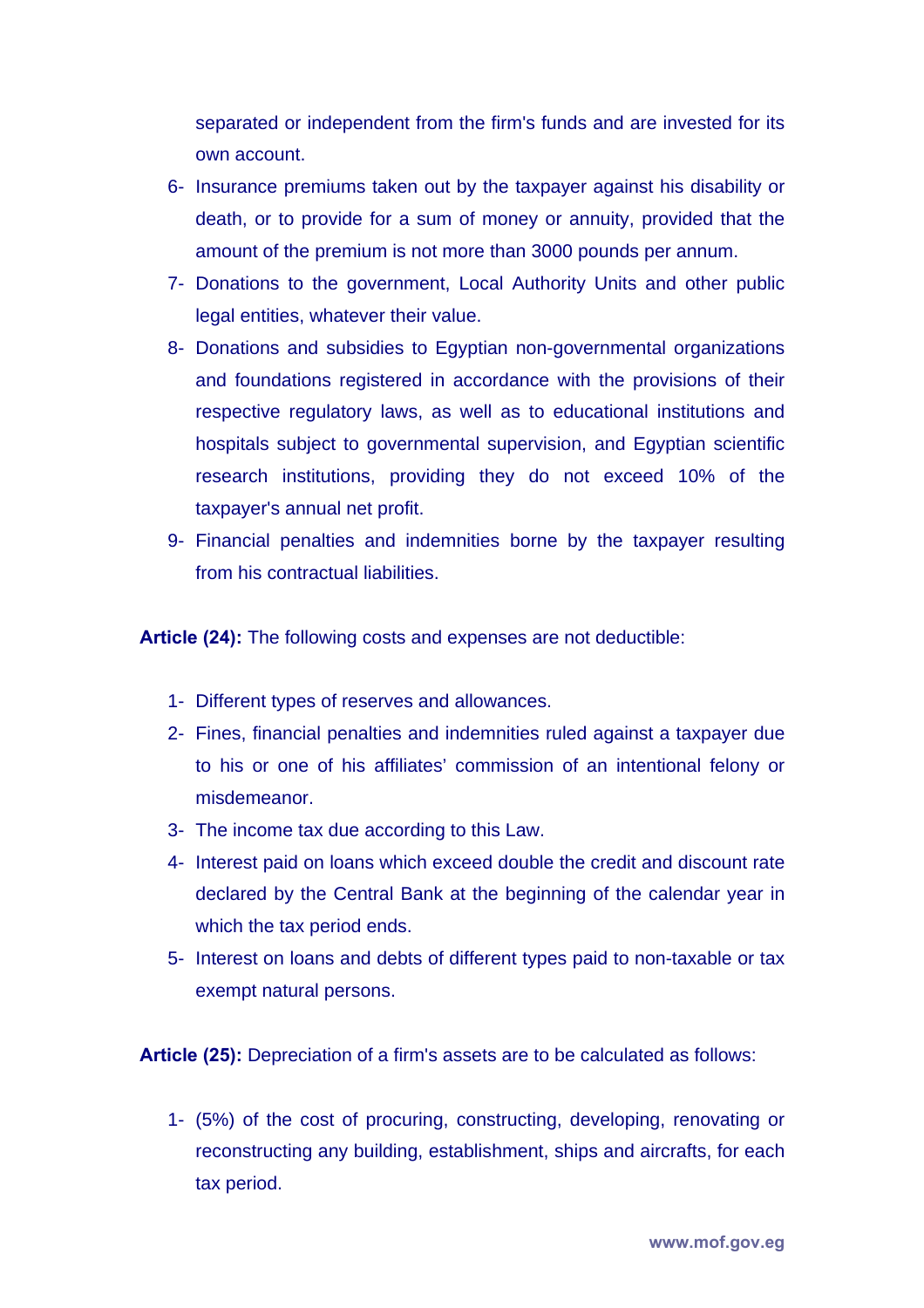- 2- (10%) of the cost of procuring, developing, improving or renewing any of intangible assets purchased, including goodwill, for each tax period.
- 3- The following two categories of assets are to be depreciated according to the Depreciable Base System at the rates corresponding to each:
	- (a) For computers, information systems, software and data storage equipment, 50% of the depreciable base for each tax year.
	- (b) For all other assets, 25% of the depreciable base for each tax year.
- 4- No depreciation shall be calculated for land, works of art, monuments, jewelry and other assets which by nature are not depreciable.

**Article (26):** In applying the provisions of Article (25) hereof, the depreciable base means the book value of the assets as included in the opening balance sheet for the tax period. This base shall increase insomuch as the cost of the assets used and the cost of development, improvement, renewal or reconstruction during the tax period. The base shall decrease insomuch as the annual depreciation amount, the value of the proceeds of selling the assets and the value of compensation received as a result of their loss or depreciation during the tax period. If the depreciation base is negative, the sale value of the asset or the damages thereof shall be added to the taxpayer's commercial and industrial profits. However, if the depreciation base does not exceed ten thousand Egyptian Pounds, the entire depreciation base shall be treated as a due deductible cost.

**Article (27):** 30% of the cost of the machinery and equipment used in production shall be deducted, whether they are new or used, at the beginning of each tax period during which such assets are used.

The depreciation base stipulated in Article (25) thereof, shall be calculated for that period after the deduction of the said 30% amount.

For the provisions of the two preceding paragraphs to apply, the taxpayer must maintain proper books and accounts.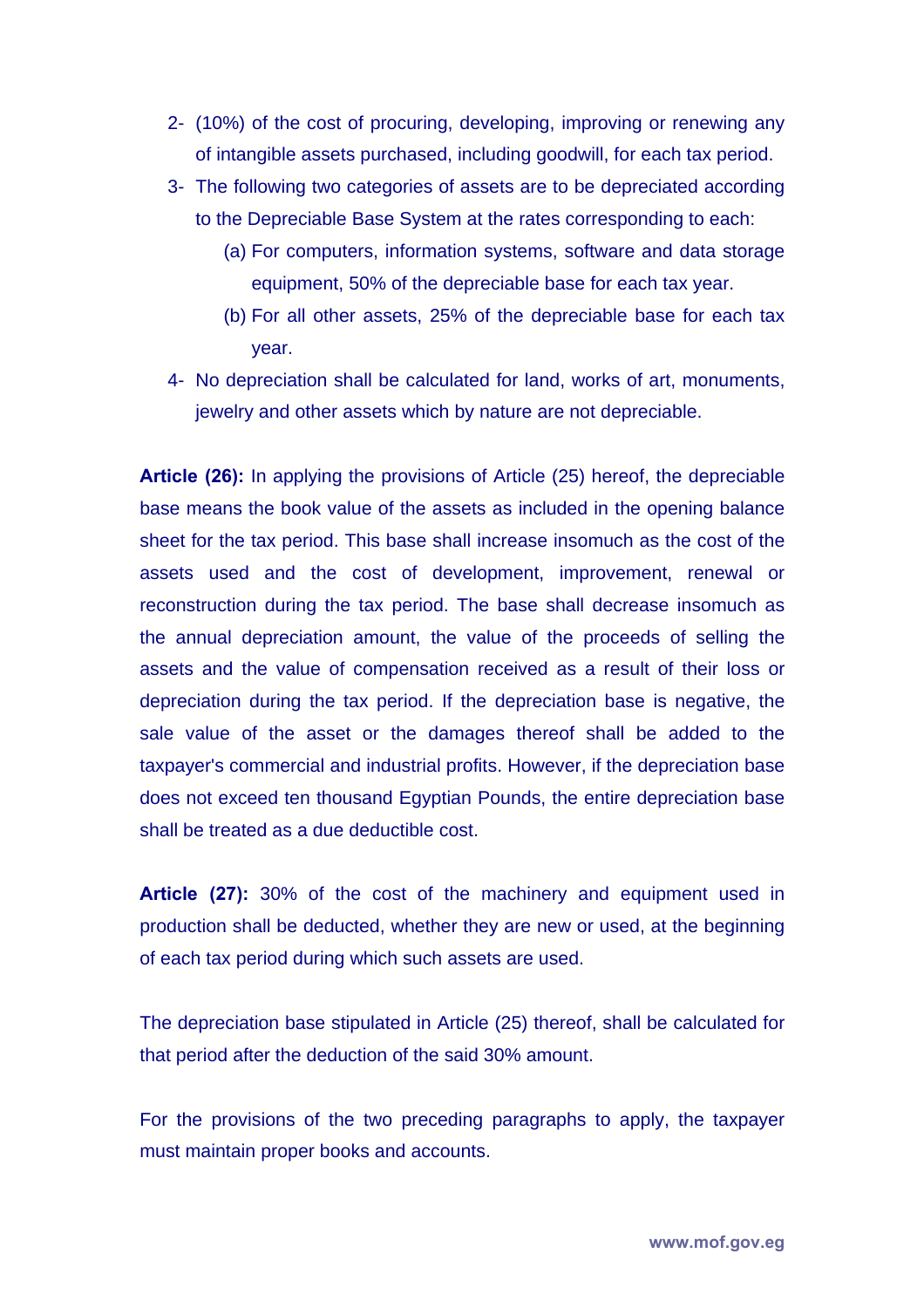**Article (28):** Deduction of bad debts excluded by the taxpayer from the firm's books and accounts may be permitted if he presents a report by an accountant enrolled on the Accountants and Auditors Register indicating the fulfillment of the following requirements:

- 1- That the firm keeps proper accounting records.
- 2- That the debt is associated with the firm's business.
- 3- That the amount of the debt has been previously included in the firm's accounts.
- 4- That the firm has taken serious actions to recover the debt, but failed to collect it after 18 months of its due date.

Serious actions to recover the debt include the following:

- a- Obtaining a writ for payment in cases where this is possible.
- b- Issue of a judgment by a court of first instance obliging the debtor to pay the amount of the debt.
- c- Claiming the amount of the debt during procedures of implementing a court judgment for the debtor's bankruptcy or concluding a conciliatory agreement preventive of bankruptcy.

If the debt or part, is collected, the amount collected must be included in the firm's revenues in the year in which the collection took place.

**Article (29):** If the final account of a year is closed in a loss, the loss shall be deducted from the succeeding year's profits. If, however, part of the loss remains, it shall be carried forward to the succeeding years up to the fifth, after which no loss can be carried forward.

**Article (30):** If related persons have set conditions for their commercial or financial transactions other than those operative among non-related persons, either to reduce the tax base or to shift the tax burden from a taxable person to an exempt or non-taxable one, the Authority is entitled to determine the taxable profit on the basis of the neutral price.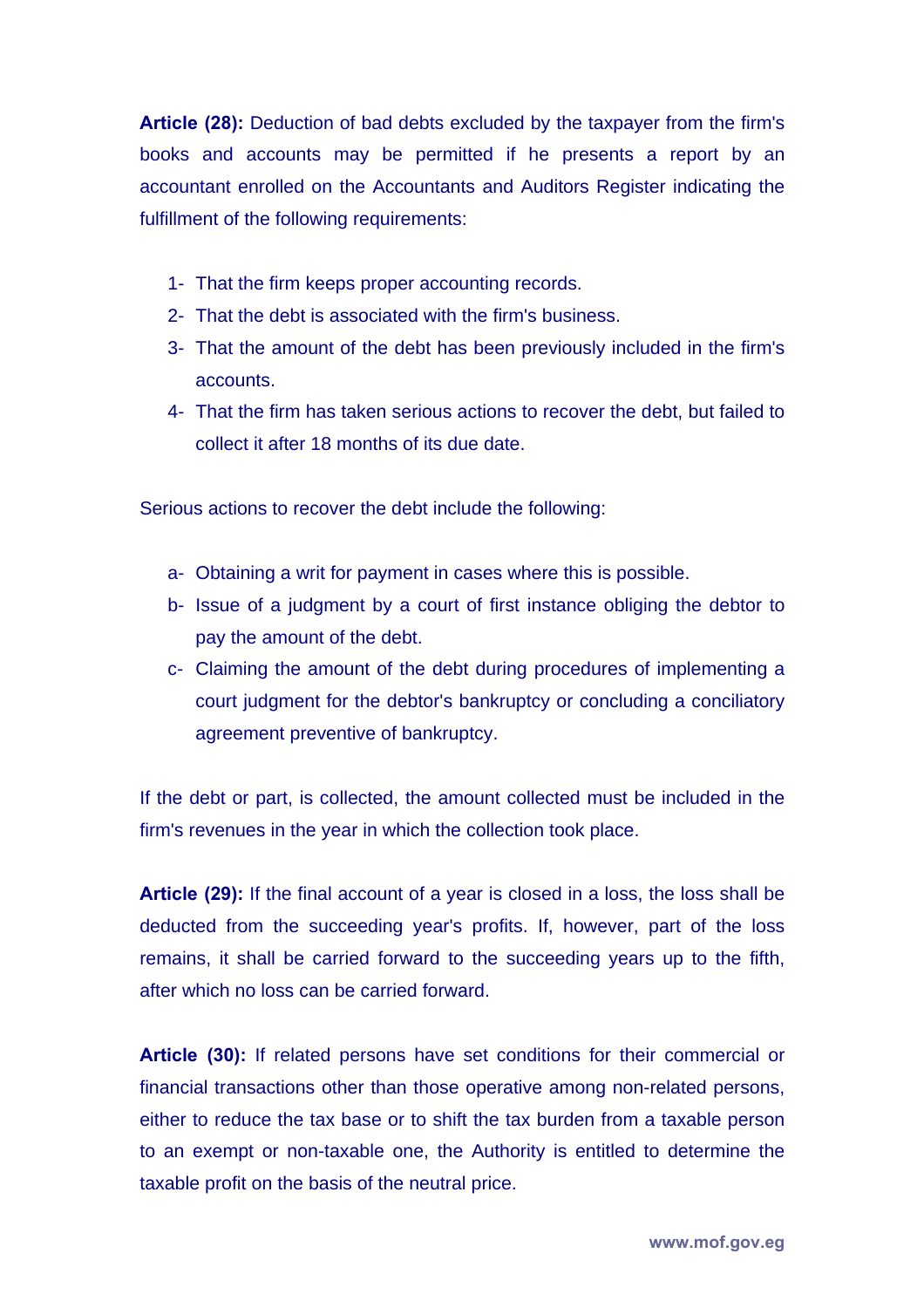The Commissioner may conclude agreements with such related persons to follow one or more ways in determining the neutral price in their transactions.

The Executive Regulation of this Law shall determine methods of calculating the neutral price.

# **Section Three Exemptions**

**Article (31):** Tax exempted:

- 1- Profits of land reclamation or cultivation enterprises, for ten years from the date of activity inception.
- 2- Poultry farming, apiculture, livestock husbandry and fattening, fisheries, fish farming enterprises and fishing boats enterprises profits, for a period of ten years from the date of activity inception.
- 3- Physical persons' income received from their investment in securities registered with the Egyptian Stock Exchange Market. Any losses resulting from these transactions cannot be deducted or carried forward to succeeding years.
- 4- Physical persons proceeds from:
	- Securities and financial deeds of different types, registered with the Egyptian Stock Exchange Market, whether issued by the State or shareholding companies.
	- Dividends from shares in joint stock companies and partnerships limited by shares.
	- Dividends from equity quotas in limited liability companies, partnerships, and partnerships limited by shares.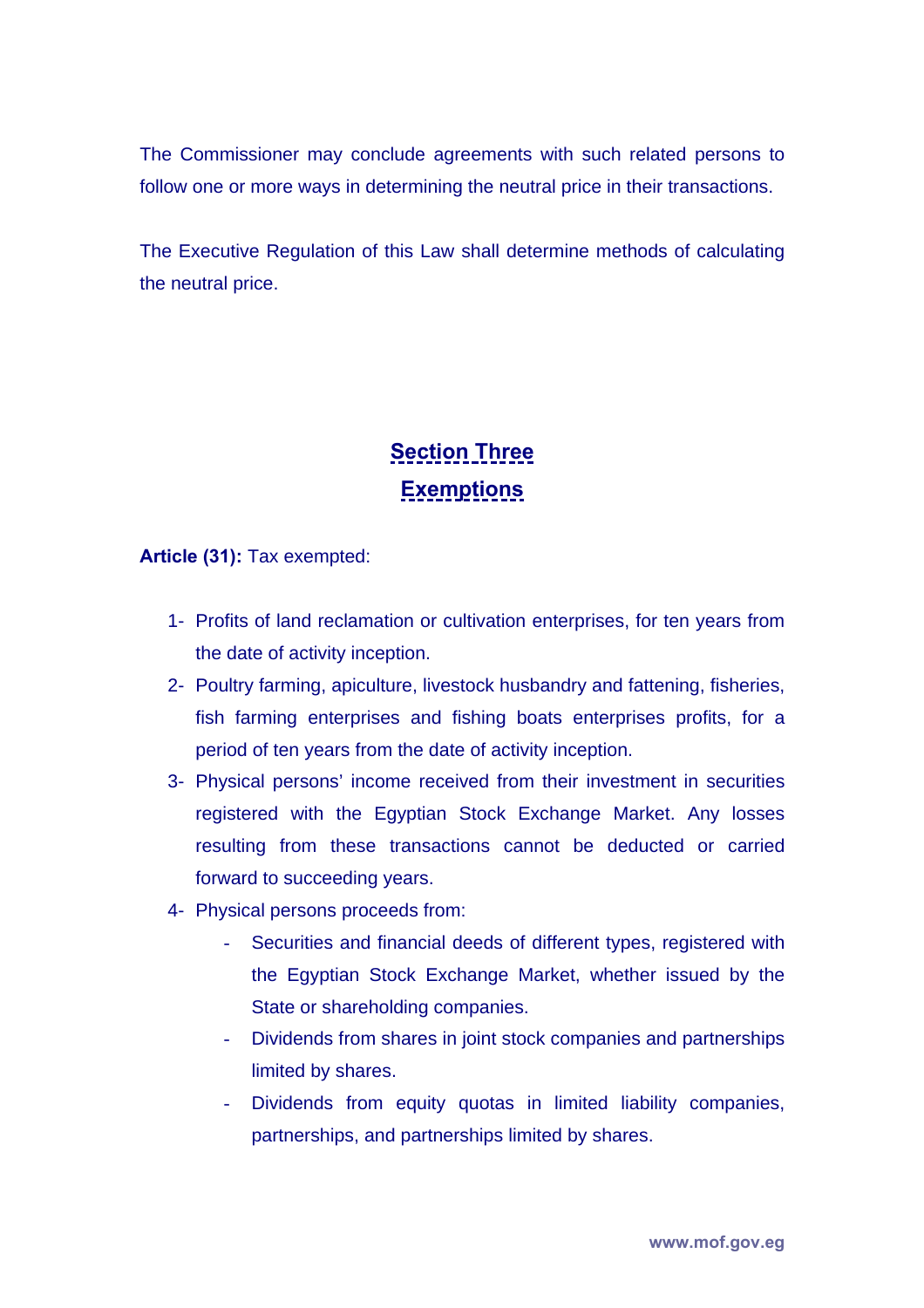- Dividends from investment securities issued by investment funds.
- 5- Interest which physical persons receive from their deposits and saving accounts in banks registered in the Arab Republic of Egypt; investment, saving and deposit certificates issued by said banks; deposits and saving accounts in post office funds and securities and deposit certificates issued by the Central Bank.
- 6- Profits from new projects set up by funding from the Social Fund for Development (SFD) to the extent of such funding for a period of five years from the date of starting the activity or starting production, as applicable. This exemption will only apply to those whose names were signed in the loans of the Fund.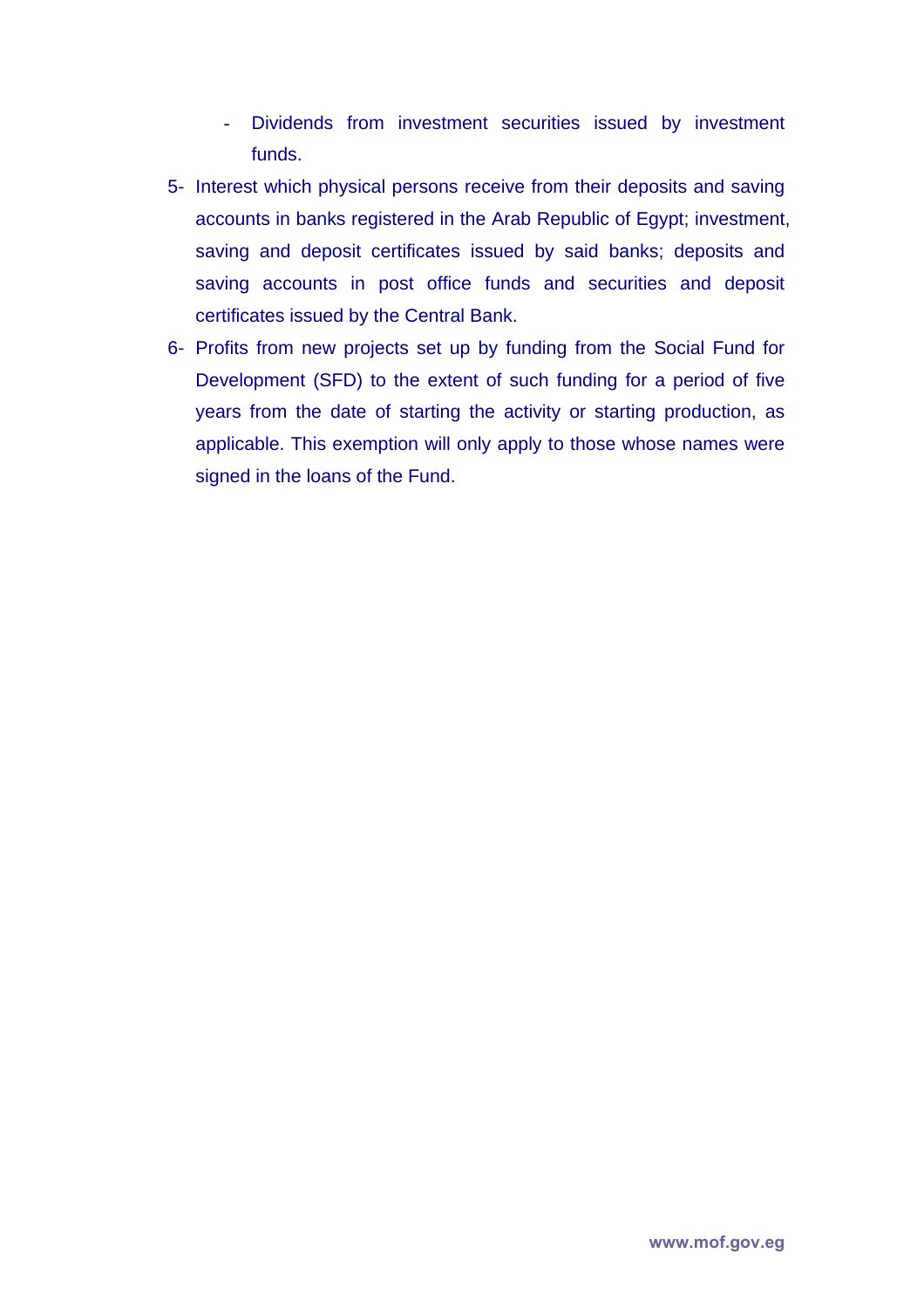### **Chapter Four**

### **Revenues of Non-Commercial Professions**

# **Section One Taxable Revenues**

**Article (32):** The tax shall be imposed on:

- 1- Net revenues on self-employed professions and other non-commercial professions which the taxpayer practiced independently and of which the basic element is work, if they have resulted from the practice of the profession or activity in Egypt.
- 2- Revenue received by intellectual property rights' holders from selling or using their rights.
- 3- Any other revenues from any occupation or activity not stipulated in article 6 of this law.

### **Section Two Determination of the Tax Base**

**Article (33):** Revenues included in the taxable base shall be determined annually on the basis of net revenues during the preceding year. The revenue of non-commercial professions includes proceeds from the disposal of any professional assets and those resulting from the transfer of expertise or from the assignment in full or in part of the office of the profession's practice or any receipts from the closure of the office.

The determination of net revenues is those revenues from various operations according to the provisions of this law, after deducting all costs and expenses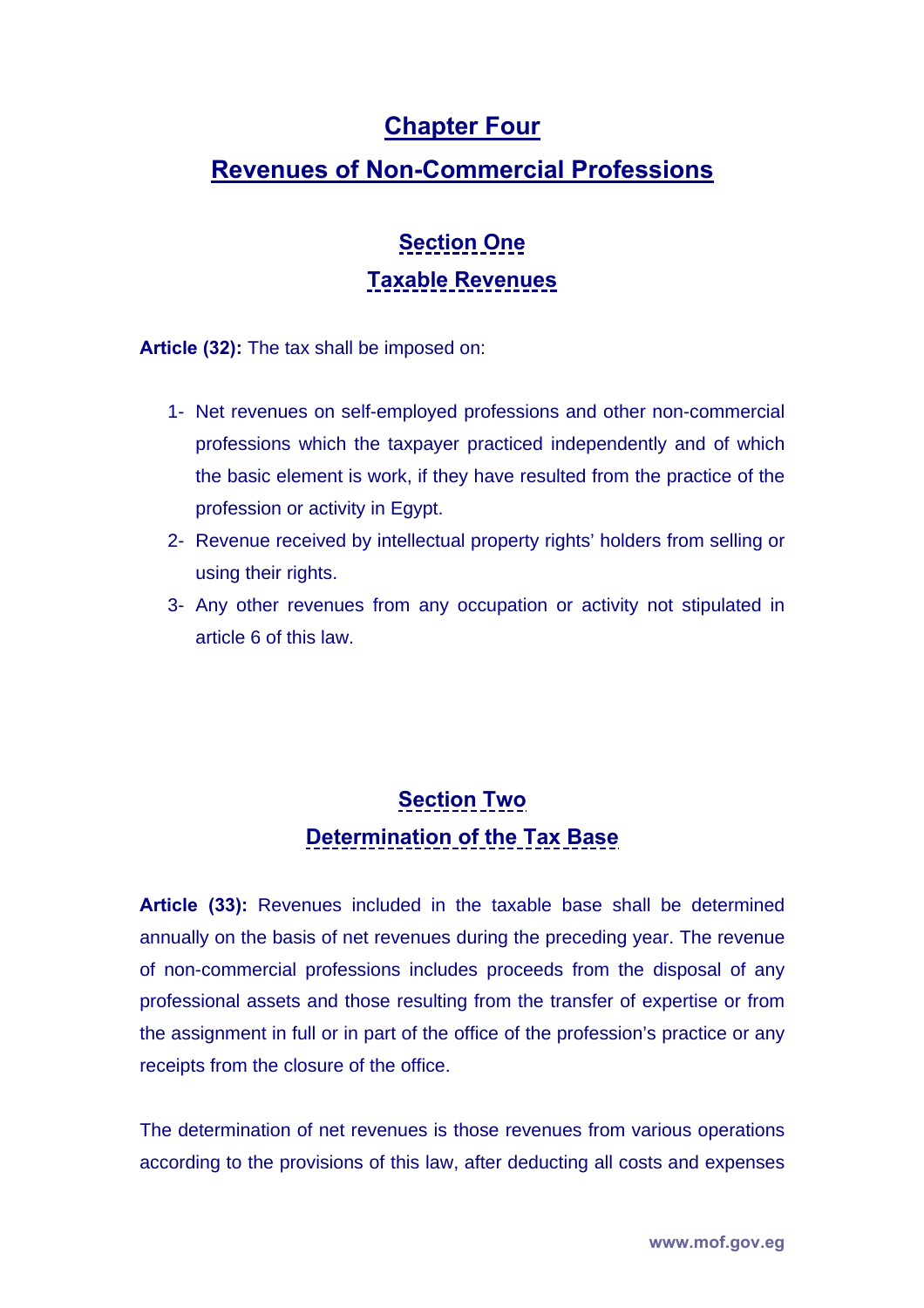necessary for carrying out the profession, including asset depreciation in accordance with the simplified accounting principles issued by a decree from the Minister.

The following costs are deductible:

- 1- Registration fees, annual subscriptions and profession's practice fees.
- 2- Taxes paid by the taxpayer for the practice of the profession, other than the tax paid in accordance with this Law.
- 3- Amounts paid by the taxpayer to his syndicate in accordance with its pension system.
- 4- Life and health insurance premiums paid by the taxpayer in his own favor or in favor of his wife and minor children.

In the application of the provisions of items 3 and 4, the total amount exempted from the taxable revenue cannot exceed 3000 LE per annum.

The same deductions cannot be applied to other income stipulated in article 6 of this law.

**Article (34):** Donations to the Government, local Administrative Units, Public Legal Persons may be deducted from net revenues as stipulated in article 32 provided that the amount deducted does not exceed the net annual revenue. Also, donations and assistance granted to recognized Egyptian NGOs according to the provisions of their respective regulatory laws and to educational institutions and hospitals that are subject to the supervision of the government as well as Egyptian scientific research institutions, but not more than 10% of the annual net revenue.

The same deductions cannot be applied to other income stipulated in article 6 of this law.

**Article (35):** From the taxpayer's total revenue, all costs and expenses necessary to earn the revenue may be deducted based on the proper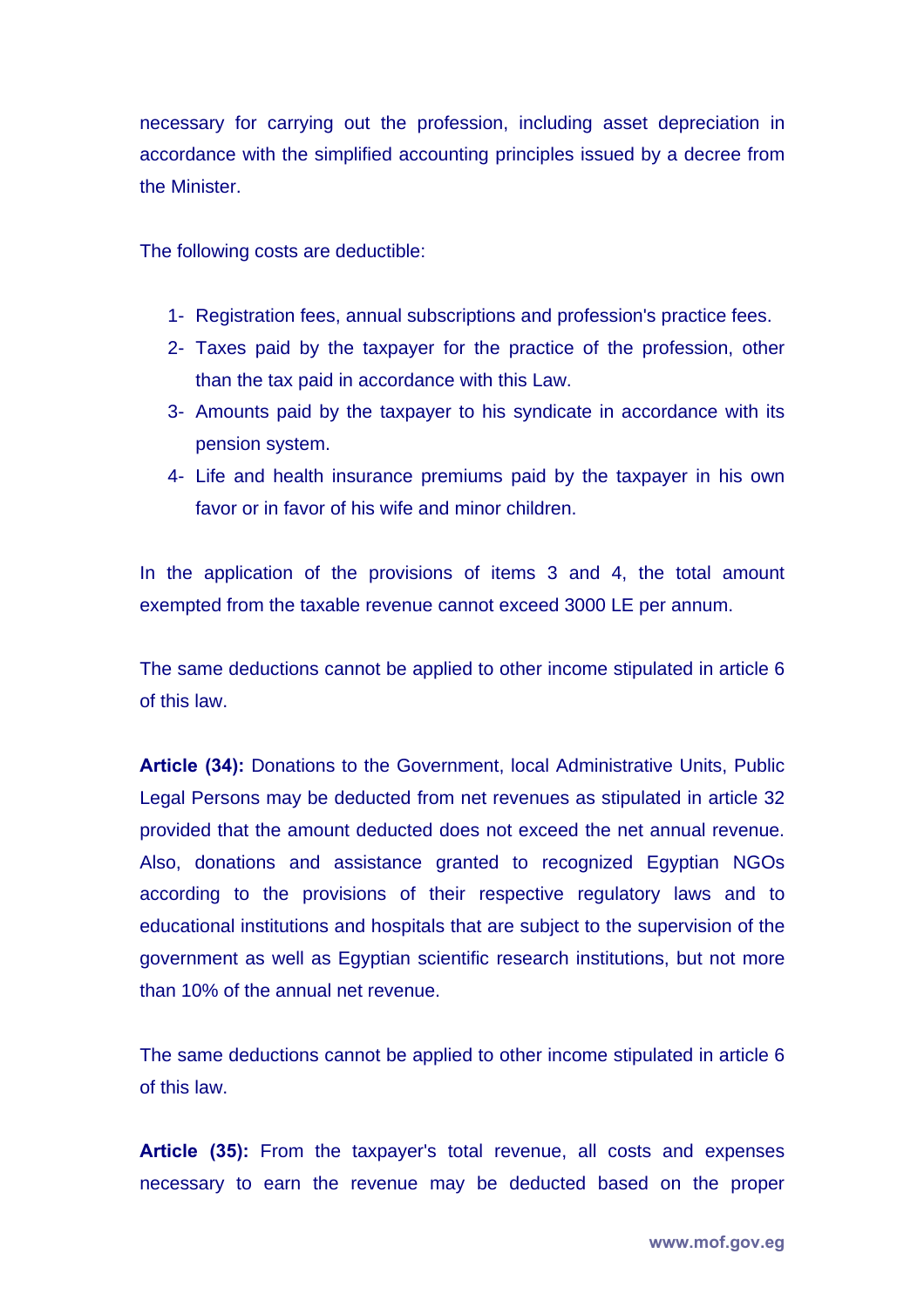accounts supported with related documents, including costs and expenses which customarily have no supporting documents according to the Executive Regulation of this law; however, in case no proper accounts are maintained, the deduction will be limited to 10%.

In applying the provisions of this Part, article 29 of this law will apply if the taxpayer was maintaining proper books.

# **Section Three Tax Exemption**

**Article (36):** The following shall be tax exempt:

- 1- Educational institutions, subject to the supervision of the government, public legal persons, Public Sector or State-Owned Enterprises (SOE).
- 2- Revenues of editing and translating books and religious, scientific, cultural and literary articles, except for proceeds from the sale of printed work or translation with a view to producing it in an audio or visual format.
- 3- Revenues received by teaching staff at universities and institutes for their books and teaching notes authored for distribution among students according to the regulations and prices set by the universities and institutes.
- 4- Revenues of members of the Formative Artists Syndicate pursuing the production of photography, sculpture and engraving artworks.
- 5- Revenues of self-employed professionals registered as members of their professional syndicates in their fields of specialization, but only for three years from the date of practice. They shall not be liable to tax until the beginning of the month following the lapse of the aforementioned exemption period, added to which is the training period required by the profession's practice law, public service period, military service or reserve service period if it is subsequent to the date the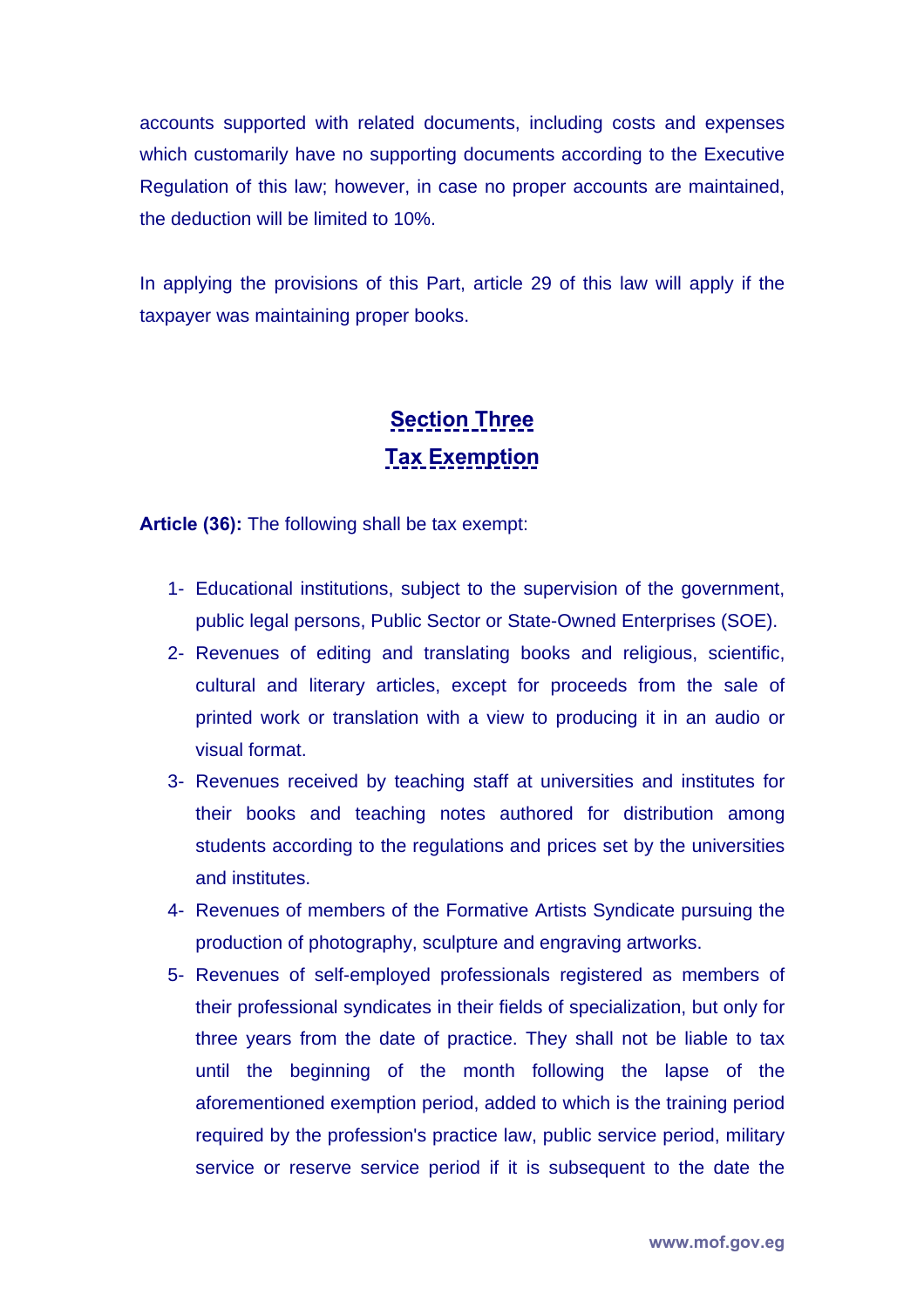practice commenced. The period of exemption will be limited to one year for whoever practices the profession for the first time if fifteen years have elapsed since graduation. For the exemption to be valid, the taxpayer must practice the profession individually, without partnership with others, unless they are also tax-exempt.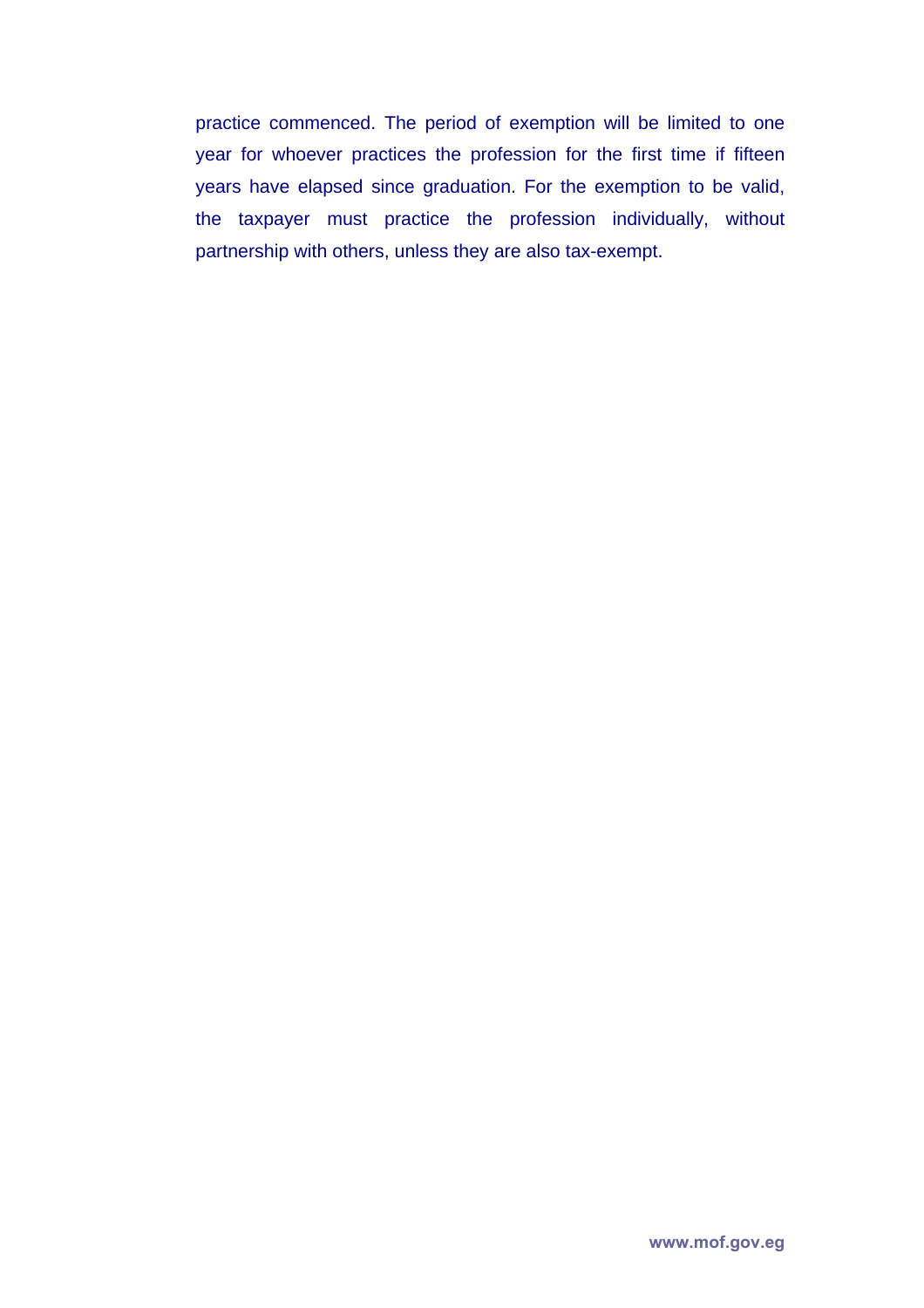#### **Chapter Five**

#### **Real Estate Revenues**

# **Section One Taxable Revenues**

**Article (37):** Taxable revenues include the following:

- 1- Revenues from agricultural land.
- 2- Revenues from constructed real estate.
- 3- Revenues from furnished units.

# **Section Two Determining Taxable Revenues**

#### **Article (38):**

- 1- Agricultural land revenue is determined as the rental value taken as a base for assessing the tax imposed according to law no. 113 of 1939 concerning agricultural land tax, after deducting 30% for all costs and expenses.
- 2- Revenues from horticultural crops from productive orchards are determined on areas exceeding three feddans, and from ornamental, medicinal and aromatic plants on an area exceeding one feddan, and nurseries, regardless of their crop areas, unless those nurseries are for the personal use of their owners, and based on a value equivalent to the rental value considered as a base for imposing the tax according to law No. 113 of 1939 above-cited, if the nursery owner is a tenant. If the nursery owner is the landlord himself, the revenues are determined on the basis of twice the rental value aforementioned. The taxable revenues stipulated in item (1) of this article shall not be included in the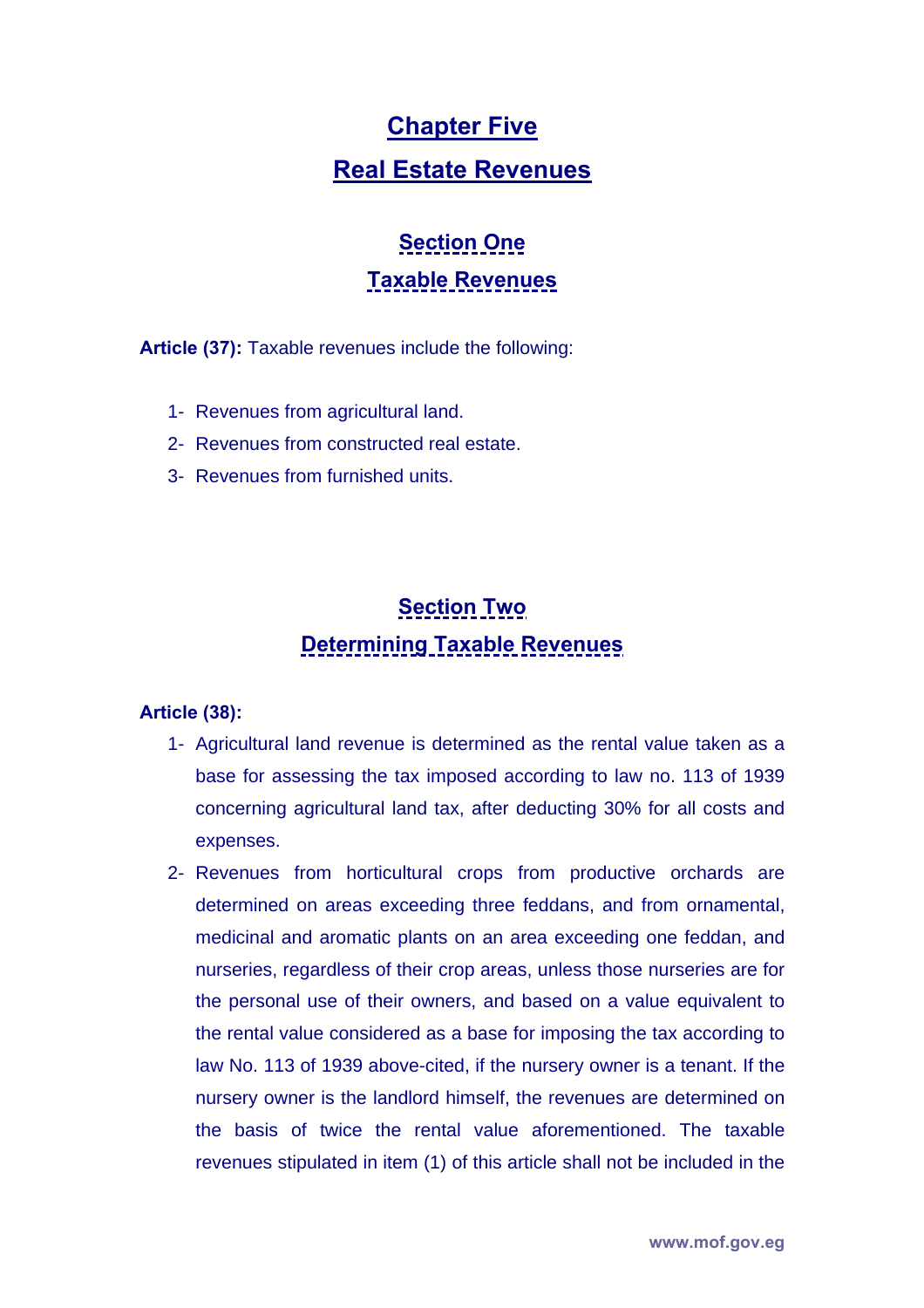taxable base. The taxable bases are determined after deducting 20% of these revenues for all costs and expenses.

The Minister shall, in consultation with the Minister of Agriculture, issue a decree specifying the age at which fruit trees are considered productive, together with a list of horticultural crops.

The net taxable revenues are determined in the name of the landholder, whether he was the landowner or a tenant of the land. No other agreement or condition shall be binding to the tax authority.

The taxpayer, his spouse and his minor children are considered one landholder in applying the provisions of item (2) of this article. Revenues shall be determined in his own name, unless ownership has been transferred to his wife or minor children from other than the husband or the father according to each case.

The landholder, either as the landlord or a tenant, is obliged to submit data about the crop areas to the competent tax authority for each species of fruit trees grown, within thirty days from the date those trees were considered productive. He is also obliged to submit information about the crop areas of ornamental, medical or aromatic plants, or nurseries of horticultural crops, within sixty days from the date of planting. If the plants are removed, the holder must notify the competent tax authority about the removal within thirty days of its occurrence.

**Article (39):** Revenues from constructed real estate are determined on the basis of the gross rental value considered as the base for the tax imposed by law no. 56 of 1954, after deducting 40% for all costs and expenses, in addition to the rental value of the private residence of the taxpayer and his family. Revenues from the right of usufruct report are treated the same as revenues from wholly owned property.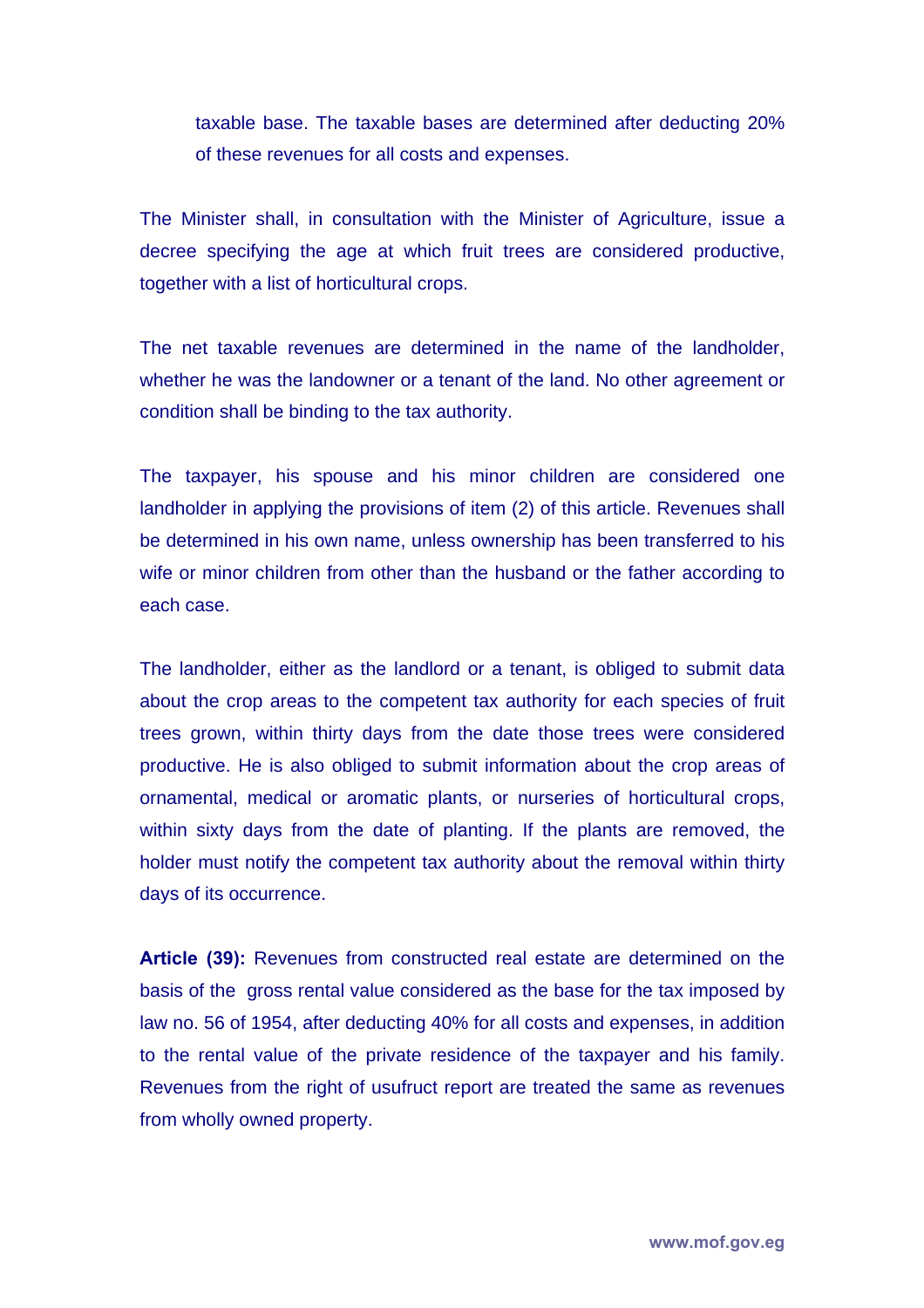The taxable revenue is determined on the actual rental value, reduced by 50% for all costs and expenses, for those revenues from the lease of real estate or part of it, according to the civil law provisions.

**Article (40):** The taxpayer may request that the taxable income of real property, stipulated in article 38 and the first paragraph of article 39 of this law, be calculated on the basis of the actual revenue, provided that his application includes all his agricultural lands and constructed real estate.

An application must be filed within the period set for the filing of annual returns, and the taxpayer must be maintaining proper books fulfilling the requirements stipulated in the Executive Regulation of this law.

**Article (41):** The tax shall apply on revenues from renting any furnished unit or part thereof, whether it was intended for housing or for practicing a commercial or industrial activity or a non-commercial profession, or any other purpose.

The taxable revenue is determined on the basis of the actual rental value, reduced by 50% for all costs and expenses.

**Article (42):** A tax of 2.5% is imposed without any further reduction, on the gross revenues from the disposal of constructed real estate or lands within the cities' boundaries, whether the disposal commenced on the land parcel as it exists or after constructing buildings thereon, whether the disposal is inclusive of the entire real estate or part of it or a residential unit thereof or a unit for any other purpose, and whether the buildings were constructed on land owned by the taxpayer or by third parties.

Exceptions to this tax on disposals are those disposals by an heir of the real estate transferred to him through inheritance, and also when the property is offered as an in-kind share in the capital of shareholding companies, on the condition that the equivalent shares shall not be disposed of for five years.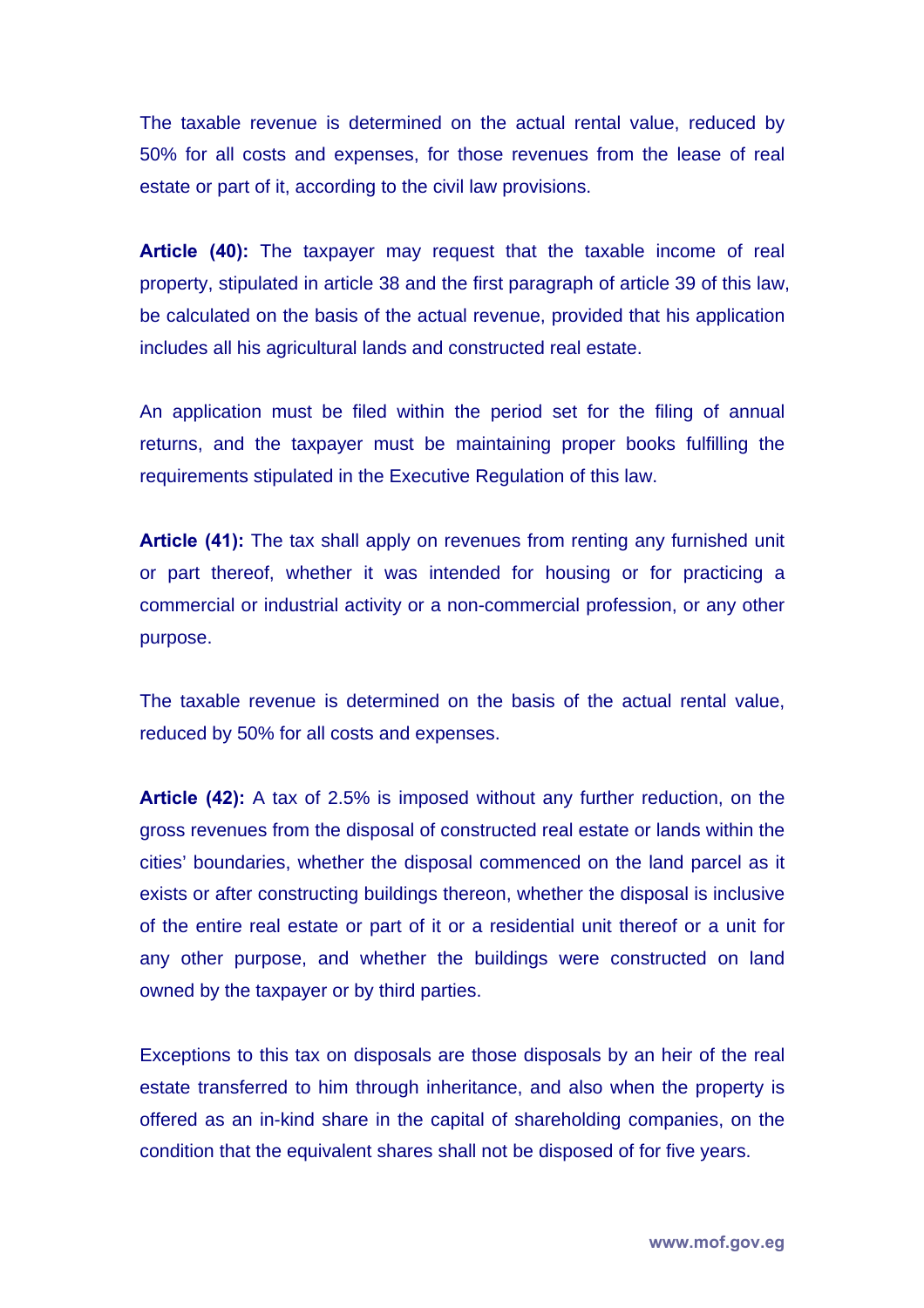Notary offices must notify the tax authority of the taxable notarized disposals, according to the provisions of this law, within thirty days from the date of notarization.

In applying the provision of this article, a taxable action of disposal implies a gift to other than descendents or husbands and wives or ascendants, or a right of usufruct assigned for the real property, or renting it for a period is less than fifty years. Compulsory sales, whether administrative or judicial, and dispossession or appropriation for public interest or improvement are not considered taxable actions of disposal. Likewise treated are donations or grants to the government, local Authority Units, public legal persons, or projects of public benefit (utility).

# **Section Three Tax Exemption**

**Article (43):** The following are exempt from tax:

- 1- Revenues of agricultural activity except those stipulated herein.
- 2- Revenues of areas planted in desert lands for a period of ten years starting from the date the land is considered productive. The Minister shall, in agreement with the Minister of Agriculture, issue a decree specifying guidelines for the determination of the date on which land is considered productive.

## **Section Four Miscellaneous Provisions**

**Article (44):** Whoever owns one or more real estate or agricultural lands and whose total net revenues accrued from rental value, stipulated in clause 1 of article 38 and clause 1 of article 39 of this law, exceed the exempt bracket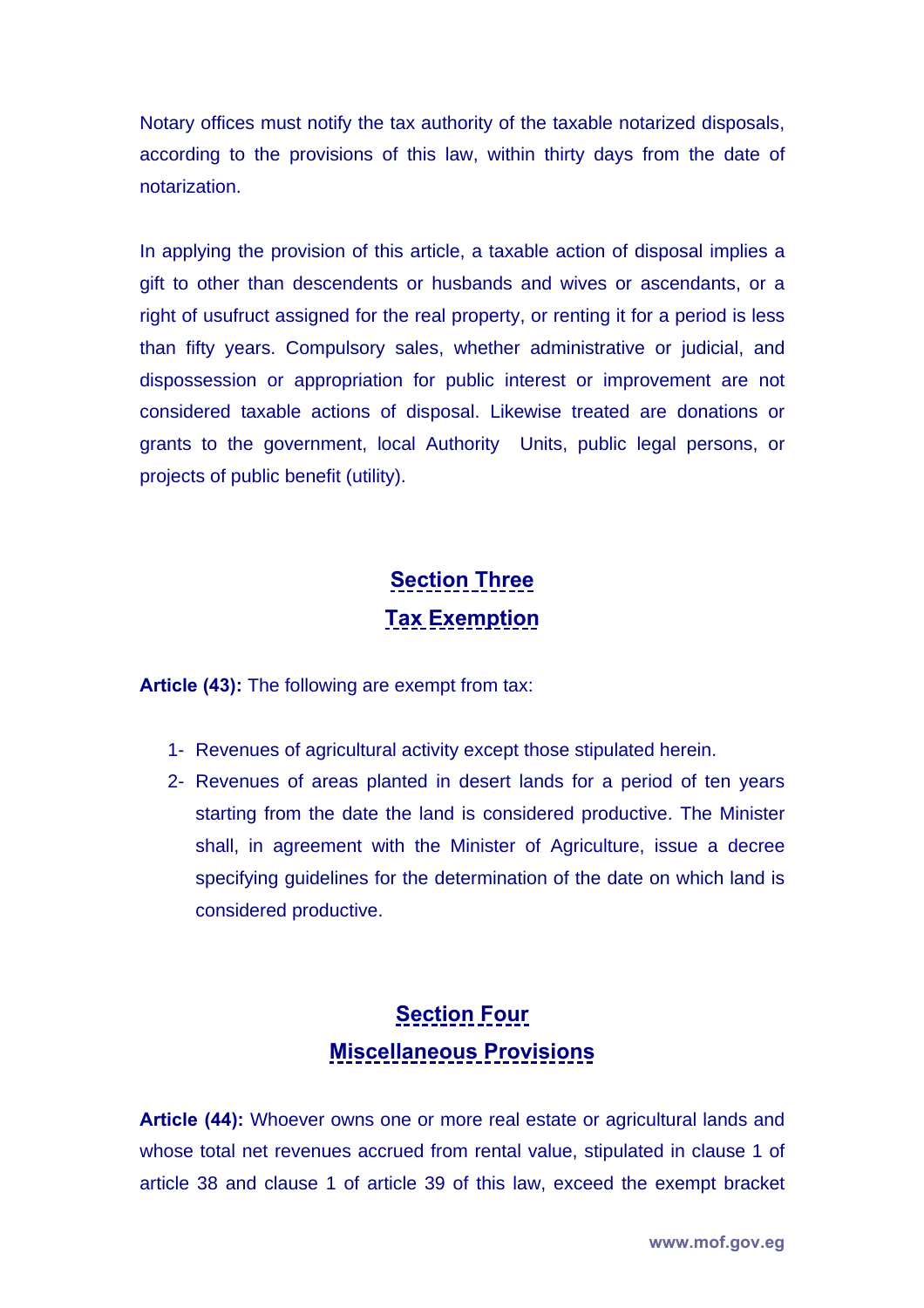stipulated in article 7 thereof, is required to file a statement of the owned real estate and agricultural lands and their rental values to a competent real estates and agricultural lands tax collection office within the jurisdiction in which the real estates are located and on the form to be defined by the Executive Regulation of this law.

**Article (45):** Amounts paid by the taxpayer for the real estate taxes imposed by law no. 113 of 1939 on agricultural lands tax and law no. 56 of 1954 on real estates tax, as applicable, shall be deducted from the tax due according to the provisions of Part Five of Book Two of this law, provided that the amount deducted does not exceed this tax.

**Article (46):** The provisions of articles 38 and 39 of this law do not apply to agricultural lands and real estate included in the assets of an establishment or company.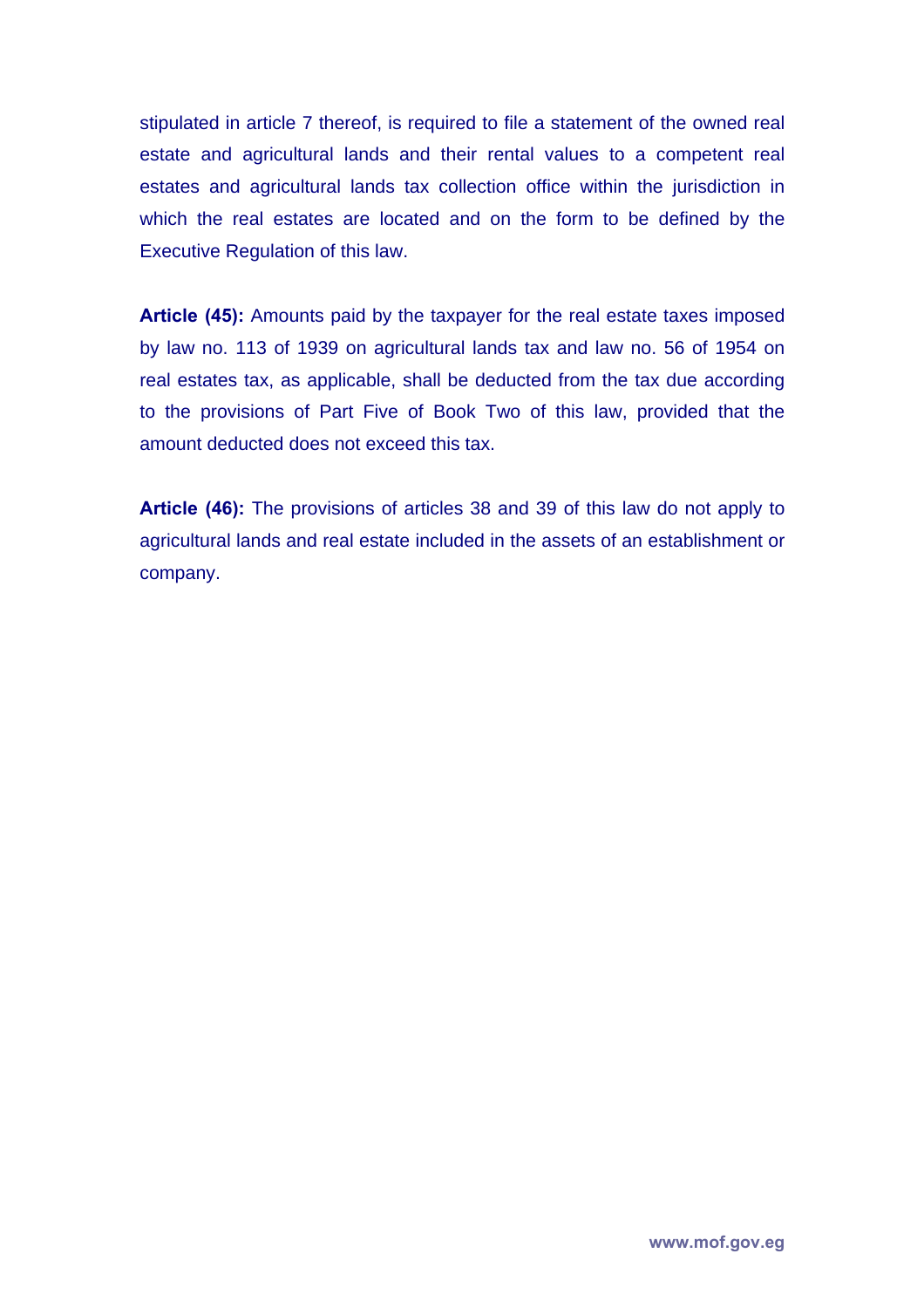# **Book Three Tax on Profits of Legal Persons**

# **Chapter One Scope of the Tax**

**Article (47):** An annual tax shall be levied on the net aggregate profits of legal persons whatever their objectives.

Tax shall apply to:

- 1- Legal persons residing in Egypt, with respect to all profits whether realized in Egypt or abroad, with exception of the Agency of National Service Projects of the Ministry of Defense.
- 2- Non-resident legal persons, with respect to the profits through a permanent establishment in Egypt.

**Article (48):** In applying the provisions of Article 47, the following are treated as legal persons:

- 1- Capital associations and partnerships whatever the law they are subject to, as well as corporations de facto.
- 2- Cooperatives and their unions, taking into consideration exemptions stipulated by law.
- 3- Public authorities and other public legal persons in relation to activity exercised by them that is subject to tax, without prejudice to exemptions provided in the laws establishing them.
- 4- Banks, companies and foreign firms even if their head offices are based abroad and their branches are in Egypt.
- 5- Units established by the local Authority with respect to their activity that is subject to tax.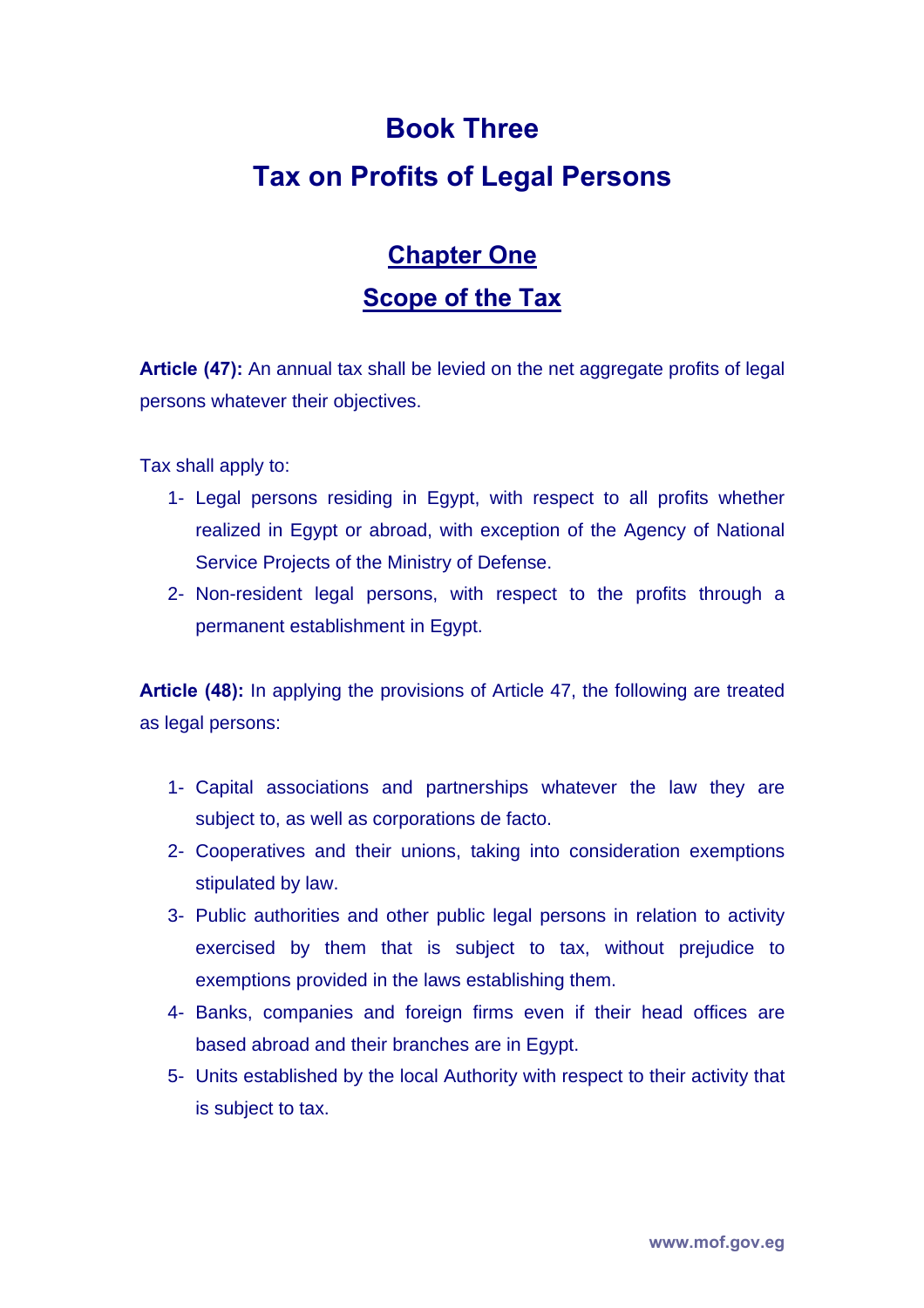**Article (49):** The tax base is rounded to nearest lower ten pounds and it shall be subject to tax at the rate of 20% of the net annual profits.

With exception to the rate mentioned in the preceding paragraph, the profits of Suez Canal Authority, the Egyptian General Petroleum Corporation and the Central Bank are subject to tax at the rate of 40%, and the profits of oil and gas exploration and production companies are subject to tax at the rate of 40.55%.

**Article (50):** The following are exempt from tax:

- 1- Ministries and government bodies.
- 2- Educational establishments subject to the supervision of the State, and which are basically not-for-profit entities.
- 3- Non-governmental organizations and institutions established under the provisions of the Non-governmental Organizations and Institutions law promulgated by law no. 84 of 2002, within the limits of the purpose for which they were established.
- 4- Non-profit making bodies that carry out activities of a social, scientific, sports or cultural nature as long as those activities are not of a commercial, industrial or professional nature.
- 5- Profits of private insurance funds subject to the provisions of law no. 54 of 1975.
- 6- International organizations, technical cooperation bodies and their representatives, for which international agreements provide their exemption from tax.
- 7- Profits and dividends of investment funds established according to the Capital Market Law promulgated by law no. 95 of 1992 and the revenue of bonds registered in the official schedules at the stock exchange.
- 8- Returns received by resident legal persons for their investments in securities registered on the Egyptian stock exchange market with the loss resulting from such transactions not to be deducted or carried over to subsequent years.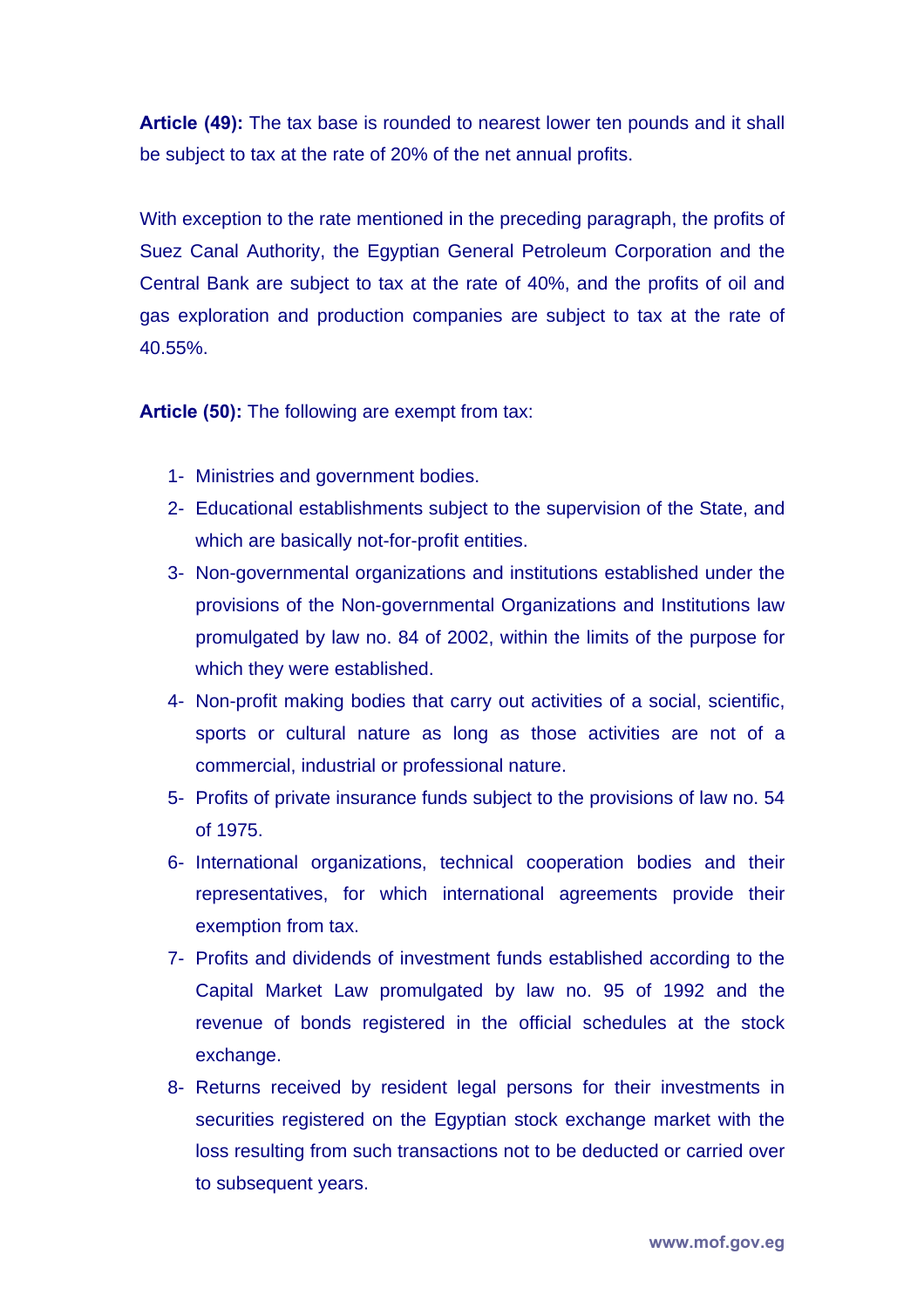- 9- Returns received by legal persons on securities issued by the Central Bank of Egypt or revenues from transactions involving them; with an exception from provision of Article 56 of this law.
- 10- Dividends, profits and shares, which resident legal persons receive for their participation in other resident legal persons.
- 11- Profits of land reclamation and cultivation companies for a period of ten years from the date of starting the business or of starting production as applicable according to the rules to be determined by the Executive Regulation of this law.
- 12- Profits of companies engaged in poultry production, bee breeding, cattle breeding and fattening pens and the companies of fisheries and fish farms for a period of ten years from the date of exercising the activity.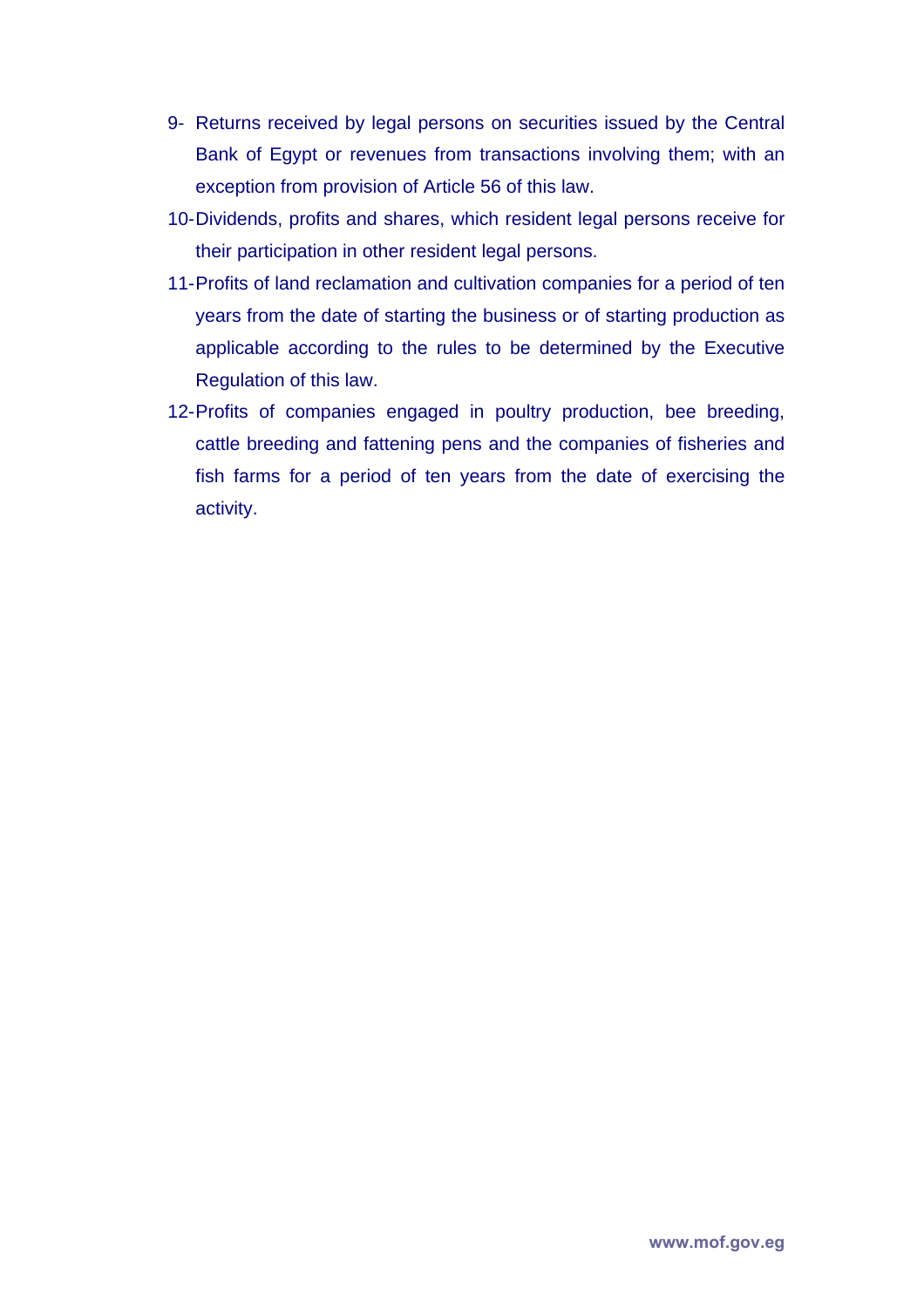## **Chapter two Determining Taxable Income**

**Article (51):** Net taxable income is determined according to the provisions applicable to the profits of commercial and industrial activity mentioned in Section Three of Book Two of this law, where no special provision regarding them is included in this part.

**Article (52):** The following are not deductible costs:

- 1- Debit interest paid by legal persons stipulated in Article 47 hereof on loans and advances they have obtained and that are more than four times the average of equity rights according to the financial statements prepared according to the Egyptian accounting standards. This provision does not apply to banks and insurance companies as well as those companies engaged in financing activity that are to be determined according to a ministerial decree.
- 2- Amounts that are set aside for the purpose of forming or funding different types of allocations, with the exception of the following:
	- (a) 80% of the provisions for loans that banks are committed to form according to the rules of the preparation and presentation of financial statements and the assessment principles issued by the Central Bank.
	- (b) Technical provisions which insurance companies are obliged to form in applying the provisions of the Supervising and Monitoring Insurance Law in Egypt promulgated by law no. 10 of 1981.
- 3- Distributed shares of profits and dividends and attendance fees paid to shareholders for attending the general assembly.
- 4- Membership remuneration and allowances received by Chairmen and members of the boards of directors.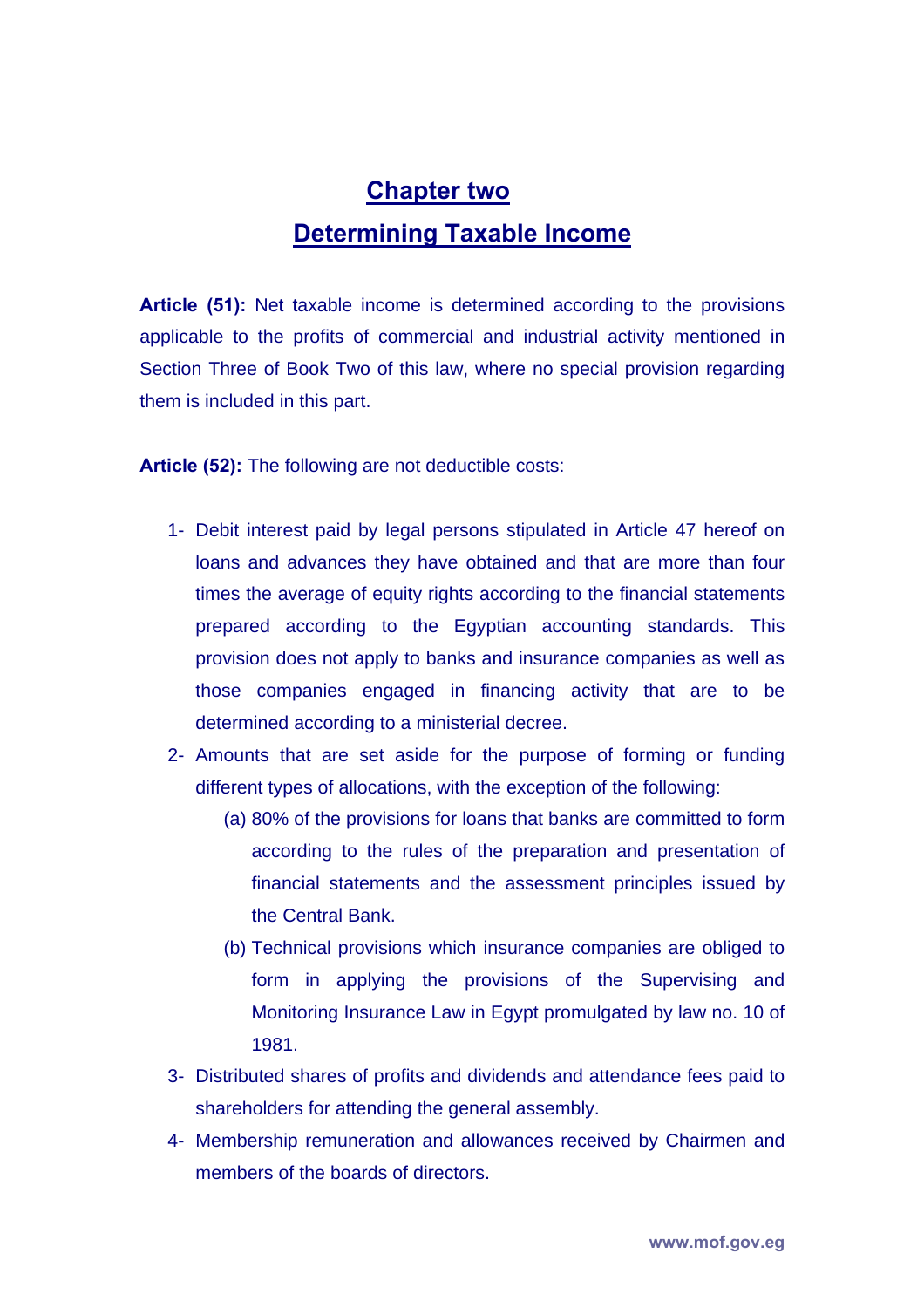- 5- Employees' profit shares, which are distributed according to law.
- 6- Other costs stipulated in Article 24 of this law.

**Article (53):** In the case of a change in the legal form of one or more legal persons, the capital profits and losses resulting from the revaluation shall not be included in the profit and loss account, provided that the assets and liabilities are registered with their book value at the time of the change in the legal form for the purpose of tax computation. The calculation of the depreciation of assets and the carry over of the provisions and reserves must be according to the set rules before making such change.

The following are deemed in particular to be a change in legal form:

- 1- The merger of two or more resident companies.
- 2- The splitting of a resident company into two or more resident companies.
- 3- The transforming of a partnership into a Shareholding Corporation or the transformation of a Shareholding Corporation into another one.
- 4- The purchase or acquisition of 50% or more of the shares or the voting rights, whether in terms of number or value, of a resident company against shares in the purchasing or acquiring company.
- 5- The purchase or acquisition of 50% or more of the assets and liabilities of a resident company by another resident company in exchange for shares in the purchasing or acquiring company.
- 6- The transformation of a legal person into a Shareholding Corporation.

**Article (54):** The foreign tax paid by a resident company on its profits abroad shall be deducted from the tax due according to the provisions of this law, provided that the relevant supporting documents are presented.

A loss incurred abroad cannot be deducted from the tax base in Egypt for the same tax period or any subsequent period.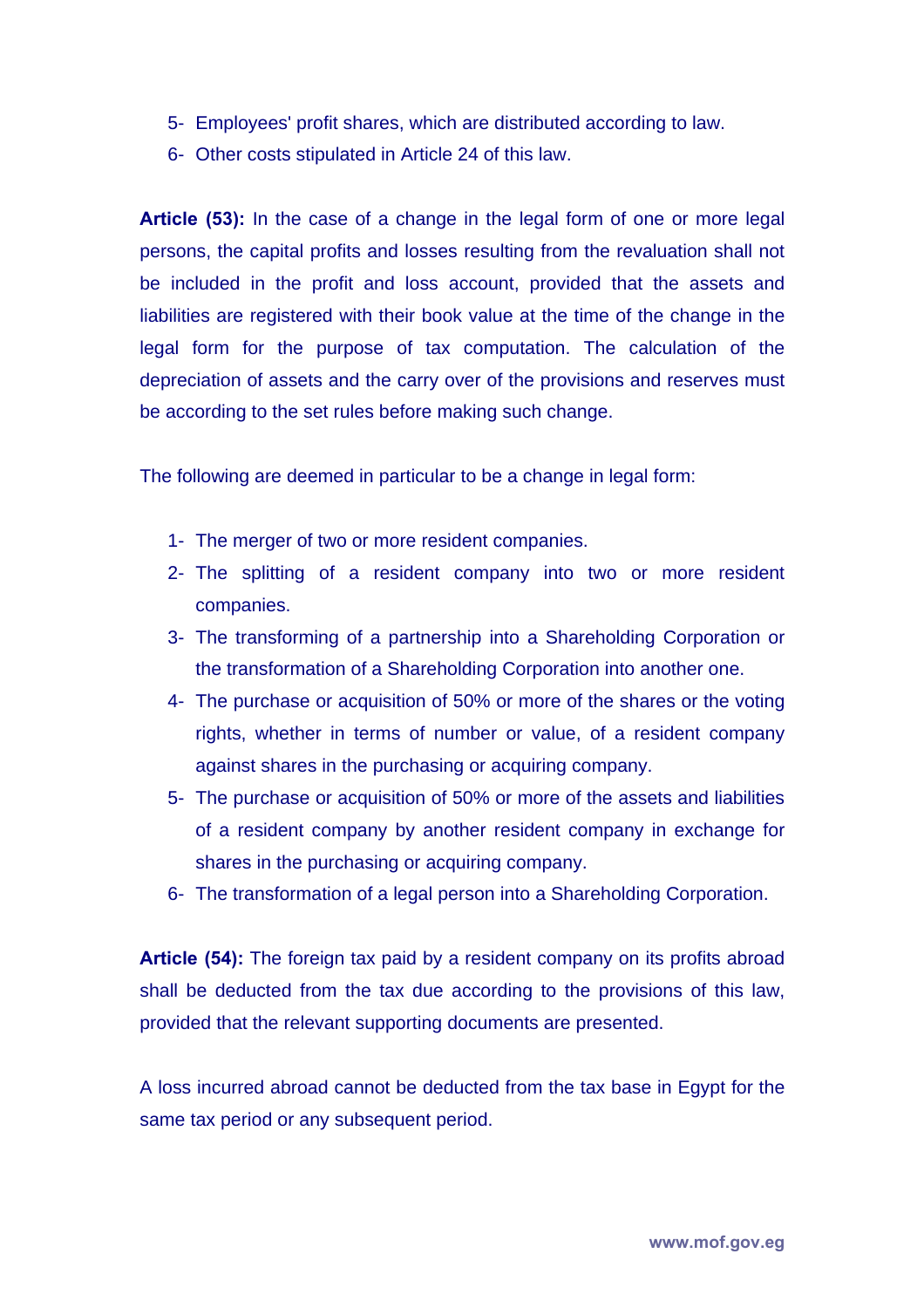The deduction mentioned in the first clause may not exceed the tax payable in Egypt that may have been due with respect to the profits from works performed abroad.

**Article (55):** The provision of Article 29 does not apply to a loss suffered by a company in the tax period and the previous periods if a change occurs to its capital ownership by a percentage of more than 50% of stocks, shares or voting rights provided that it is accompanied with a change in activity.

The preceding paragraph may only be applied by joint stock companies and companies limited by shares provided that their shares are not be offered for circulation on the Egyptian stock exchange market.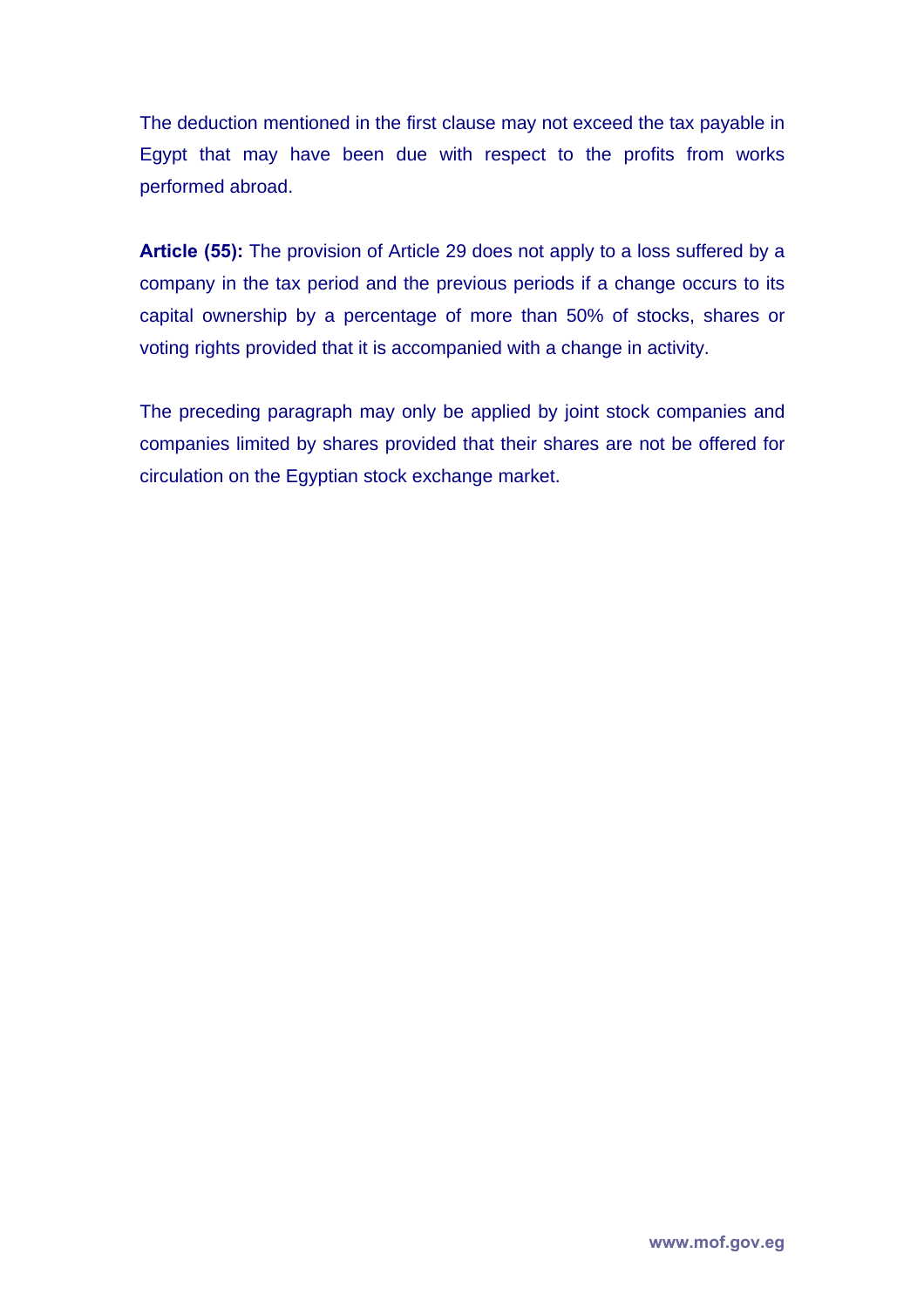# **Book Four Tax Withheld at Source**

**Article (56):** Tax at the rate of 20% is due on amounts, paid by owners of individual firms, legal persons residing in Egypt and non-resident bodies which have permanent establishments in Egypt, to non-residents in Egypt without deducting any costs from them.

The said amounts include the following:

- 1- Yields and interest.
- 2- Royalties, excluding amounts paid abroad for a design or know-how rights for serving the industry. The Minister, in agreement with the minister concerned with industry, shall specify the cases in which there shall be know-how rights for serving the industry.
- 3- Service charges; there shall not be a service charge on administrative, supervisory and control expenses borne by a head office abroad on the share of the permanent establishment operating in Egypt.
- 4- Sportsmen or artist activity charges, whether paid directly or through any entity.

The interest on loans and credit facilities that Government, Local Authority Units and other Public Legal Persons receive from sources outside Egypt are exempt from the tax stipulated in this article. Public sector companies, public business sector and private sector are also exempt from this tax provided that the loan or facility term is for at least three years.

Establishments, persons and aforementioned bodies are obliged to withhold the amount of due tax, remitting it to the competent Tax Office within the first fifteen days of the following month in which the withholding took place.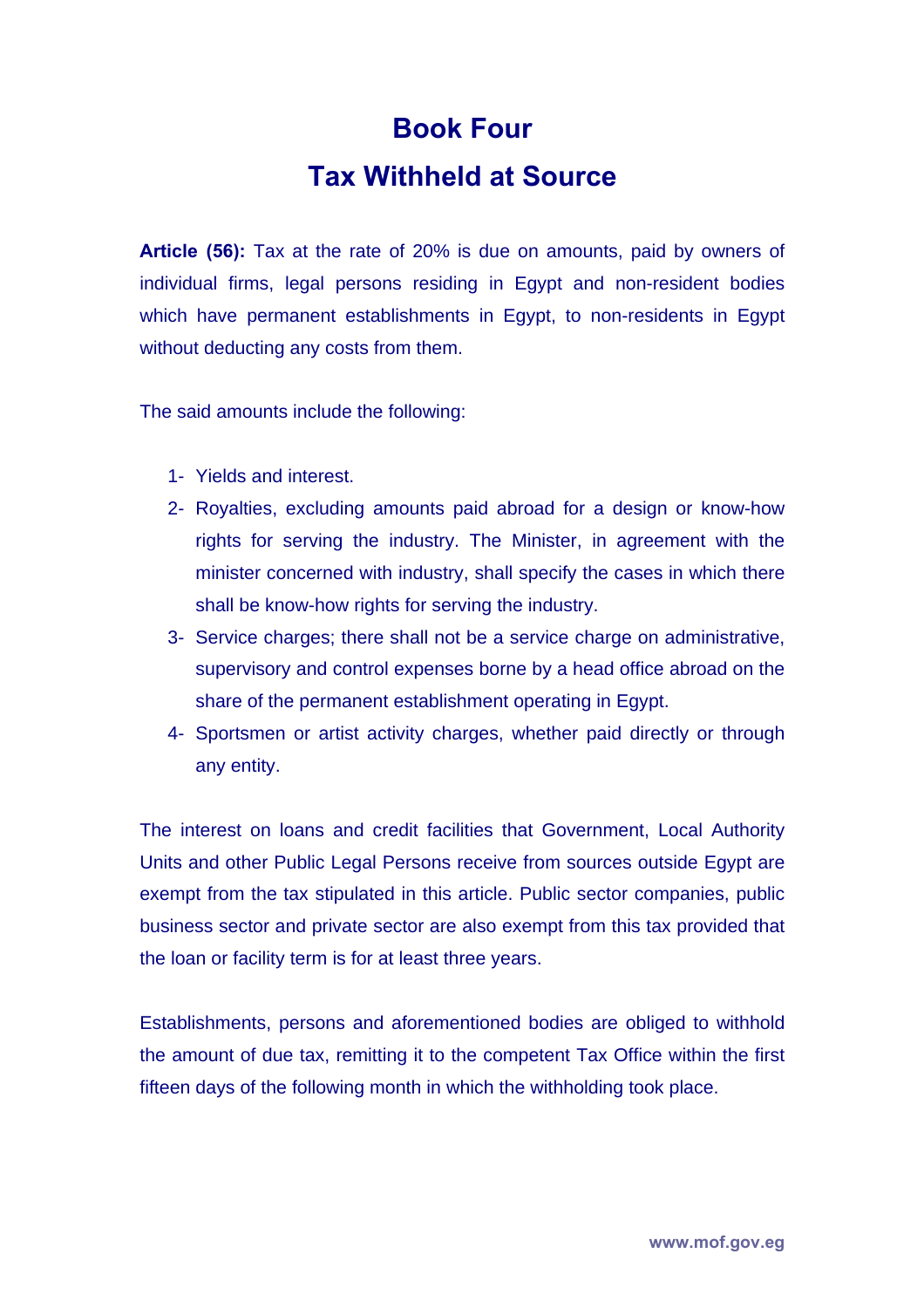**Article (57):** The amounts which individual firms and legal persons pay to any natural person as commission or brokerage as long as it is not related to the carrying on of her/his profession are subject to tax.

The payer of the commission or brokerage must withhold the amount of due tax and remit it to the competent Tax Office within the first fifteen days of the month following the month in which the commission or brokerage was paid, at the rate stipulated in article 56 hereof, without deducting any costs.

**Article (58):** Subject to any tax exemptions stipulated in other laws, revenues on bonds issued by the Ministry of Finance in the favor of the Central Bank or other banks are subject to tax at the rate of 32%, without deducting any costs. The payer or the recipient of such revenue is obliged to withhold the amount of due tax and remit it to the competent Tax Office within the first fifteen days of the month following the month in which the withholding took place.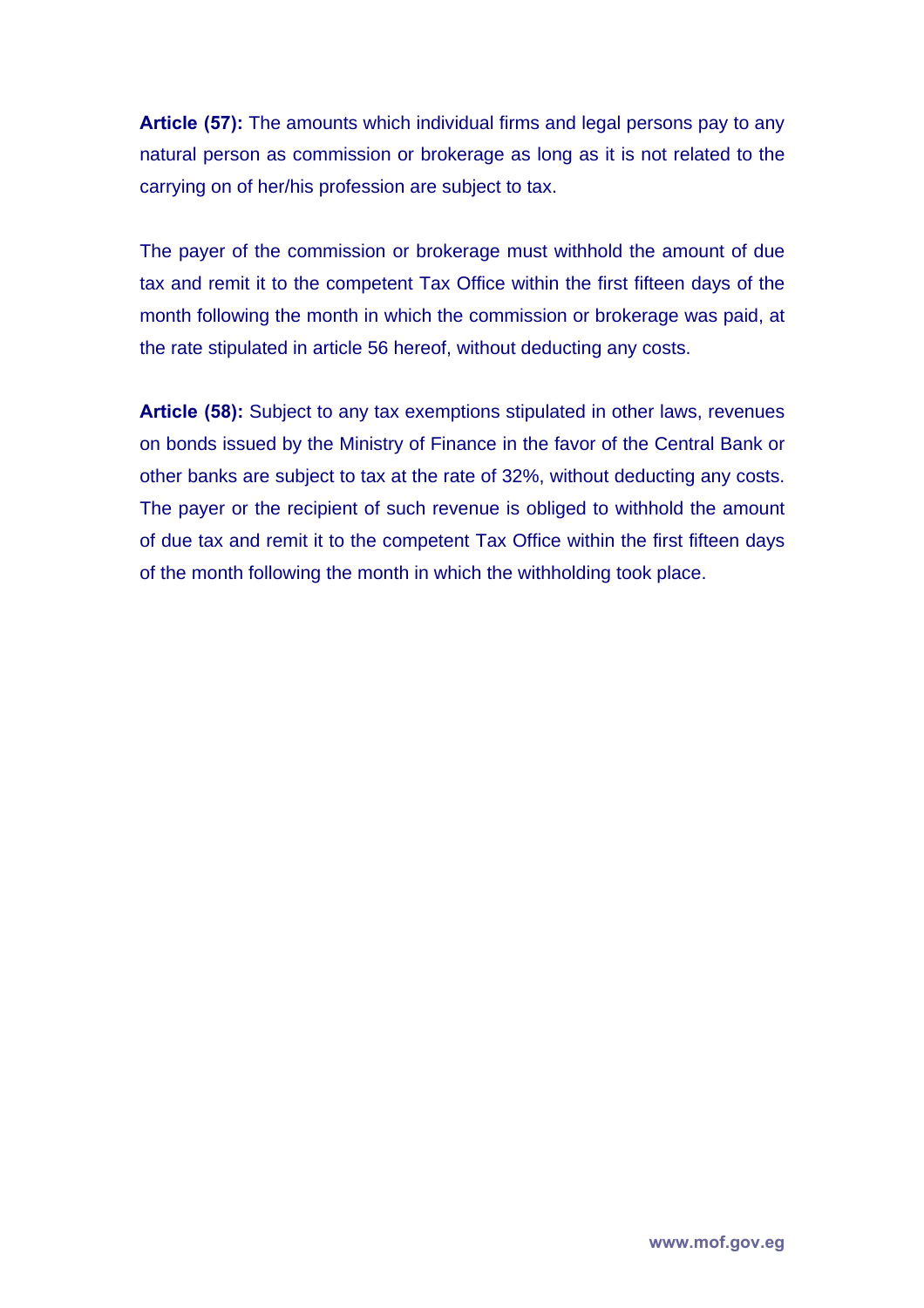# **Book Five Withholding, Collection and Advance Tax Payments**

#### **Chapter One**

#### **Commercial and Industrial Activity**

#### **Section One Deduction**

**Article (59):** Bodies and establishments set out below shall withhold a percentage of every amount more than three hundred pounds which they pay by way of commission, brokerage, or for procurement, supply, contracting operations, or services rendered to any private sector person. A Minister's decree shall be issued for determining the percentage that will not exceed 5% of the amount, as an advance against the tax due of such persons, excluding premiums paid to insurance companies:

1- Government ministries and agencies; local Authority Units; general authorities; national economic or service authorities; public sector companies and Units; public business sector companies; corporations, establishments and companies subject to investment laws; partnerships with capital exceeding fifty thousand pounds, regardless of their legal status; companies established by virtue of special laws; companies and projects established under the free zones regime; branches of foreign companies; pharmaceutical warehouses and import offices; cooperative societies; press institutions; educational institutions; syndicates; leagues; clubs; youth centers; unions; hospitals; hotels; non-governmental organizations and associations of different purposes; vocational offices; foreign representation offices; cinema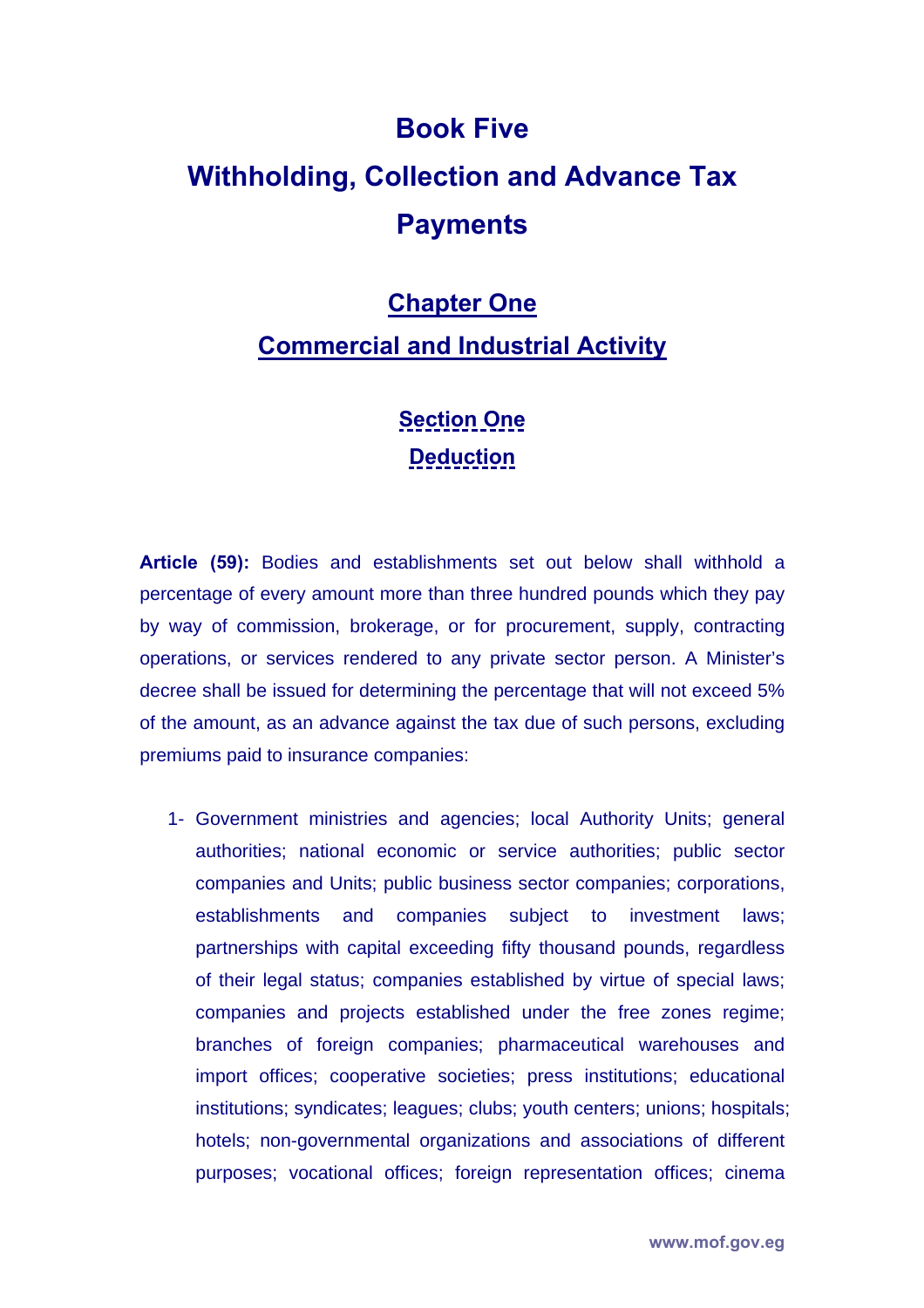production firms; theatres and entertainment houses; private insurance funds established by virtue of law no. 54 of 1975 or any other law;

2- Entities and other agencies determined by virtue of a minister's decree.

These bodies and establishments must remit the withheld amounts to the Tax Authority, according to procedures as specified by the Executive Regulation of this law. A body or establishment failing to withhold or remit the amounts shall pay the same to the Tax Authority as well as the associated delay fine.

**Article (60):** Private sector persons referred to in article 59 are exempt from the provisions of withholding on the account of tax if it is proved to the Tax Authority that they are keeping a proper record whereby they pay quarterly advance amounts according to the provisions of chapter two of this section.

#### **Section Two Advance payments**

**Article (61):** Subject to the provision of article 63, in applying the provisions of the law, the Advance Payments System means that a taxpayer pays an advance amount of the tax due for a tax period, at the rate of 60% of any of the following:

- 1- The last tax declared by the taxpayer.
- 2- The tax estimated by the taxpayer for the year the taxpayer wishes to apply the advance payments system if the taxpayer has not submitted any tax return before, or if the tax return submitted by the taxpayer in respect of the previous tax period includes a loss.

**Article (62):** A taxpayer must choose between the system of withholding on the account of tax, according to article 59 of this law, or adhering to the provisions of the Advance Payments System stipulated in this chapter.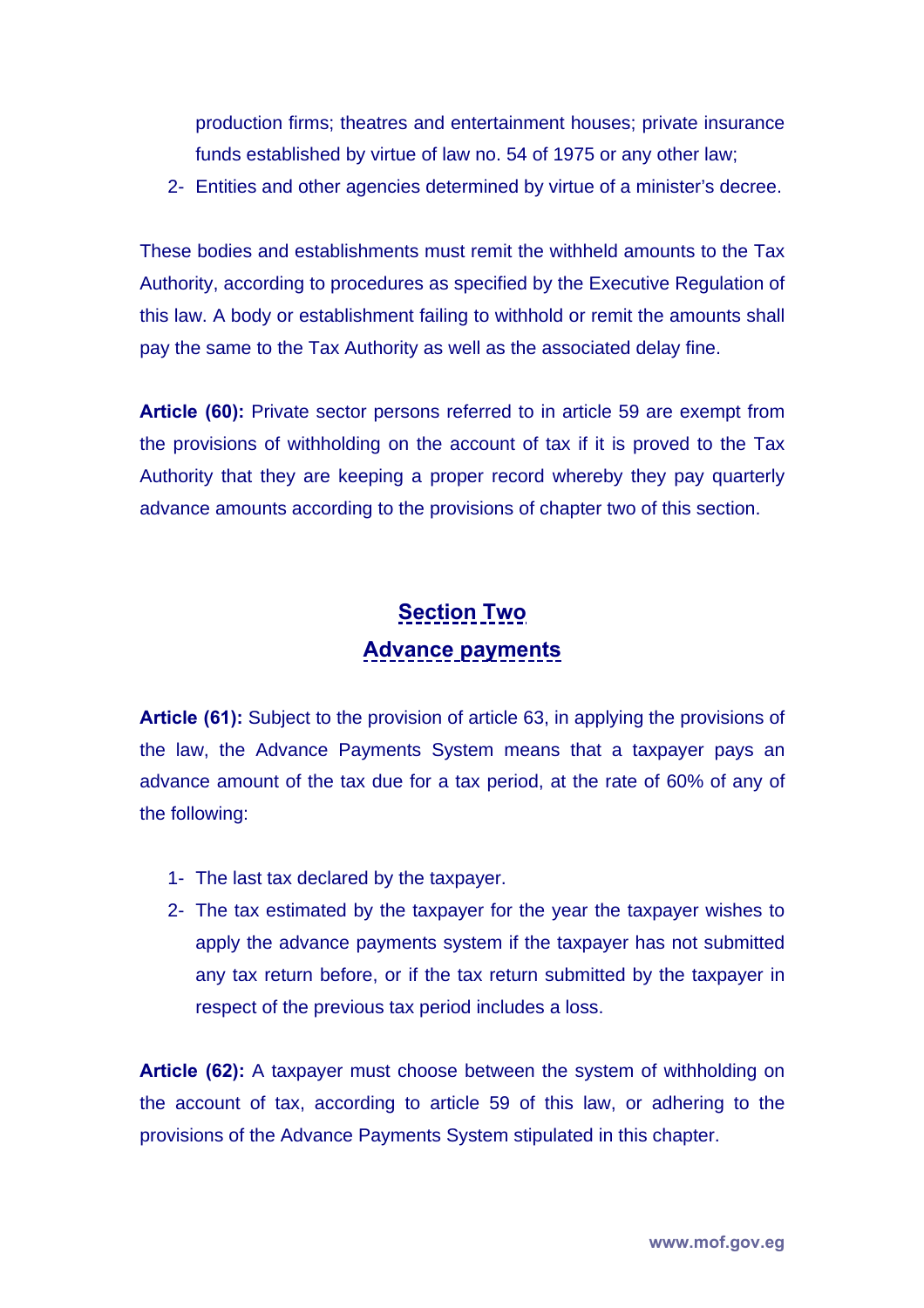Selection is by a request submitted by the taxpayer to the competent tax office, at least sixty days before the beginning of the tax period for which the taxpayer wishes to apply the Advance Payments System.

The Tax Authority must reply to the taxpayer's request with a decision within sixty days from the date of submission thereof. Failure to reply within such a period is deemed as a rejection of the request.

The Executive Regulation of this law will determine the form of the request, documents to be attached thereto and the procedures to be followed for notifying the taxpayer of the Tax Authority decision.

**Article (63):** A taxpayer shall, according to the Advance Payments System, pay the percentage provided for in article 61 in three equal payments, each paid in succession on dates no later than thirtieth of June, thirtieth of September and thirty-first December each year.

A taxpayer, after paying the second advance payment, shall notify the Tax Authority to reduce or not to pay the third advance payment if it becomes evident to the taxpayer that profits for the whole year will be less than the estimated profits for the year before.

The number of payments may be reduced when the remaining period, after submitting the request mentioned in article 61, is shorter than twelve months, provided each payment is paid to the competent tax office, according to the conditions and procedures and using the form specified in the Executive Regulation of this law.

Advance payments paid according to this system must be settled when submitting the annual tax return stipulated in article 82 of this law. The taxpayer must pay the remaining portion of the due tax stated in the tax return, after deducting the advance payments already paid in addition to annual interest calculated according to the credit and discount rate declared by the Central Bank less 2%, excluding the fraction of a month and a pound.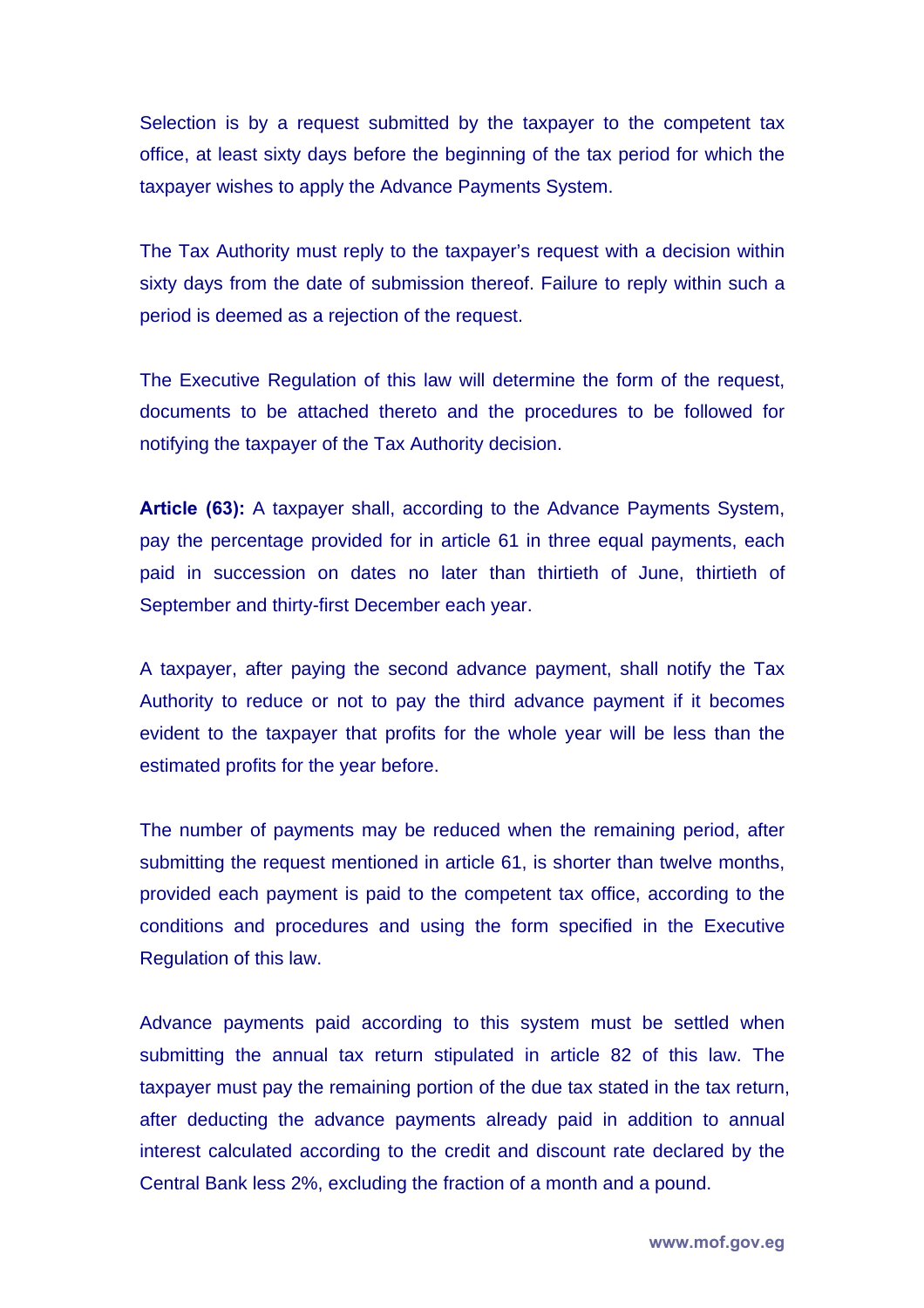**Article (64):** A taxpayer may refrain from using the Advance Payments System and adhere to the system of withholding on account of the tax according to article 59 of this law if the following two conditions apply:

- 1- The taxpayer has applied the Advance Payments System for at least one full year, and has paid all due payments according to the system.
- 2- The taxpayer must submit a request to the competent tax office within at least ninety days before the beginning of the tax year for which the taxpayer wishes to refrain from using the Advance Payments System.

The Tax Authority shall accept the request where these conditions are met and will notify the taxpayer of its decision within sixty days from the date of submission of the request; otherwise, failure to reply within such period shall be deemed an acceptance to the request.

The Executive Regulation of this law shall determine the procedures to be taken in submitting the request and in notifying the Authority decision.

**Article (65):** A taxpayer is exempt from applying the Advance Payments System in either of the following two cases:

- 1- If the taxpayer has incurred tax losses for two successive years;
- 2- If the legal form of the establishment or company has changed.

The Tax Authority may deny the taxpayer from using the system if the Authority is aware of material differences between the taxpayer's estimated profits and actual profits taxed each year during which the system has been applied.

In such cases the Tax Authority shall notify the taxpayer by registered mail with acknowledgment of receipt.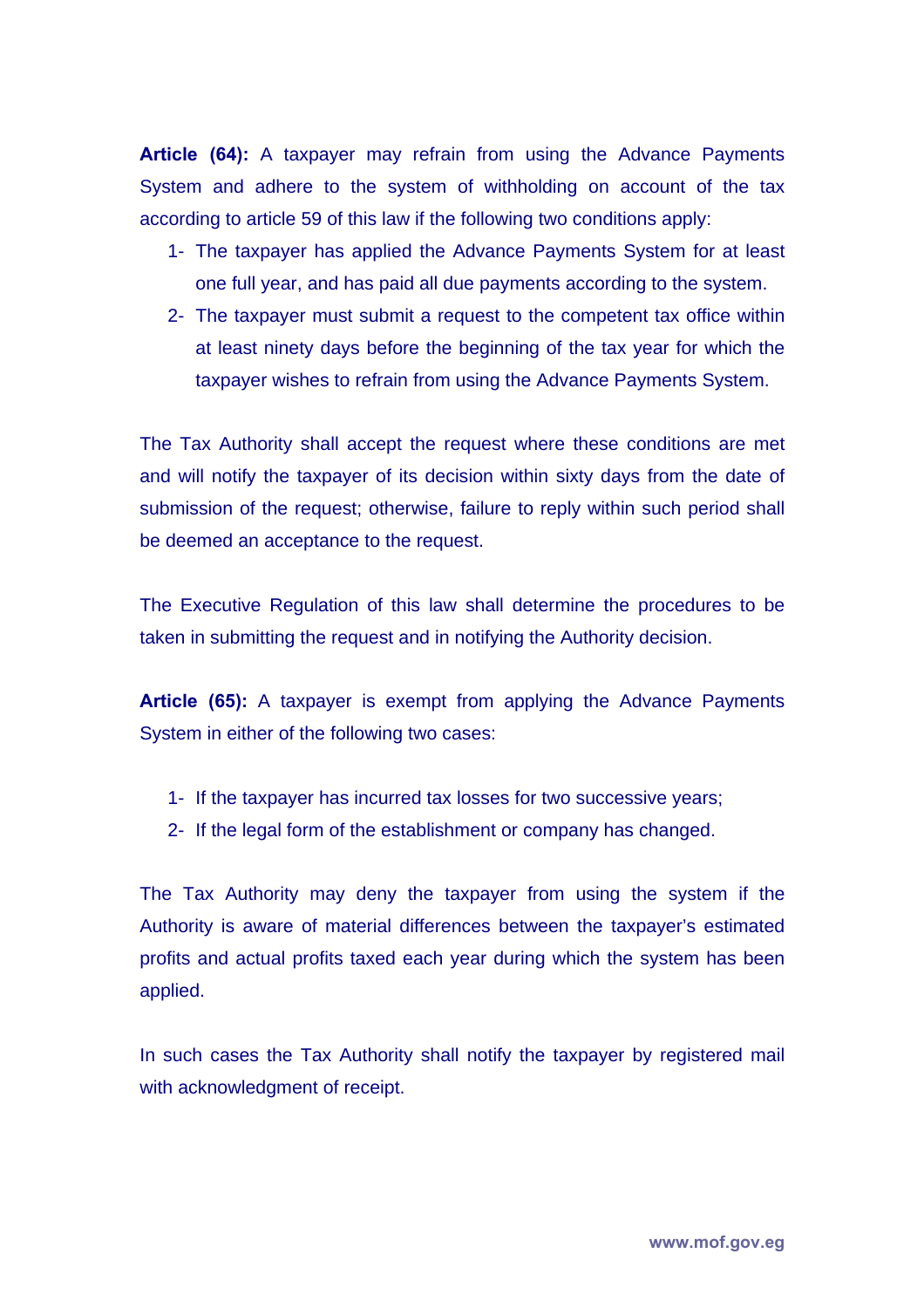### **Section Three Collection on Account of the Tax**

**Article (66):** Agencies which license the wholesale trade in vegetables, fruits, grains and other foodstuff, or agencies licensing the practice of handicrafts shall collect, upon renewing a license, an amount on account of tax from the person in whose name the renewed license is issued. Such agencies are prohibited from renewing the license until the said amount is collected.

The amount shall be determined by a minister's decree at not more than 10% of the renewal fees.

**Article (67):** The Customs Authority shall collect from private sector persons a percentage of the value of their goods that are permitted to be imported to the country for trading or manufacturing purposes, on account of the tax due thereon.

In the case of assigning those goods or endorsing their documents to a third party, a percentage will be collected from both the assignor and assignee, as well as from the parties to the endorsement.

The said percentages shall be determined by a decree from the Minister that will not exceed 2% of the import value. The percentage shall be collected along with the customs duties due on the said goods and with the same procedures of collection.

**Article (68):** Slaughterhouses shall collect, with the prescribed slaughtering fee, an amount on account of the tax due per each head slaughtered, when slaughtering for the account of private sector persons who are liable to tax.

A decree shall be issued by the minister for determining the amount, which will not exceed 10% of the fees.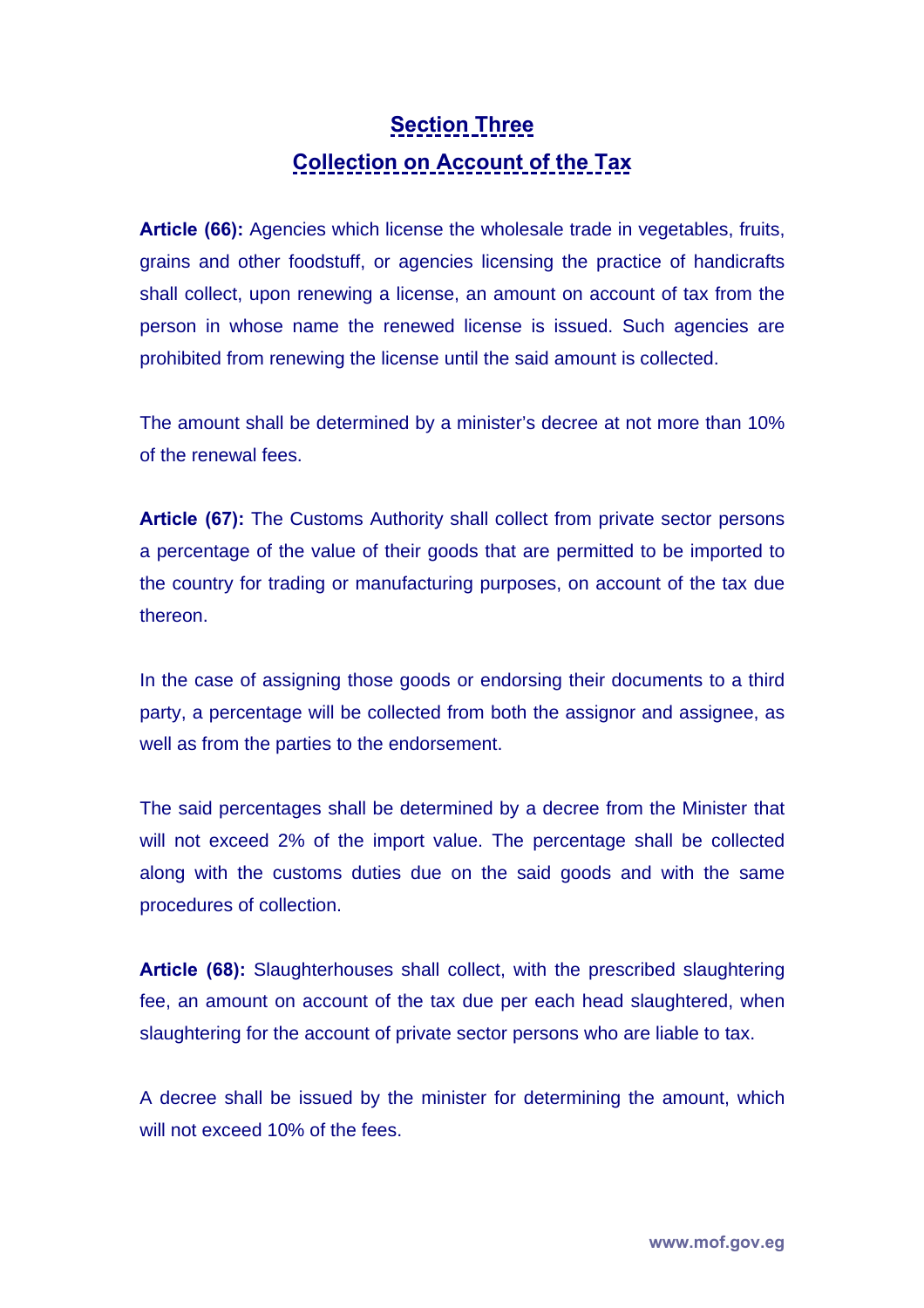**Article (69):** The Traffic Police Departments are prohibited from renewing or transferring the license of taxis or vehicles owned by any private sector person until they collect an amount on account of the tax due thereon.

A decree shall be issued by the Minister for determining the amount, which will not exceed 10% of the fees prescribed by the Traffic Law promulgated by law no. 66 of 1973. The amount will be collected in one payment or in installments, according to the rules regulating the payment of the tax imposed on the vehicle according to the Traffic Law.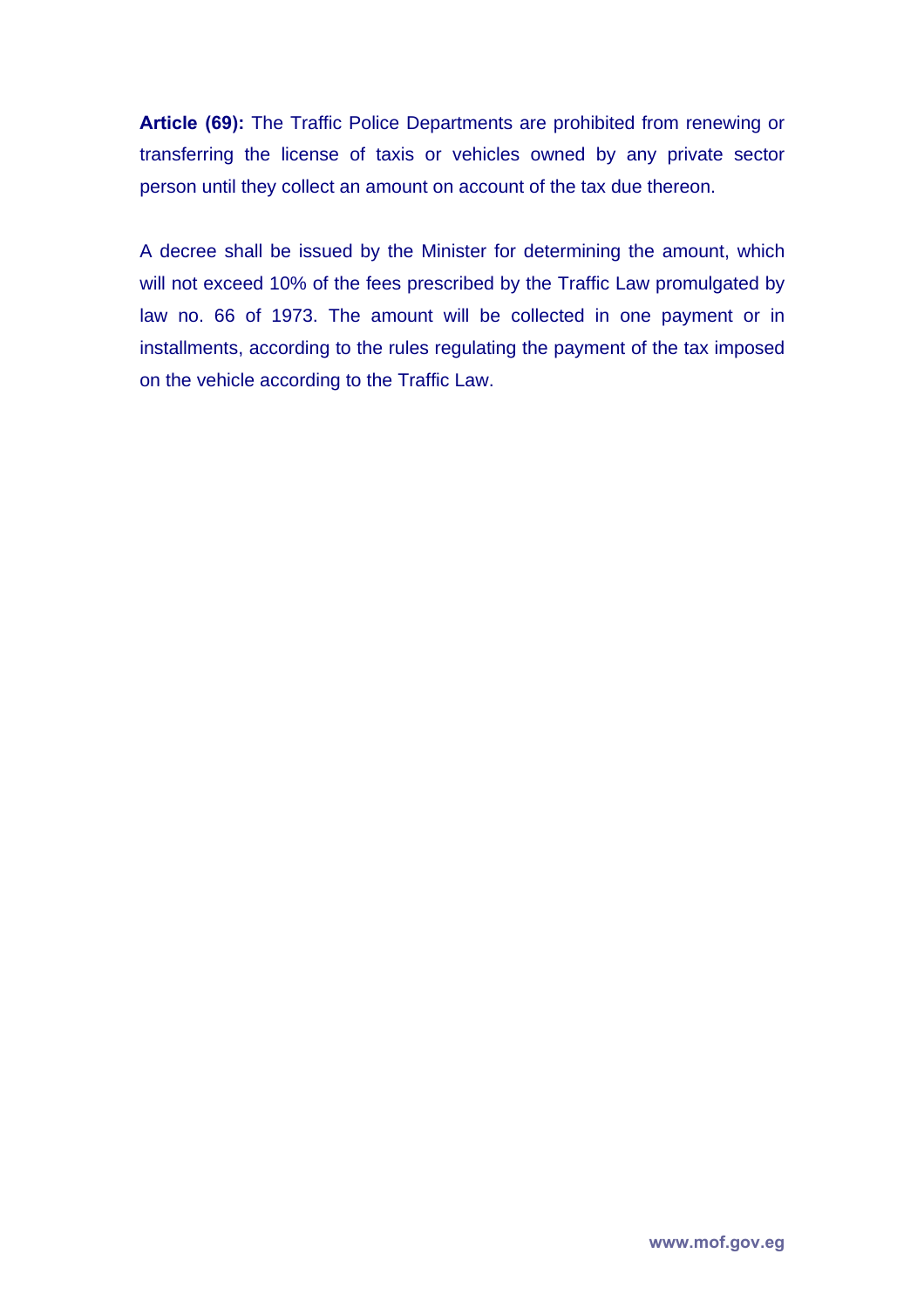## **Chapter Two Non-Commercial Professions**

### **Section One Withholding**

**Article (70):** The bodies stipulated in article 59 of this law shall withhold on account of the tax, 5% of each amount in excess of 100 LE they pay to those carrying on non-commercial professions which will be specified by a decree of the Minister.

## **Section Two Collection on Account of the Tax**

**Article (71):** Clerks' office at different courts of law at the time of presenting petitions of litigation or appealing to them for registration, and Notary offices when making a notarization on petitions indicating their fitness to be publicized, are obliged to collect an amount on account of the tax due of the lawyer who signs the petition or its editor.

Every hospital must collect from every physician or specialist who performs work therein for her/his own account an amount on account of tax.

The Customs Authority shall collect, from every person who carries on the profession of customs clearance, for each customs statement presented to the Customs an amount on account of the tax due thereon.

The amounts provided for in the preceding paragraphs shall be specified in a decree of the Minister.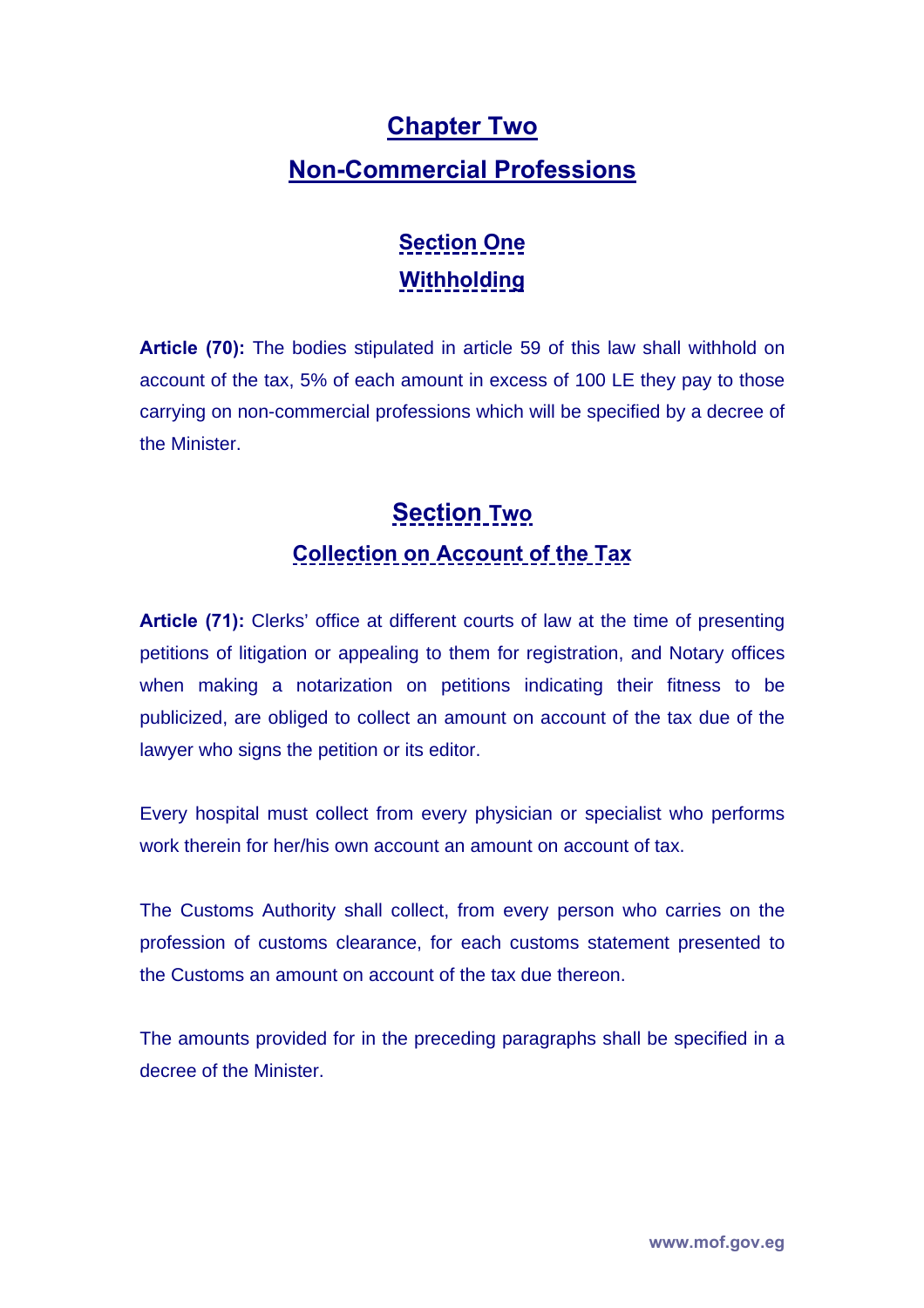## **Chapter Three General provisions**

**Article (72):** The bodies prescribed in articles 66, 67, 68, 69, 70 and 71 of this law are obliged to remit the amounts collected on account of the tax to the Tax Authority according to the procedures and during such time limits as shall be specified by the Executive Regulation of this law.

The bodies prescribed in the first paragraph are obliged to remit the amounts withheld on account of the tax to the Tax Authority according to procedures and during such time limits as shall be specified by the Executive Regulation of this law. On the failure to collect or remit the amounts that should be withheld, the body concerned shall pay to the Tax Authority the said amounts in addition to the delay fine due thereon.

**Article (73):** The provisions with respect to withholding and collection on account of tax do not apply to the amounts which are paid to the taxpayer during his exemption period or when he is not taxable.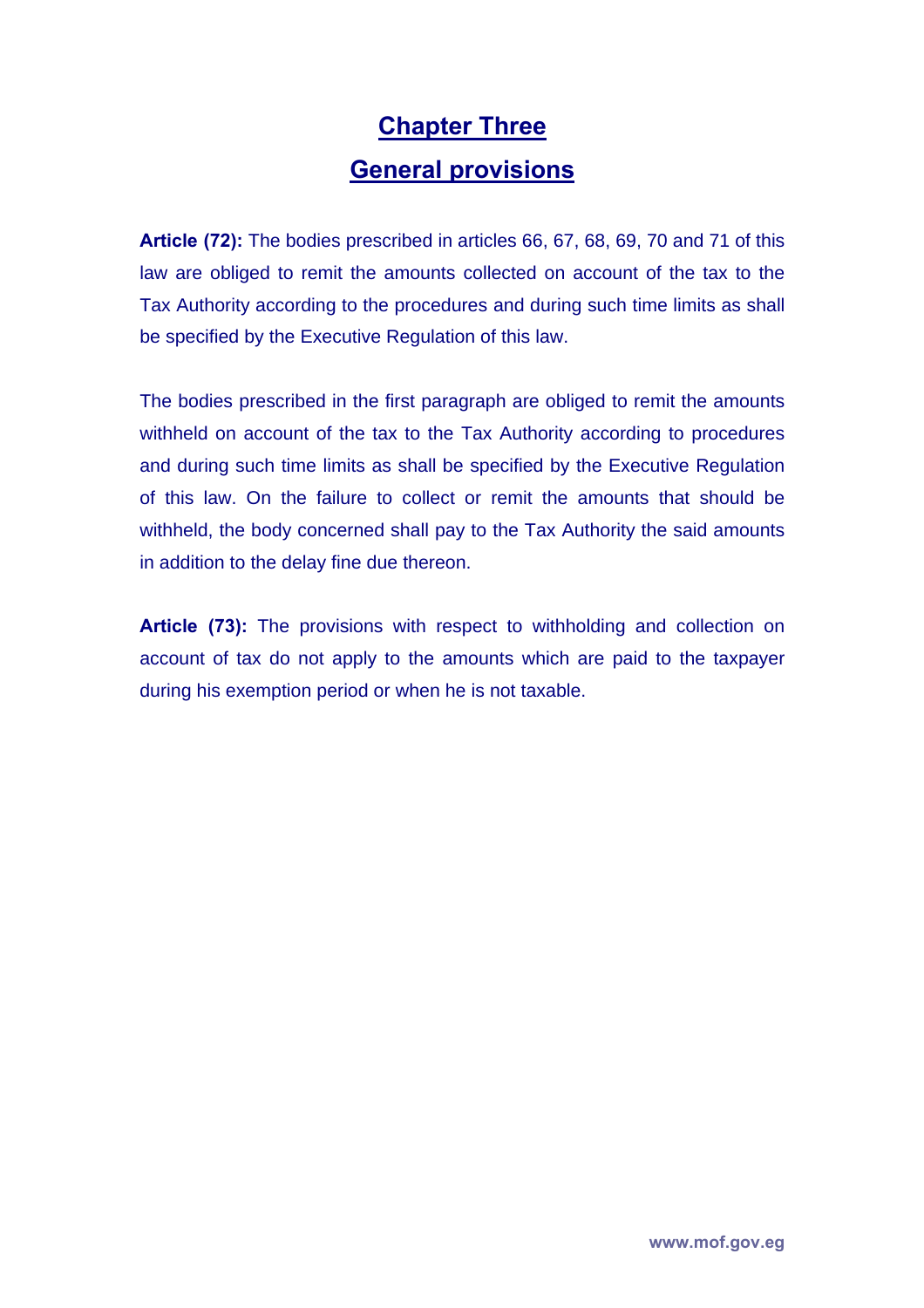#### **Book Six**

#### **Obligations of Taxpayers and Others**

## **Chapter One Notification and Book Keeping**

**Article (74):** Whoever carries on a commercial, industrial, craft, professional or non-commercial activity must file to the Tax Authority a notification within thirty days from the date of commencing the activity.

A taxpayer who establishes a branch, an office or an agency of the firm or who moves its premises to another place with respect to the activity or the firm must notify the Tax Authority within thirty days from the date of the change.

With respect to legal persons, the duty of notification remains with their legal representatives or her/his managers or the seconded member of the board of directors or the persons responsible for the management, as applicable.

The Executive Regulation of this law shall determine the data to be included on the notification, its supporting documents and the procedures to be followed in respect thereof.

**Article (75):** Every taxpayer who carries on a commercial, industrial, craft or non-commercial activity and whoever is practicing a professional activity in an independent manner must submit a request to the Tax Authority to issue a tax card, which shall include the procedures of incorporation or the licensing of the profession or the activity or the renewal thereof. The Tax Authority shall issue the tax card thereto.

The Executive Regulation of this law shall specify the data to be included on the tax card, its validity period and the period within which it will be delivered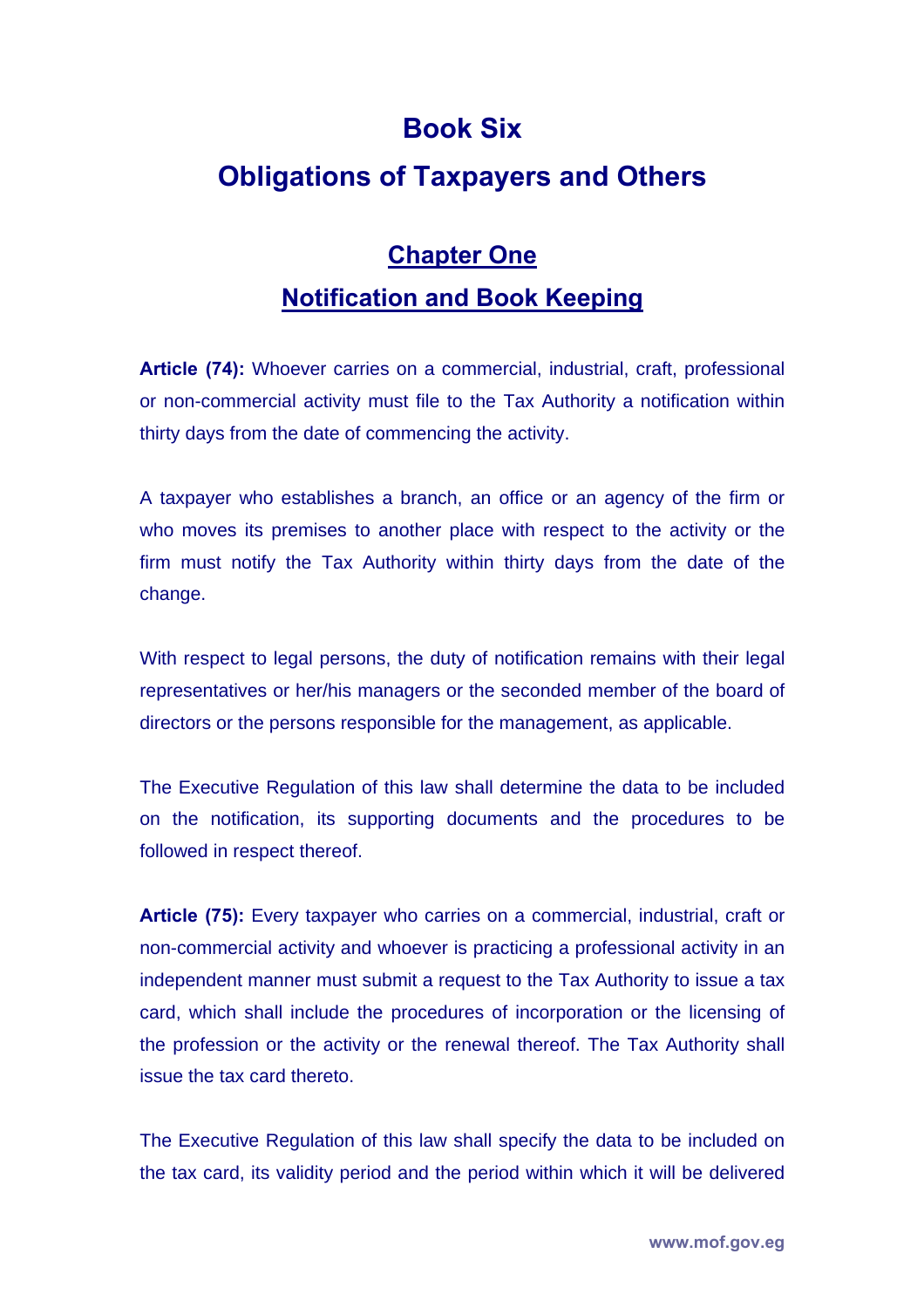to the taxpayer. It shall also specify the data of the tax cards of those taxpayers who are not subject to the provisions of withholding and collection on account of tax provided in this law.

**Article (76):** The bodies who license the printing or publication of books, works of authorship, works of art and others or registration or depositing thereof must notify the Tax Authority in each case of the name and address of the author and the title of the book, work of art and the like.

The provisions of this article do not apply to the Ministry of Defense.

**Article (77):** Specialists in the Ministries, Governmental Authorities, Local Authority Units and other Public Legal Persons as well as Syndicates who are empowered to grant licenses for the carrying on of a certain activity, industry, craft or profession or who grant licenses for the construction of buildings or the possible use of a building to practice an activity, industry or profession must notify the Tax Authority when granting any license of the particulars and name of the licensee as shall be specified by the Executive Regulation of this law within no later than the end of the month following the month in which the license was issued.

Granting a privilege, concession or permission which is necessary to practice a business, industry, craft or profession shall be treated as being similar to the granting of a license.

**Article (78):** The taxpayers mentioned below must keep those books and records required by the nature of their respective activity, industry, craft or profession, according to that specified by the Executive Regulation of this law:

1- Natural persons subject to tax according to the provisions of Section One of Book Two of this law who are carrying on a commercial, industrial, craft or professional activity if his/her invested capital exceeds fifty thousand LE or if his/her annual turnover exceeds two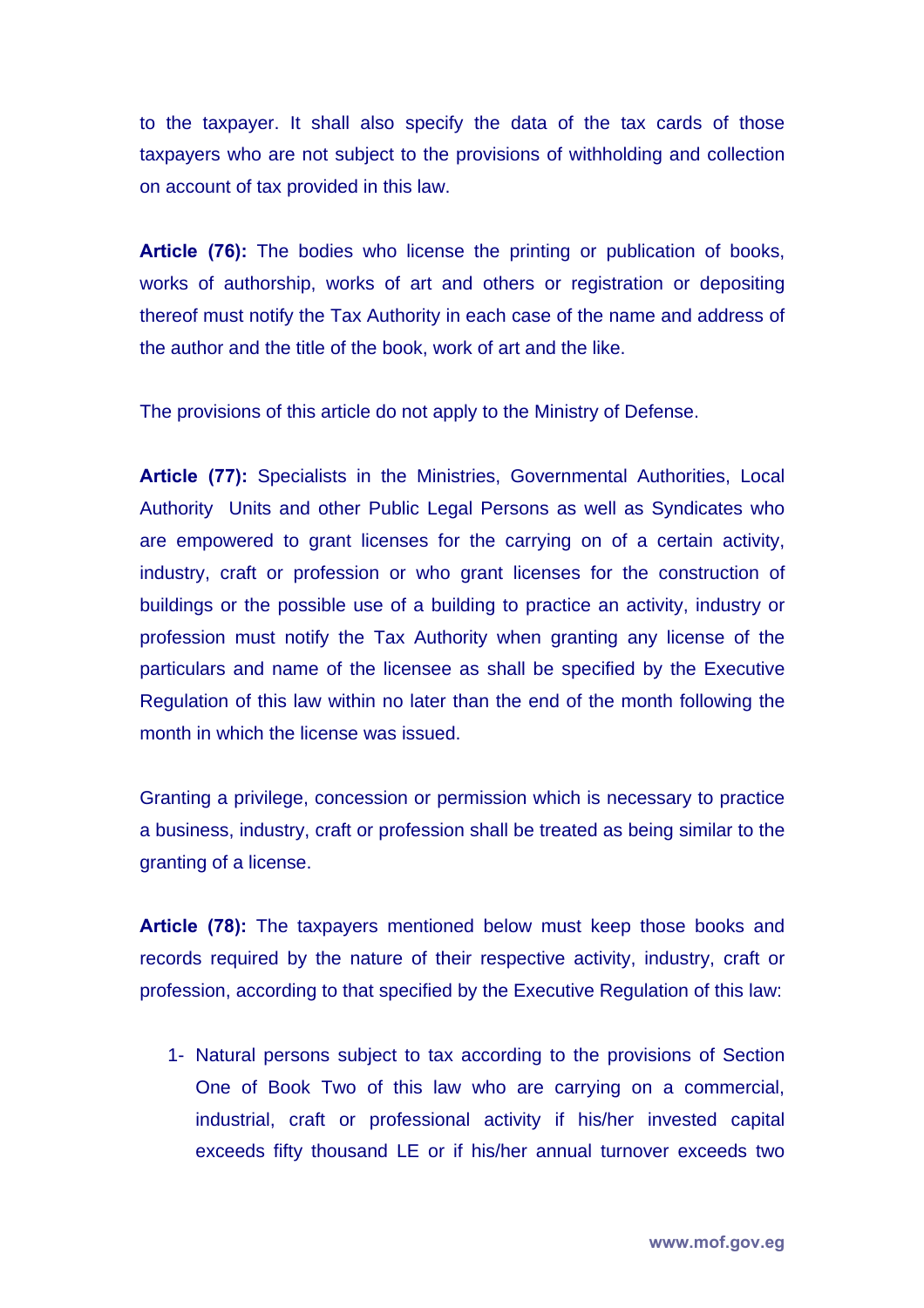hundred and fifty thousand LE or if the net annual profit according to the last final tax assessment was more than twenty thousand LE.

2- Legal persons subject to the provisions of Book three hereof.

A taxpayer must keep books and records provided for in the first paragraph of this article and supporting documents at its premises throughout the period provided for in article 91 of this law.

A taxpayer who is practicing a non-commercial profession shall give, to whoever pays her/him an amount due for the practice of a profession or activity as fees or commission or remuneration or any other amount subject to tax, a signed receipt showing the date and the value of the sum collected. The taxpayer shall present the receipt to the Tax Authority upon request.

Taxpayers may keep electronic records showing revenues and costs per annum. The Minister shall issue a decree regulating the keeping of such accounts and the guidelines for moving from a written to an electronic accounting system.

**Article (79):** If the taxpayer ceases her/his work permanently or partially, the actual profits up to the date of cessation must be included in the tax base.

Partial cessation means the termination of some aspects of the activity or the termination of the activity of (a) branch(s) in which it carries on the activity.

A taxpayer shall notify the competent Tax Office within thirty days from the date of cessation; otherwise the profits will be computed for a full tax year, unless the taxpayer provides evidence that he/she had not realized any revenues after that date.

If the firm ceases activity because of the death of its owner or if its owner died within the said thirty days set for the period of filing the notification of the cessation, the owner's heirs are obliged to notify the same within sixty days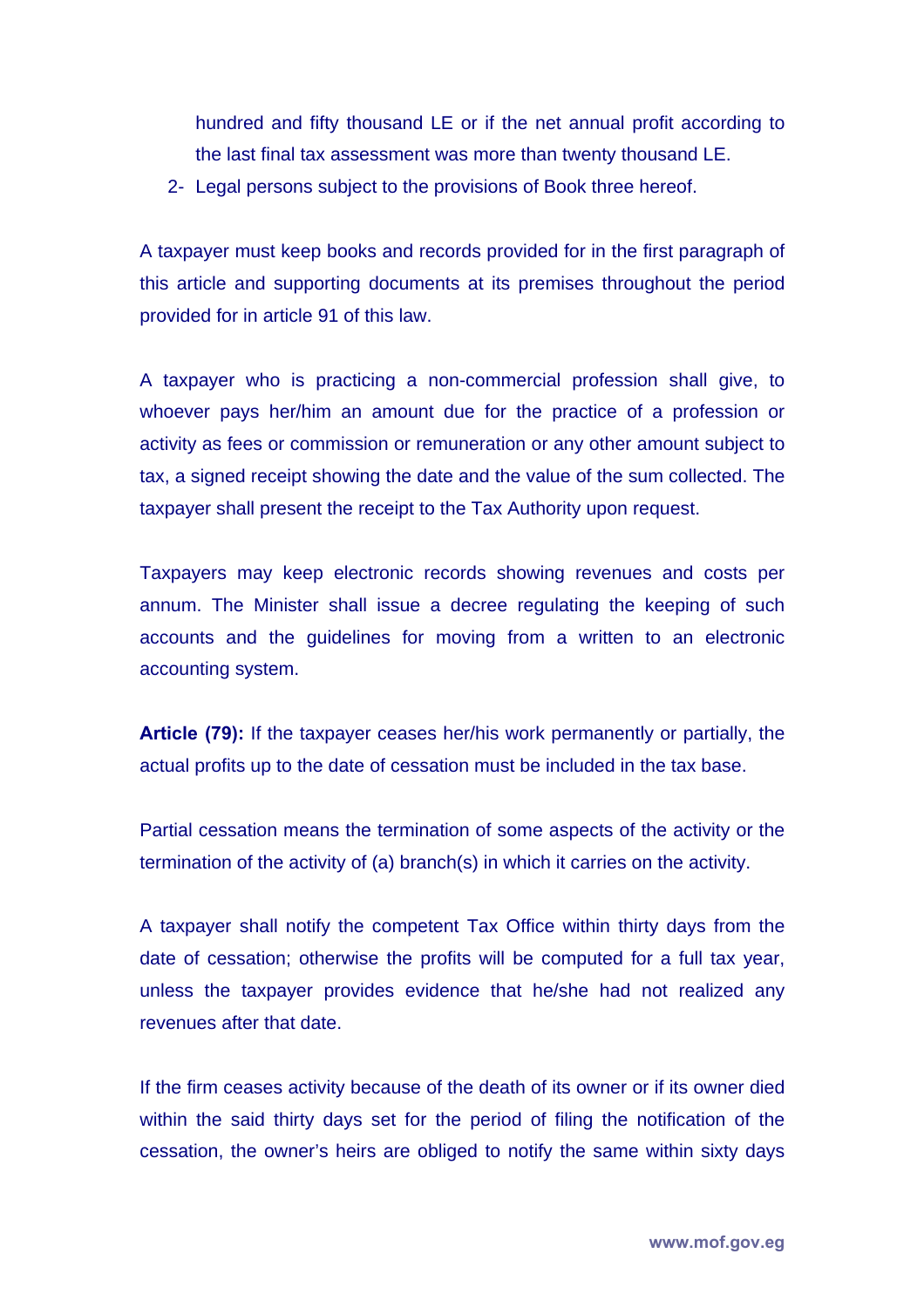from the date of their legator's death and the tax return is to be filed within ninety days from that date.

**Article (80):** On the assignment of all or part of the firm, the assignor must notify the competent Tax Office of the assignment within thirty days from the date of the execution of the assignment, otherwise profits will be computed for a full tax year.

The assignor must also file a separate tax return within sixty days from the date of assignment in which the assignor shows the outcome of the operations of the assigned firm; the tax return is to be attached with the documentation and data needed for profits to be calculated up to the date of assignment. The data mentioned in the separate tax return must be included in the annual tax return of the assignor.

The assignor and the assignee shall be jointly liable for tax due on the profits of the assigned firm up to the date of assignment as well as for the tax due on the capital gains achieved as a result of such assignment.

The assignee may request the competent Tax Office to furnish her/him with a statement about the taxes due by the assigned firm. The Tax Office shall furnish her/him with the required statement by registered mail with acknowledgement of receipt within ninety days from the request date, otherwise the assignee would be released from the required tax and the assignee's liability will be limited to the amount mentioned in the statement. The assignment will not be considered binding with respect to the collection of taxes unless the procedures provided for in this law regarding the sale and mortgage of commercial shops are followed.

The tax due on the profits of the assigned firm will be determined up to the date of assignment and the assignee has the right to appeal against the tax for which he/she assignee is liable.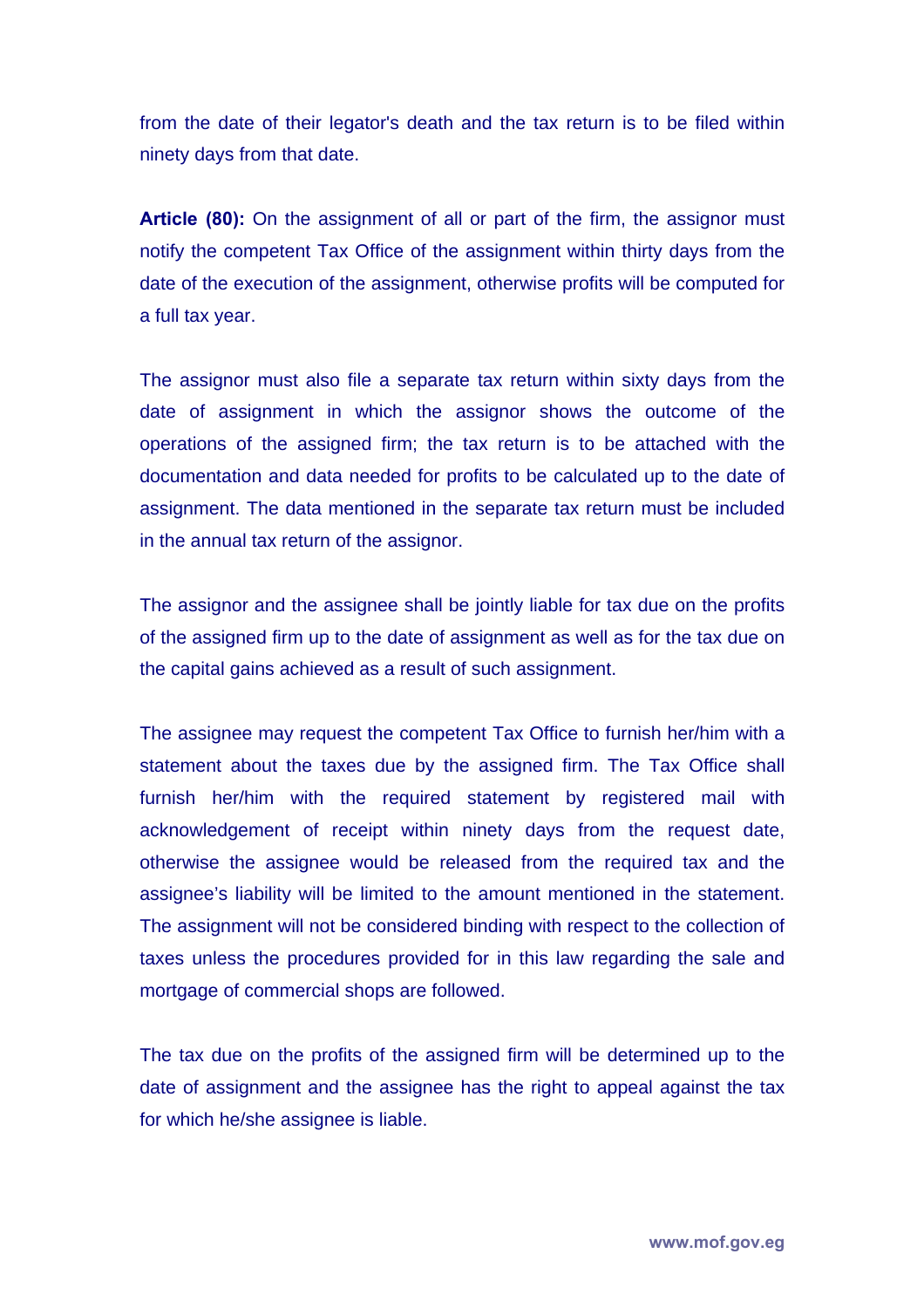**Article (81):** A taxpayer who wishes to cease her/his activity or to assign the firm or to leave the country permanently shall request the Tax Authority to specify the tax status until the date of cessation, assignment or departure of the taxpayer, on condition that the taxpayer has filed the tax returns required in accordance with the provisions of this law and pays the fee specified by the Executive Regulation of this law, which does not exceed twenty LE. The Tax Authority shall respond to the request of the taxpayer within ninety days from the date of receipt of the request.

## **Chapter Two Tax Returns**

**Article (82):** Every taxpayer is obliged to file an annual tax return on the form specified by the Executive Regulation of this law to the competent Tax Office and attach such documentation as required by the Regulation.

The provision of the preceding paragraph applies to those taxpayers during their period of exemption.

The filing of a tax return for the first time is considered as a notification of the commencement of the activity.

A taxpayer is exempt from filing a tax return in the following cases:

- 1- If the revenue of the taxpayer is limited to salaries and the like.
- 2- If the income of the taxpayer is limited to revenues from real property and if the taxpayer's net income from the real property is not more than the amount defined in Article (7) of this law.
- 3- If the revenue of the taxpayer is limited to salaries and the like and revenues of from real property which do not exceed the amount defined in article (7) of this law.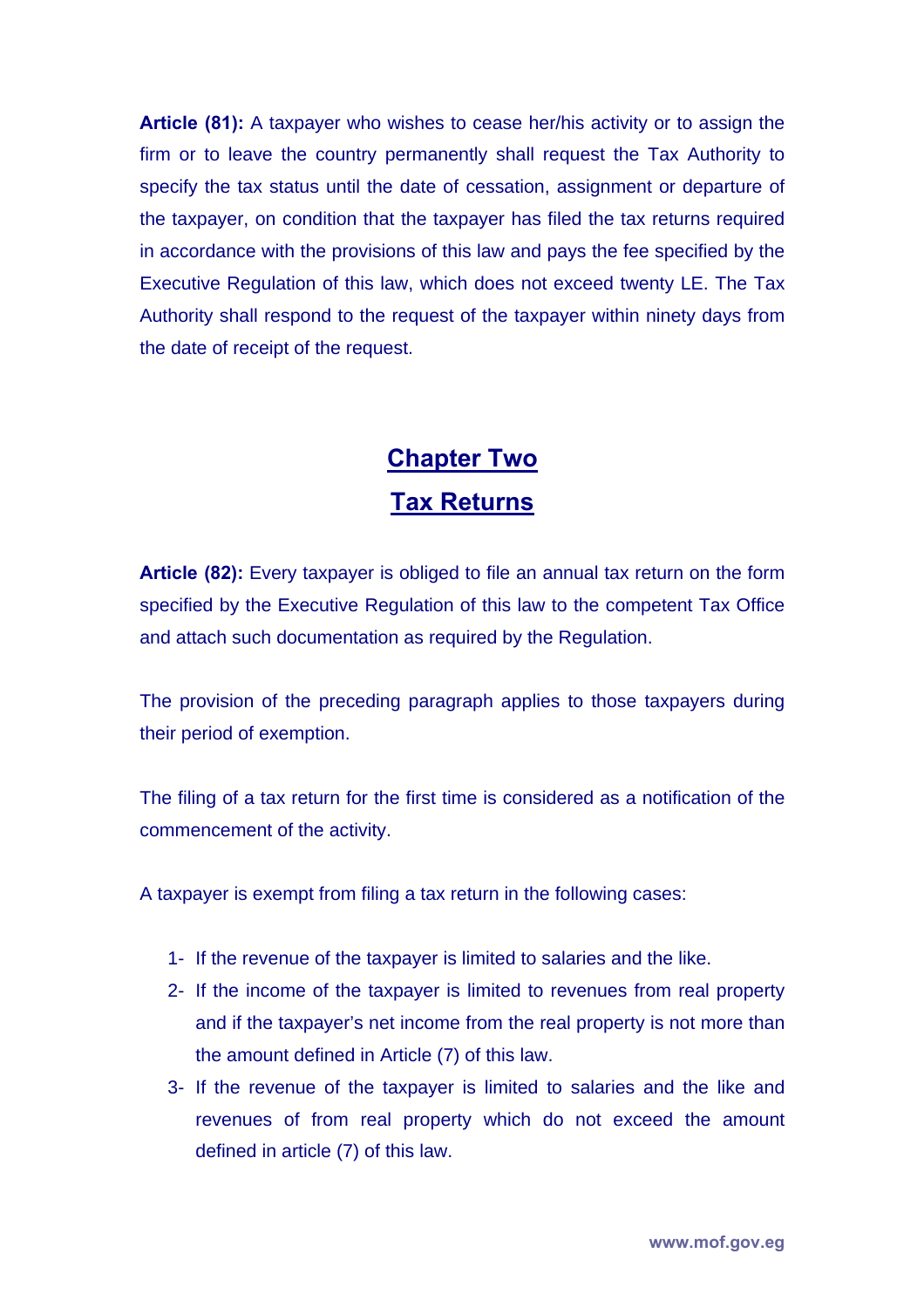**Article (83):** A tax return must be filed by the following dates:

- (a) Before the first of April every year following the end of the tax period for the preceding year for natural persons.
- (b) Before the first of May every year or within four months following the end of the financial year for legal persons.

The tax return is to be signed by the taxpayer or the taxpayer's legal representative. If an independent accountant prepares the return, the accountant shall sign the return along with the taxpayer or the taxpayer's legal representative, otherwise the return will be null and void.

In all cases, the return must be signed by an accountant enrolled on the Accountants and Auditors Schedule for shareholding companies, cooperative societies, natural persons and partnerships whose annual turnover exceeds two million LE.

In the event of the taxpayer's death during the year the heirs, the guardian or the liquidator is obliged to file a tax return for the period preceding the taxpayer's death within ninety days from the date of the death and pay any tax due by the taxpayer out of the funds of the estate.

The taxpayer whose residence in Egypt is to be discontinued must file a tax return at least sixty days before the cessation of the taxpayer's residency unless the cessation is for a sudden cause beyond the control of the taxpayer.

The taxpayer who permanently ceases his/her activity in Egypt must file a tax return within sixty days from the date of cessation.

**Article (84):** The Tax Authority are obliged to accept the tax return stipulated in article 82 herein at the taxpayer's responsibility.

Subject to the provisions of the second clause of article 63 of this law, a taxpayer is obliged to pay the due tax according to the return on the same day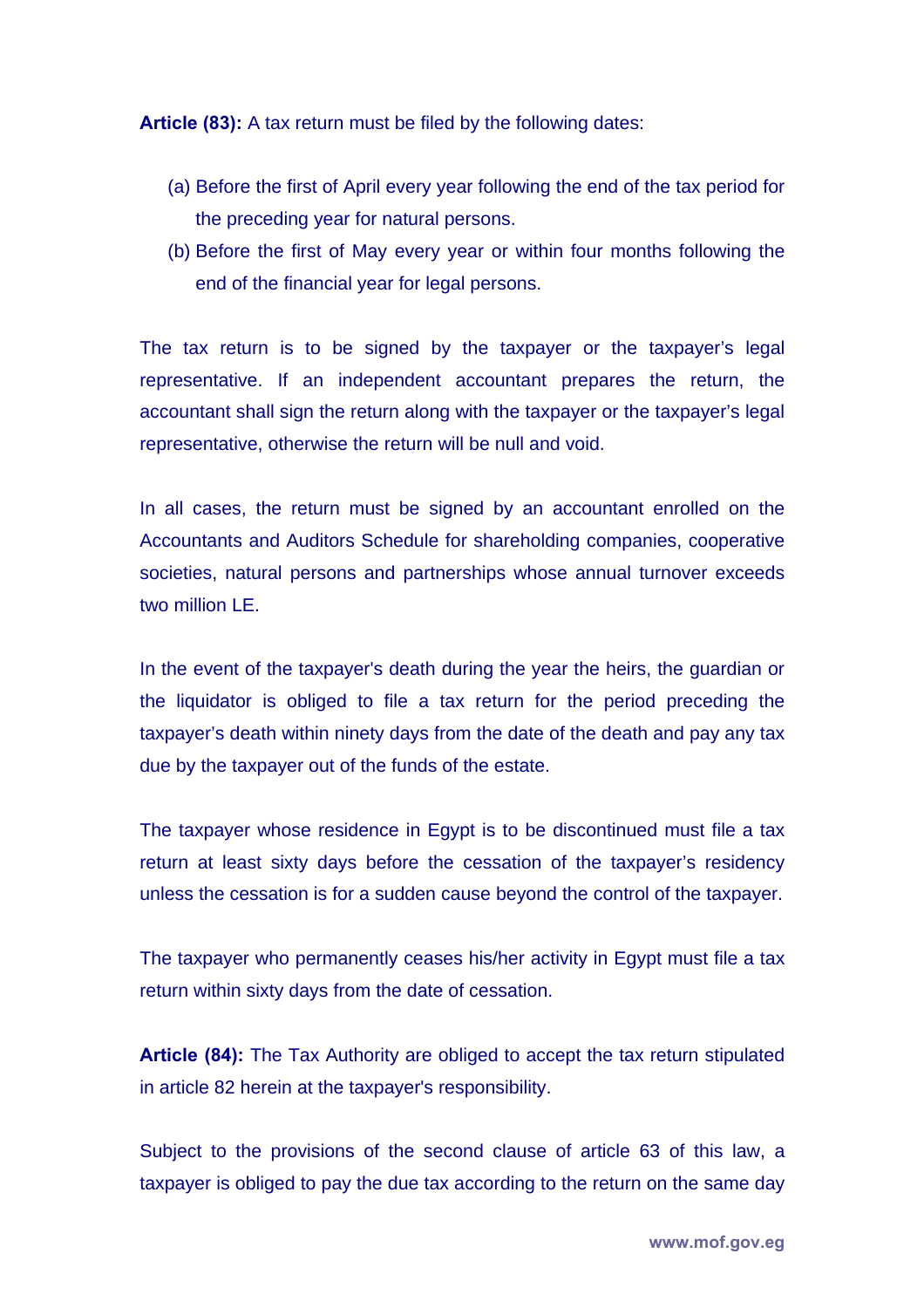it is filed after deducting the withheld tax and the advance payments. If the deducted tax and advance payments are more than the tax due amount, the extra amount shall be used to settle prior tax debts. If there are no prior tax dues, the Tax Authority shall be obliged to refund the excess unless the taxpayer requests in writing that the overpayment be used for the payment of any tax dues in the future.

**Article (85):** If a taxpayer requests, at least fifteen days before the deadline for filing the tax return, that the deadline be extended and pays on the date the request is made an amount of tax according to his estimation, the deadline for filing the tax return shall be extended for sixty days, with the extension not to affect the deadline for payment of the tax or the deadline for the delay fine on any unpaid amount.

**Article (86):** The bodies which are obliged to apply the deduction provisions must pay the deducted sums no later than the end of April, July, October and January every year. They must provide records needed for tax auditing by the Tax Authority including the following data for each tax period:

- (a) The amounts paid and the recipient thereof.
- (b) The tax deducted from the said amounts.

The bodies must send a copy of the records to the Authority to be archived according to the rules and procedures to be determined by the Executive Regulation of this law.

**Article (87):** If the taxpayer discovers, during the statute of limitation period of the tax debt, an omission or mistake in her/his tax return that had been filed to the competent Tax Office he/she shall immediately file an amended tax return with the omission or mistake corrected.

If the taxpayer files an amended tax return within thirty days of the legal deadline set for the filing of tax returns, the amended return is deemed to be the original tax return.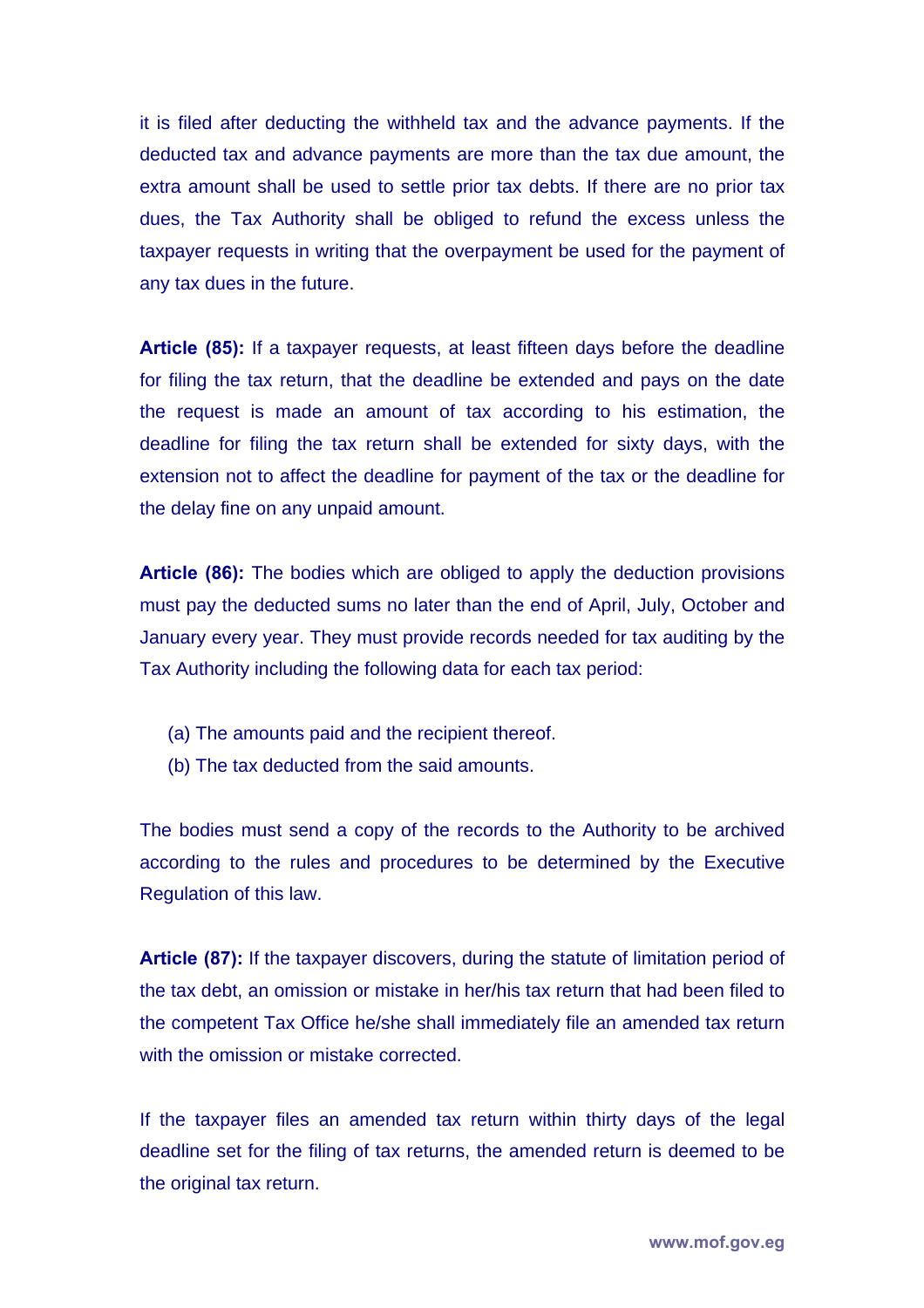Banks, companies, Public Sector Units, public business sector companies and other public legal persons may file a final tax return within thirty days from the date on which the general assembly approves their accounts with the tax differences to be paid accordingly.

On filing an amended return according to the second and third paragraphs, the mistake or omission in the return shall not constitute an offense or a felony.

**Article (88):** The Authority may not disregard the proper books and records maintained by a taxpayer according to the provision of article 78 of this Law unless it can prove their inaccuracy based on documentation which it provides.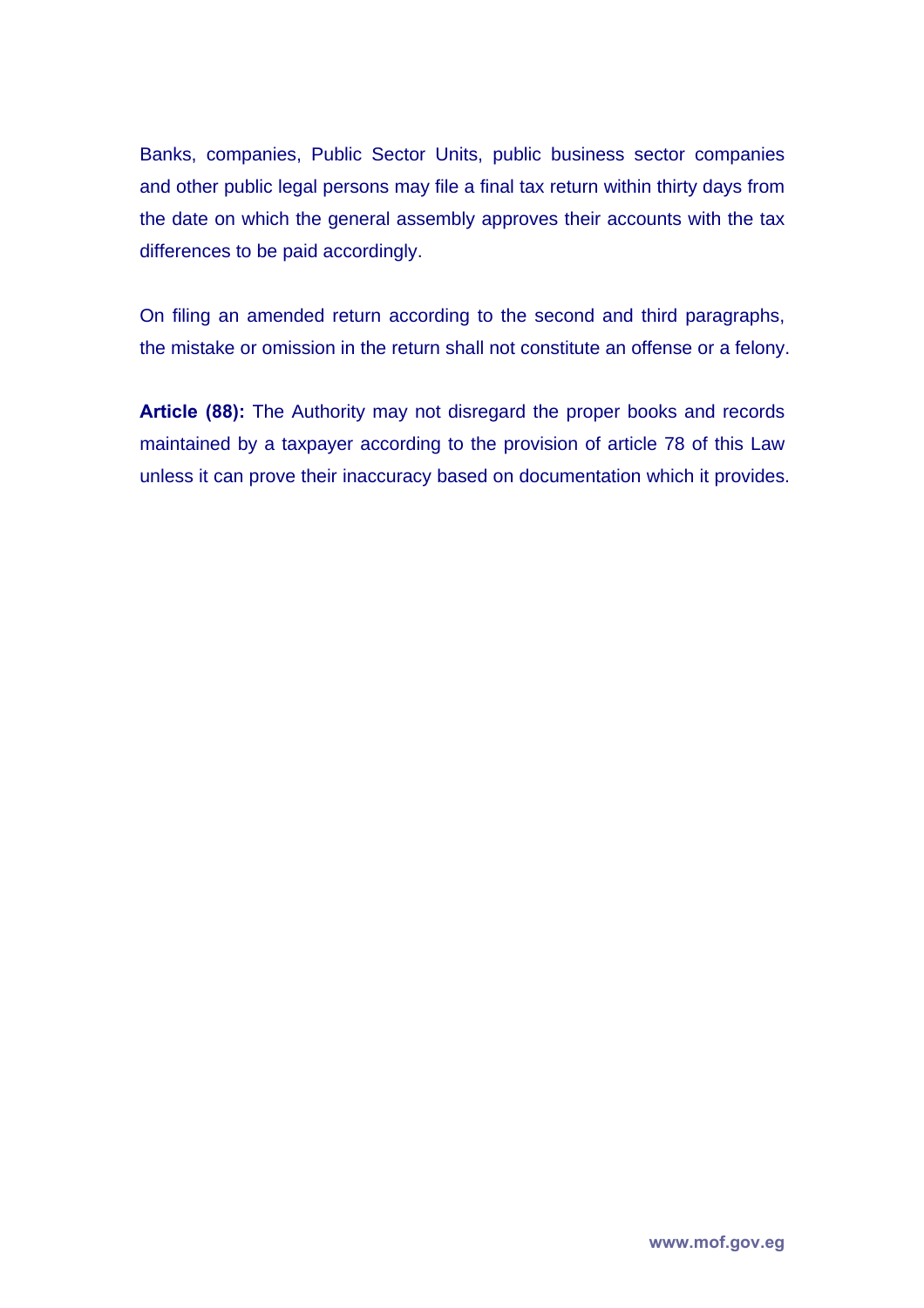### **Chapter Three Tax Assessment**

**Article (89):** Tax is assessed on the fixed profits declared on the tax return submitted by the taxpayer.

The return is deemed as an assessment for the tax and an obligation to pay on the legal date, and the tax must be paid as per the tax return.

**Article (90):** The Tax Authority may amend the assessment on the basis of the data included in the tax return and its supporting documents.

The Tax Authority may also make an estimated assessment of the tax, on the basis of any available data, in case a taxpayer does not submit a tax return or present the data and documents supporting the tax return.

If the Tax Authority has documents that prove a difference between the return and the actual facts, it must notify the taxpayer and perform an inspection, correct the return or modify it and determine the taxable revenue.

The Commissioner may, with the approval of the Minister of Finance, assess the tax before the due date specified for the tax, if it is necessary to be collected because there is specific evidence that the taxpayer is planning to evade the tax by transferring his assets to another person, or taking other procedures that would be detrimental to the tax collection.

In these cases the competent tax office must notify the taxpayer, by registered letter with an acknowledgement of receipt, of the details and value of the tax assessment as determined by the Executive Regulation of this Law.

**Article (91):** In all cases, the Tax Authority may issue or amend an assessment within five years starting from the legal deadline for submitting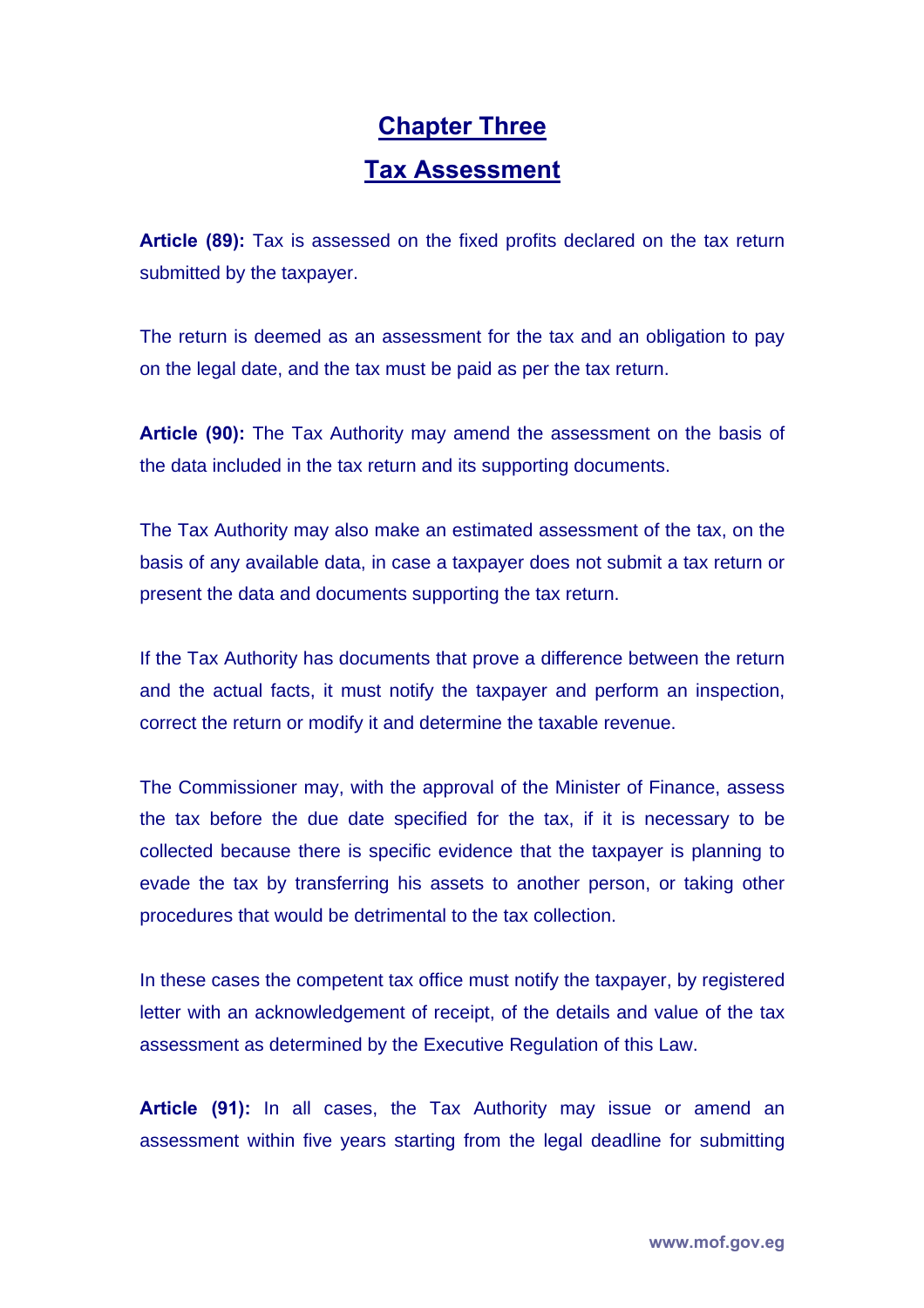the return for the tax period. This period shall be six years if the taxpayer has evaded payment of the tax.

The period is interrupted by any of the reasons of limitation interruption stipulated in the Civil Law, by the notification of the tax assessment details, by reminding the taxpayer to pay the tax or by a transfer to the tax appeal committees.

The taxpayer may request the recovery of over-paid amounts on the account of tax, to be refunded within five years from the date when his/her right of recovery had been reached.

**Article (92):** If tax was assessed on a person and it is proved that he is working for another person in a bogus manner or by way of collusion to obtain any benefits or to evade any obligations prescribed by the provisions of this law, both of them shall be jointly liable for the payment of the tax due on profits.

**Article (93):** In all cases, the Tax Authority shall, automatically or according to a request from a taxpayer, correct the material and accounting mistakes.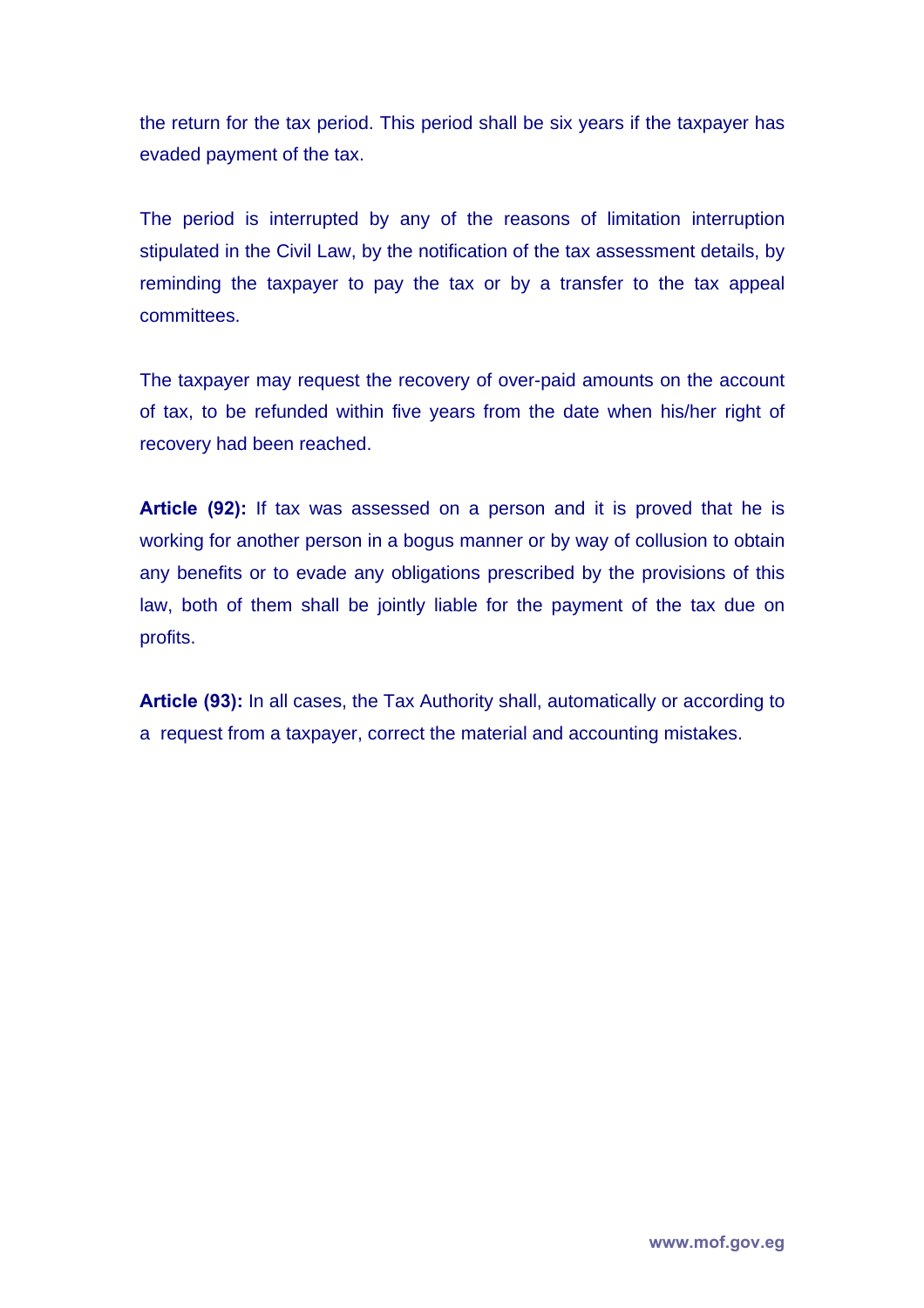#### **Chapter Four**

#### **Tax Audit and Investigations**

**Article (94):** The Authority shall audit taxpayer returns annually through a sample, the rules and criteria for which shall be decreed by the Minister based on a presentation from the Commissioner.

**Article (95):** The competent Tax Office shall notify the taxpayer, by registered letter with a notice of receipt, of the date and place set for the audit and the time estimated for it, at least ten days prior to the date.

The taxpayer must receive the Authority officers and allow them access to the books, documents and deeds he/she has.

The Minister may give permission to the Authority officers to enter a taxpayer's workplace during the working hours without prior notice, if the Authority has serious evidence that the taxpayer is evading tax.

No re-auditing may be undertaken on elements that have already been audited unless new substantial evidence has emerged that necessitate the reaudit.

**Article (96):** A taxpayer is obliged to provide data and copies of the books, documents and deeds, including the lists of clients and suppliers, requested by the Tax Authority in writing, within fifteen days from the date of request, unless the taxpayer submits sufficient evidence of difficulties experienced in preparing and providing the required data within the specified period.

The Commissioner, or his delegate, may extend the above-mentioned time to an appropriate period if the taxpayer provides sufficient evidence of the difficulties that he/she is facing in providing such data and copies.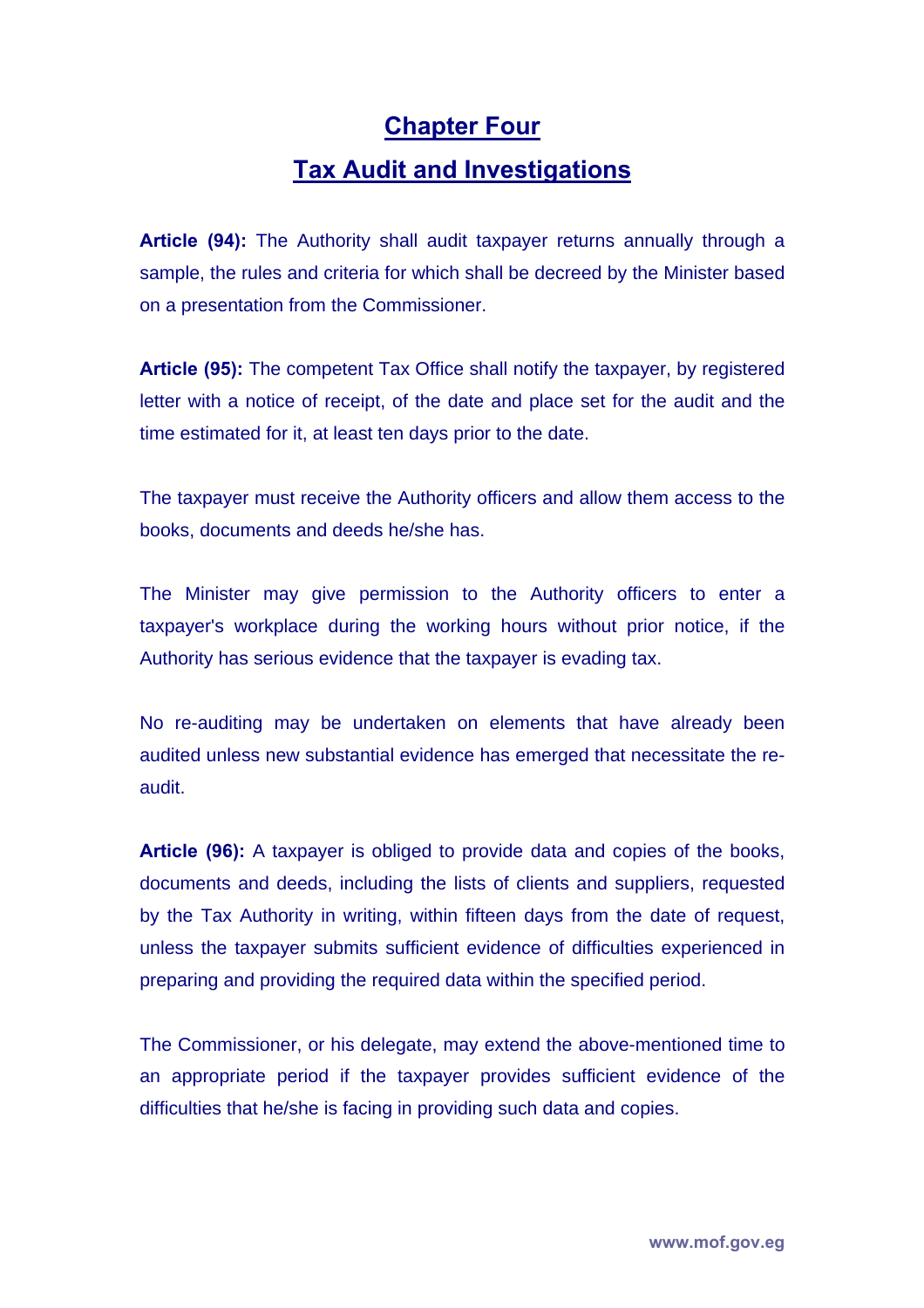**Article (97):** Governmental Authorities including the Illicit Profiteering Agency, Local Authority Units, the Public Authorities, State-owned companies and syndicates, may under no circumstances decline, even on the pretext of maintaining professional confidentiality, to give the Authority officers access to the documents and papers they want for the purpose of assessing the due tax hereunder. The above-mentioned bodies shall in all cases provide the Authority with all the necessary data for tax assessment as it requests.

**Article (98):** The Public Prosecution or the Illicit Profiteering Agency may give the Tax Authority access to files in cases of any civil or criminal action related to what the Authority undertakes in respect of tax auditing, assessment or tax collection as provided for by this law.

**Article (99):** The Minister, for the purposes of this law, may request the Chief Justice of Cairo Court of Appeal to issue a court order allowing the Authority officers access to, or to obtain, data related to clients' accounts, deposits and safe deposits.

Those in charge of managing any sort of fund, and those whose profession involves paying securities revenues tax, as well as all companies, bodies, firms, commercial and non-commercial professionals and other taxpayers must provide the Tax Authority officers, at every request, the books on which the commercial code is imposed or other codes to be kept, as well as the other deeds, books and documents attached thereto and the papers of the revenues and expenditures in order to enable the above-mentioned officers to verify the enforcement of all provisions determined by the law herein, whether for them or for other taxpayers.

The above-mentioned officers of the Tax Authority shall not be prohibited from access providing that the access is performed at the place where the books, documents, deeds and the like are kept during normal working hours and without the need for a prior notice.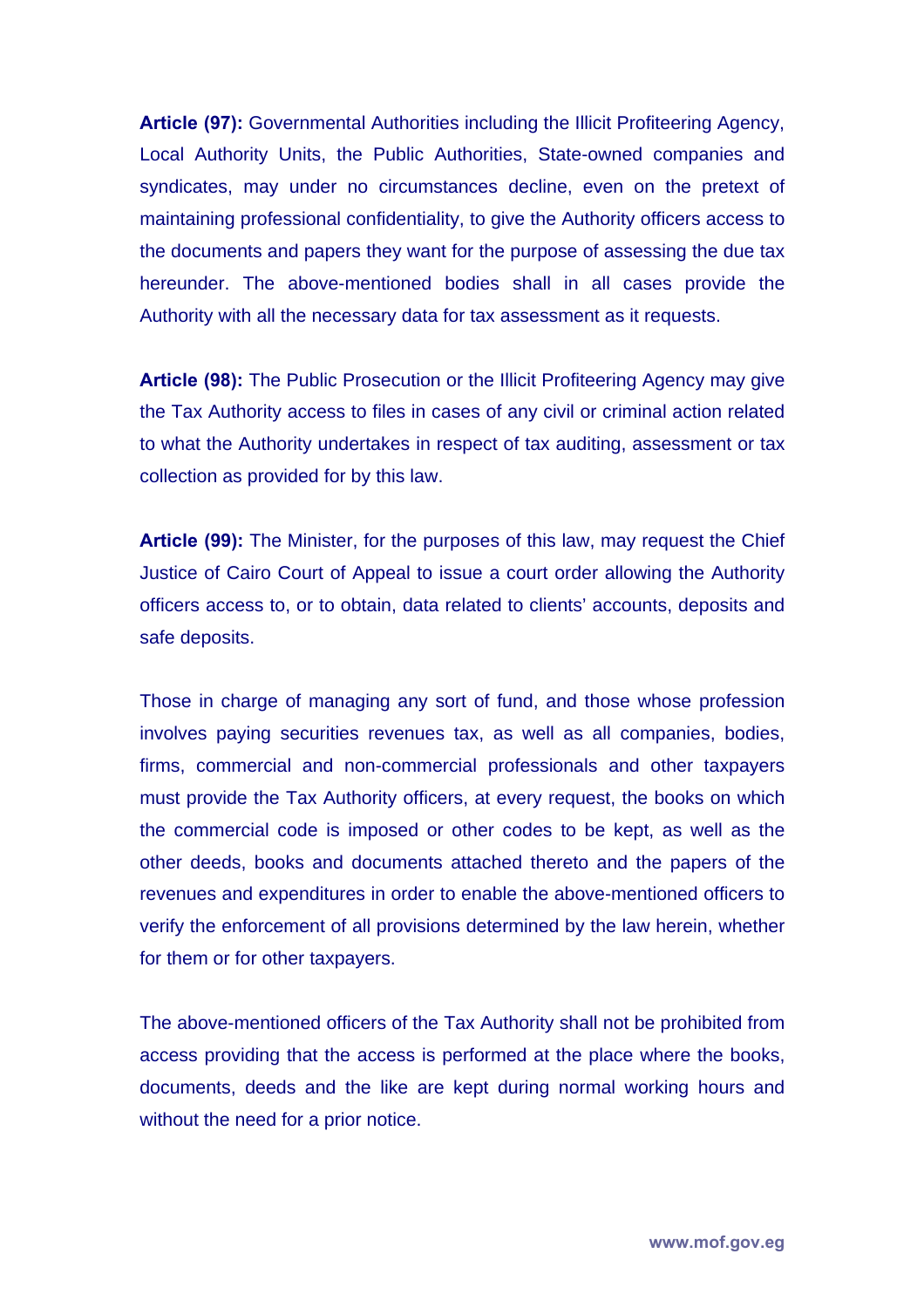**Article (100):** Educational firms and institutions, and authorities and firms which are exempted from the tax stipulated in this law shall, whenever requested to do so, provide the Authority officers with their books of accounts and all the documents requested.

**Article (101):** Each person who, by virtue of his job, with respect to the assessment or collection of the taxes provided for herein or in the resolution of disputes relating thereto, shall be required to maintain professional confidentiality.

Any of the Authority officers whose jobs are not associated with the assessment or collection of the tax are not allowed to give any data or allow access by a third party to any sheet of paper, statement, file and the like, except in those cases prescribed by the law.

No data shall be given from the tax files, unless a written request is submitted by the taxpayer or by virtue of a provision of any other law. An assignee given data about the firm, or the exchange of information and data among the revenue-authorities affiliated to the Ministry of Finance according to the regulation decreed by the Minister, is not be deemed to be a breach of confidentiality.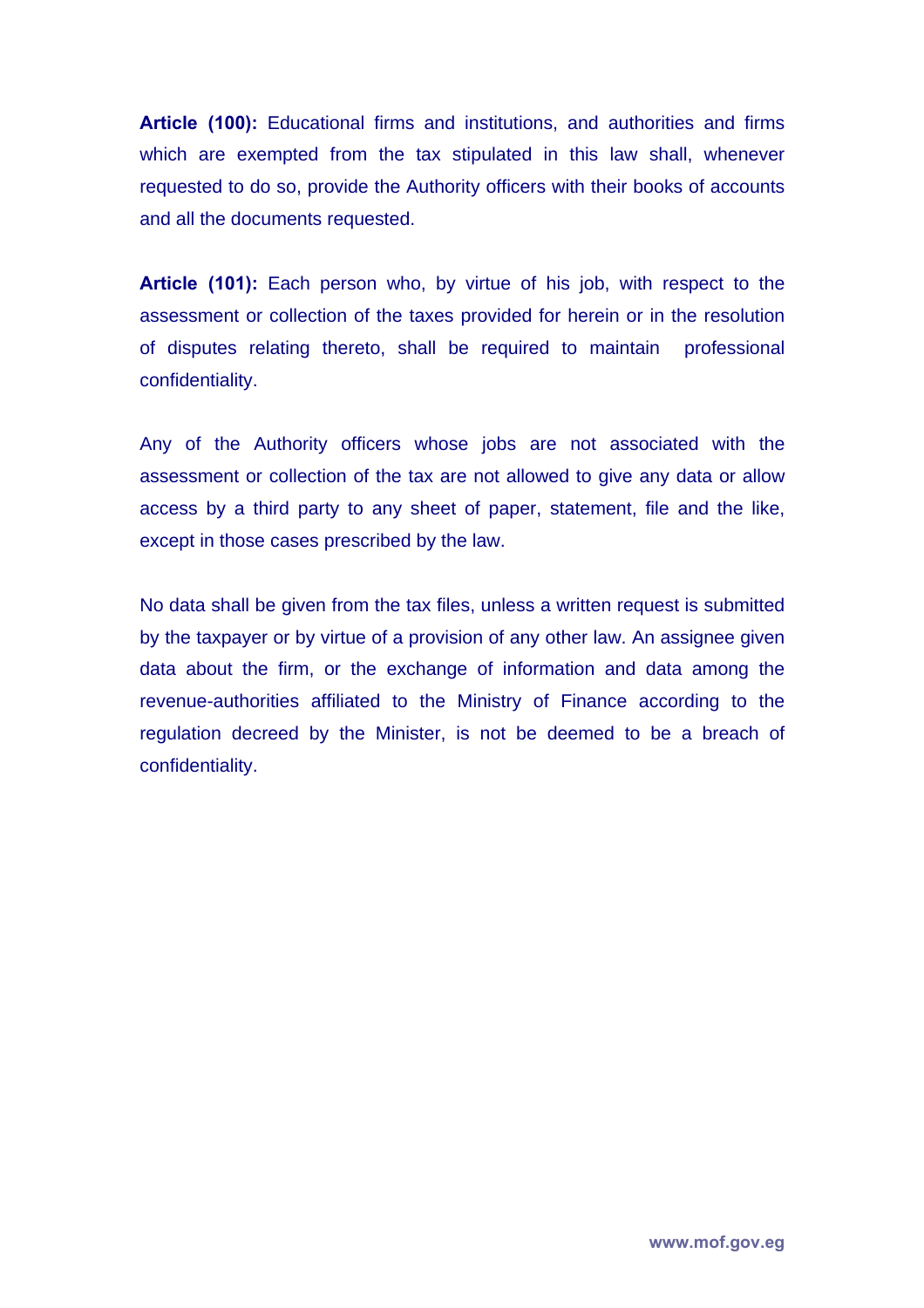## **Chapter Five Collection Guarantees**

**Article (102):** The taxes and the other amount due to the government according to the law are a preferential debt second in rank to judicial expenses on all funds of the debtors or those who are obligated to remit them.

The tax debt is payable at the Tax Authority headquarters and branches thereof without the need for a notice to be served to the debtor's premises.

**Article (103):** The collection of unpaid tax and the delay fine stipulated herein shall be according to claims that must be issued in the name of those who are legally obligated to pay, without prejudice to the right of recourse they may have against those who owe them. The said claims must be signed by the Authority's employees that will be specified in the Executive Regulation of this law. The claims shall be sent by certified mail with acknowledgement of receipt.

**Article (104):** The Tax Authority has the right to undertake an executive lien for the value of the due tax according to the tax returns filed by a taxpayer if they were not paid by the legal dates, without the need to issue a claim or a notice thereof. The taxpayer's tax return is deemed in this case as the writ of execution.

The Tax Authority must notify the taxpayer with the claim for payment, within sixty days from the date of the taxpayer's approval of the Tax Office's estimates or the issuance of an Appeal Committee's decision or a ruling by a court of first instance, by certified mail with acknowledgment of receipt.

In all cases, the lien may not be undertaken until the taxpayer is notified by certified mail with acknowledgement of receipt, unless there is a risk threatening the collection of the tax debt.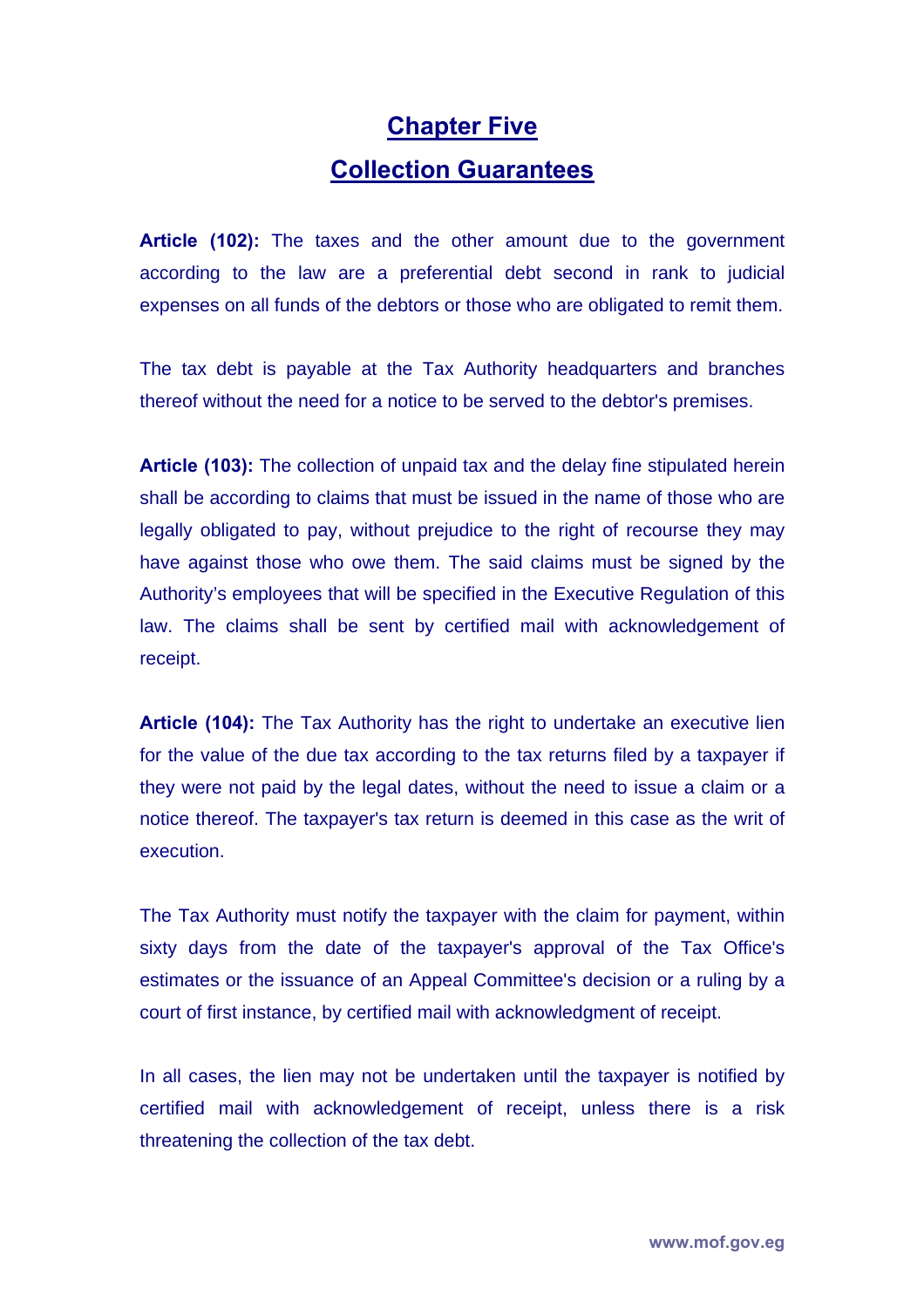**Article (105):** The tax collection shall be paid in full or in installments of not more than the number of tax years for which the tax is due.

If there is an emergency or personal circumstance of the taxpayer that prevents the collection of the tax according to the provision of the preceding paragraph, the Commissioner or his delegate may allow it to be paid in installments over a longer period but not to exceed twice as many as the number of tax years.

The right to pay in installments is forfeited on delay in the payment of any installment. The Commissioner or his delegate may allow, according to a request filed by the taxpayer, the renewal of an installment agreement at her/ his discretion.

**Article (106):** The provisions of law no. 308 of 1955 on administrative seizure and the provisions herein must be followed in the collection of the tax and other sums due.

**Article (107):** If it becomes evident to the Tax Authority that the rights of the public treasury are compromised, its Commissioner may request a competent Judge for Temporary Matters to rule on a petition for seizure of enough funds to meet the rights that are compromised whatever the authority they are under. The funds shall be seized according to the order in the manner of legal impoundment and may not be disposed of unless the seizure is lifted by a court ruling or by a decision of the Commissioner of the Tax Authority or after the lapse of sixty days from the date on which the seizure was undertaken without notifying the taxpayer of the value of the tax as estimated by the competent Tax Office.

The issuance of the lien according to the preceding paragraph shall be issued at the Minister's request in case a taxpayer does not have enough funds to meet the rights that are compromised other than her/his liquid funds deposited with banks.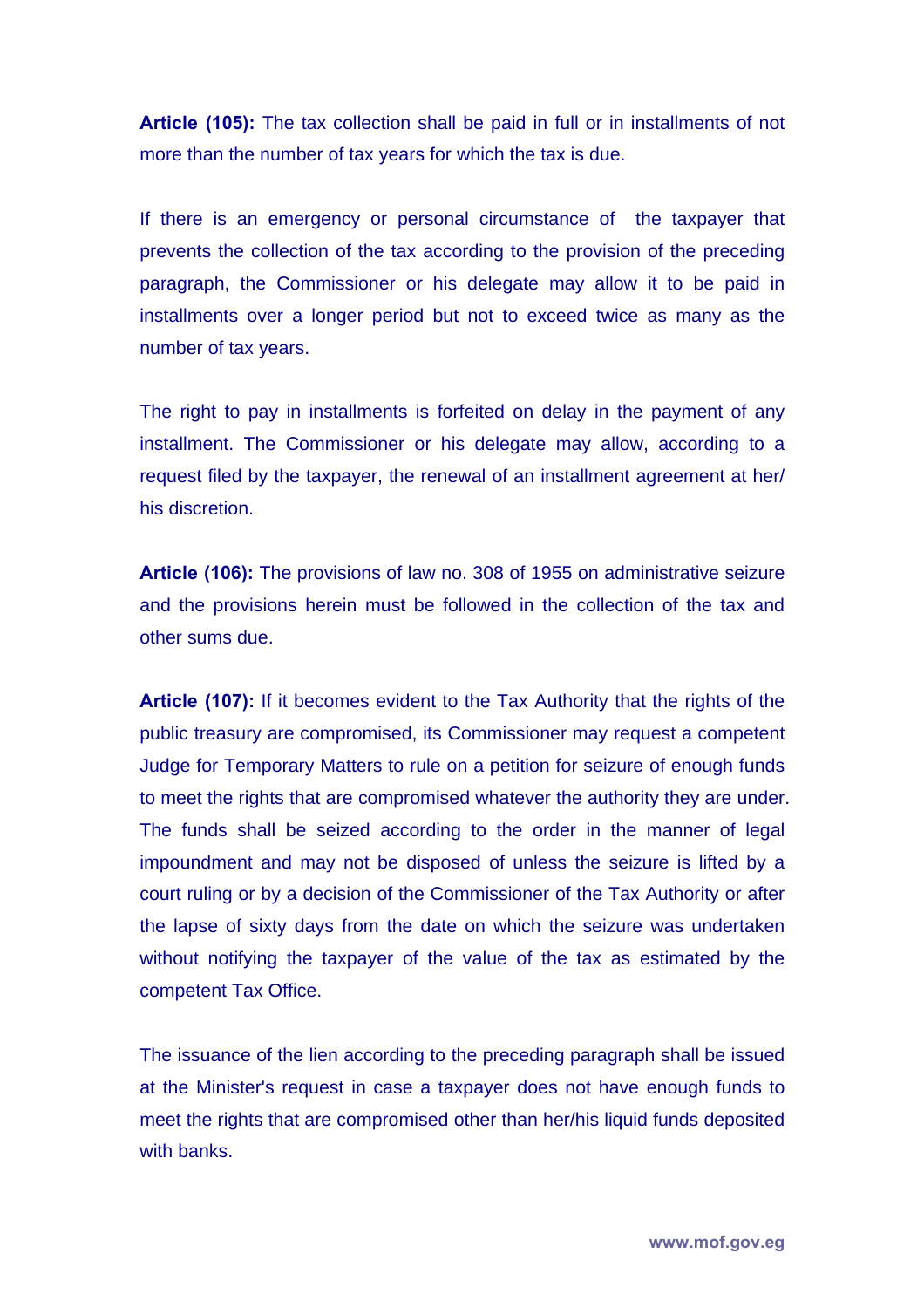The lien shall be lifted by the decision of a Judge for Temporary Matters if the taxpayer deposits with the court treasury an amount sufficient to meet these rights which is guaranteed for the payment of the tax debt when finally determined.

**Article (108):** The clerks' office of the court before which the execution procedures on any real property are being taken must notify the Tax Authority, by certified mail accompanied by delivery receipt, of the deposit of the terms of sale list within fifteen days from the date of receipt.

The clerks' office of the court before which the sale is undertaken as well as whoever is undertaking the sale by auction must notify the Tax Authority, by certified mail accompanied by delivery receipt, with the date of the sale of the real estate or movable property at least fifteen days prior to the date of sale.

Any default or delay in the notification process referred to in the two preceding paragraphs shall render the body who is the cause thereof liable to disciplinary action.

**Article (109):** Every public or private person who has withheld sums on account of the Tax Authority or who remitted these in application of the provisions of this law or law no. 308 of 1955 referred to above, must give the taxpayer from whom the amounts were withheld a certificate, at the request of the taxpayer, to be exempted from all fees showing the sums withheld, the date of withholding and the date on which they were remitted to the Tax Authority.

The certificates or the receipts issued by those bodies that have undertaken the withholding or the collection on account of the tax due by a taxpayer shall be deemed as a payment receipt of the tax within the limits of the amounts recorded thereon even if the withholding body did not remit the amount to the Authority.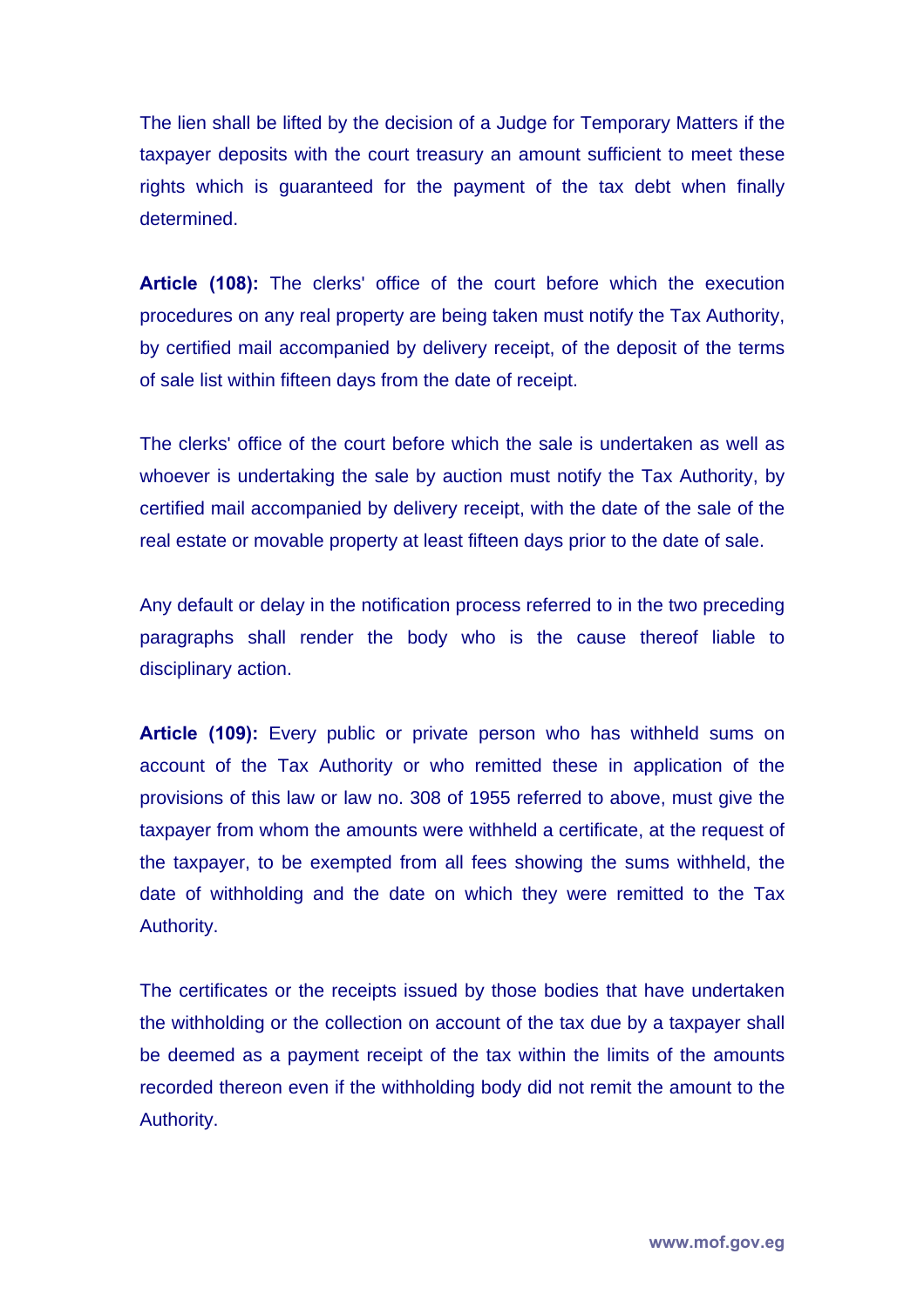**Article (110):** A delay fine is due on:

- 1- An amount exceeding two hundred pounds of unpaid tax which must be paid even if a decision was allowed for it to be paid in installments, as of the day following the expiry of the deadline for filing of the return.
- 2- The portion of tax that was not remitted or the amounts which the law stipulates be withheld at source or for their collection and remittance to the public treasury, as from the day following the expiry of the deadline set for the remittance according to the provisions of this law.

The delay fine is calculated on the basis of the credit and discount rate declared by the Central Bank on the first of January prior to the date plus 2%, with the fractions of month and pound to be excluded. The submission of a grievance or a judicial appeal does not suspend the fine being payable.

**Article (111):** The delay fine on overdue amount is treated as being equal to the tax relevant thereto.

The settlement of amounts that are payable to the Tax Authority to meet the taxpayer's commitments shall be taken in the following order:

- 1- The administrative and judicial expenses.
- 2- The delay fine.
- 3- The tax withheld at source.
- 4- The due tax.

**Article (112):** If it becomes evident to the Tax Authority that a taxpayer is entitled to recover all or part of the taxes or other amounts that had been paid incorrectly, it shall refund the tax and amounts within forty five days from the date on which the taxpayer requested the recovery, otherwise it shall charge a delay fine on the basis of credit and discount rate declared by the Central Bank on the first of January preceding the tax maturity date, less 2%.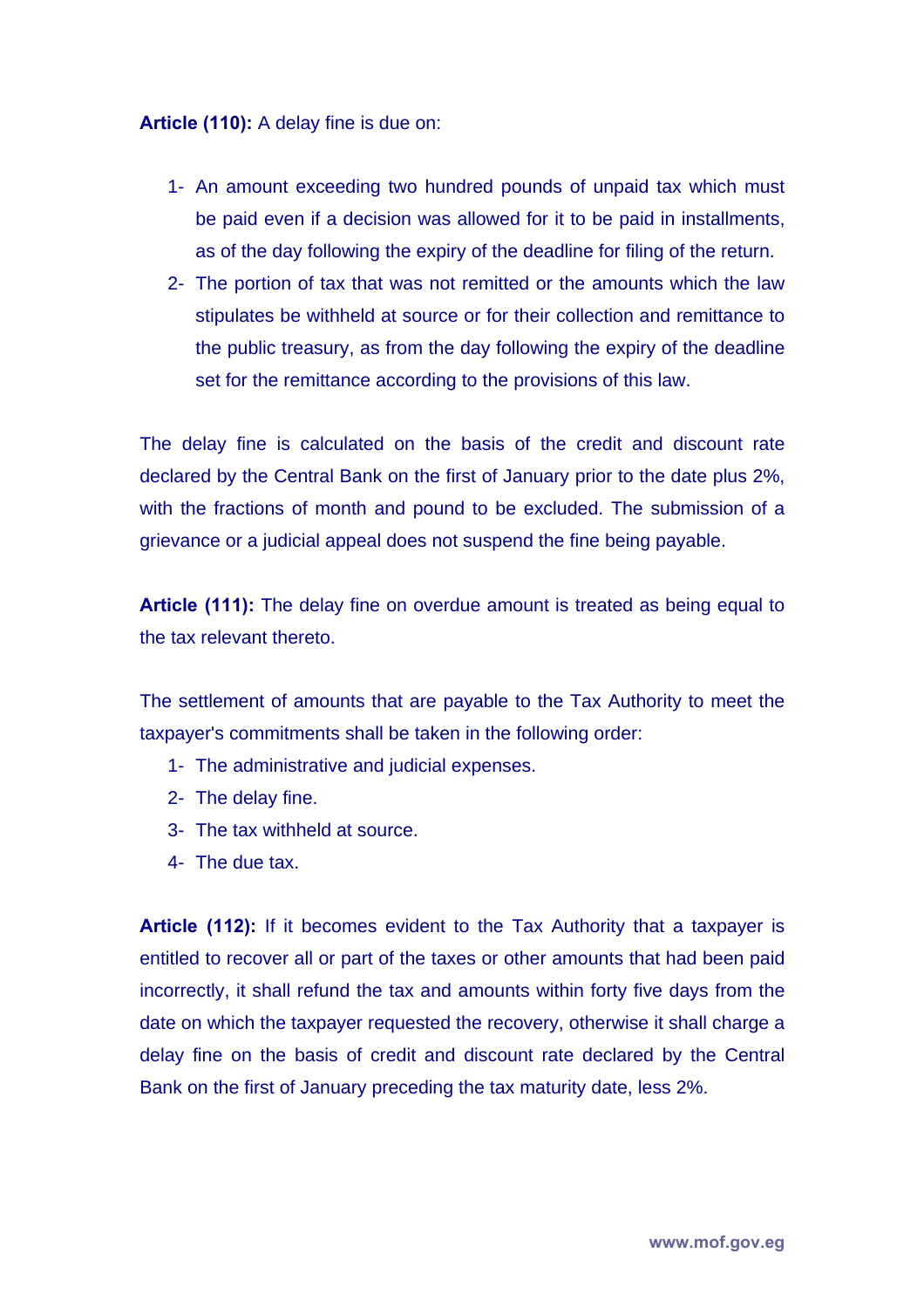**Article (113):** There shall be a clearance by the force of law between an over payment made by a taxpayer of any tax imposed herein and what may be due and payable under any tax law enforced by the Tax Authority.

**Article (114):** The Minister may, on the basis of a presentation by the Head of the Tax Authority, waive all or part of the tax and delay fine permanently or temporarily in the following cases:

- 1- If a taxpayer dies without leaving behind an apparent estate.
- 2- If there is evidence that the taxpayer has no funds on which attachment can be executed
- 3- If a taxpayer has ceased activity and has funds on which attachment can be executed and can meet all or part of the Tax Authority's dues; in this case there should be left enough to yield a revenue of not less than five thousand Pounds annually for the taxpayer or his heirs after the execution.

**Article (115):** The Minister may issue tax bonds to which taxpayers may subscribe and which will yield a tax-exempt interest to be specified by the **Minister** 

Such bonds and interest due thereon shall have the force of discharge on the payment of the tax due.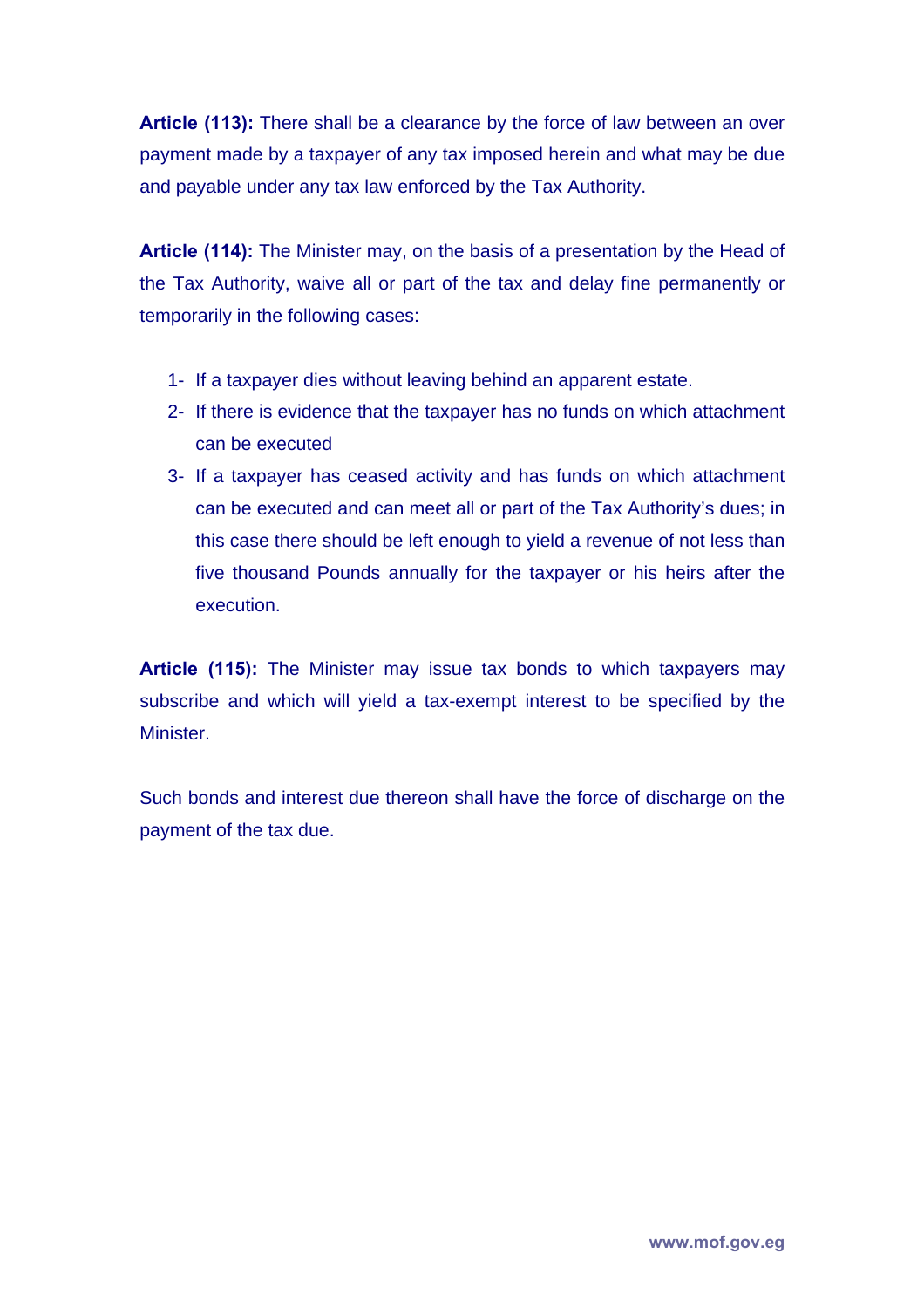## **Chapter Six Appeal Procedures**

**Article (116):** A notice sent by certified mail accompanied by delivery receipt or by any electronic means having the validity of substantiation according to the Electronic Signature Law promulgated by law no. 15 of 2004 - as shall be specified by a decree of the Minister - shall have the same effect as resulting from the notification taking place by legal methods, including the notice to a person on which seizure has been laid with a copy of the seizure report.

A notice shall be legally valid whether the taxpayer receives it from the competent Tax Office or from the competent Appeal committee or receives it at the firm's premises or at the elected residence thereof.

If the firm is closed down or the taxpayer is absent and could not be notified by any of the aforementioned methods or in cases of a taxpayer's refusal to receive the notice, this fact shall be recorded in a report by one of the Authority employees who has legal status and shall be published on the notice-board of the competent Tax Office or the competent Appeal committee, as appropriate, with a copy to be affixed on the firm's premises.

If the notice is returned with a notation indicating that the firm could not be located or that the taxpayer's address could not be identified, the taxpayer shall be notified through the public prosecution after making the necessary investigation.

The publication and the notification through the public prosecution is deemed a statute limitation-interrupting action.

A taxpayer may, in those cases stipulated in the third and fourth paragraphs herein, appeal against the assessment or the Appeal committee's decision as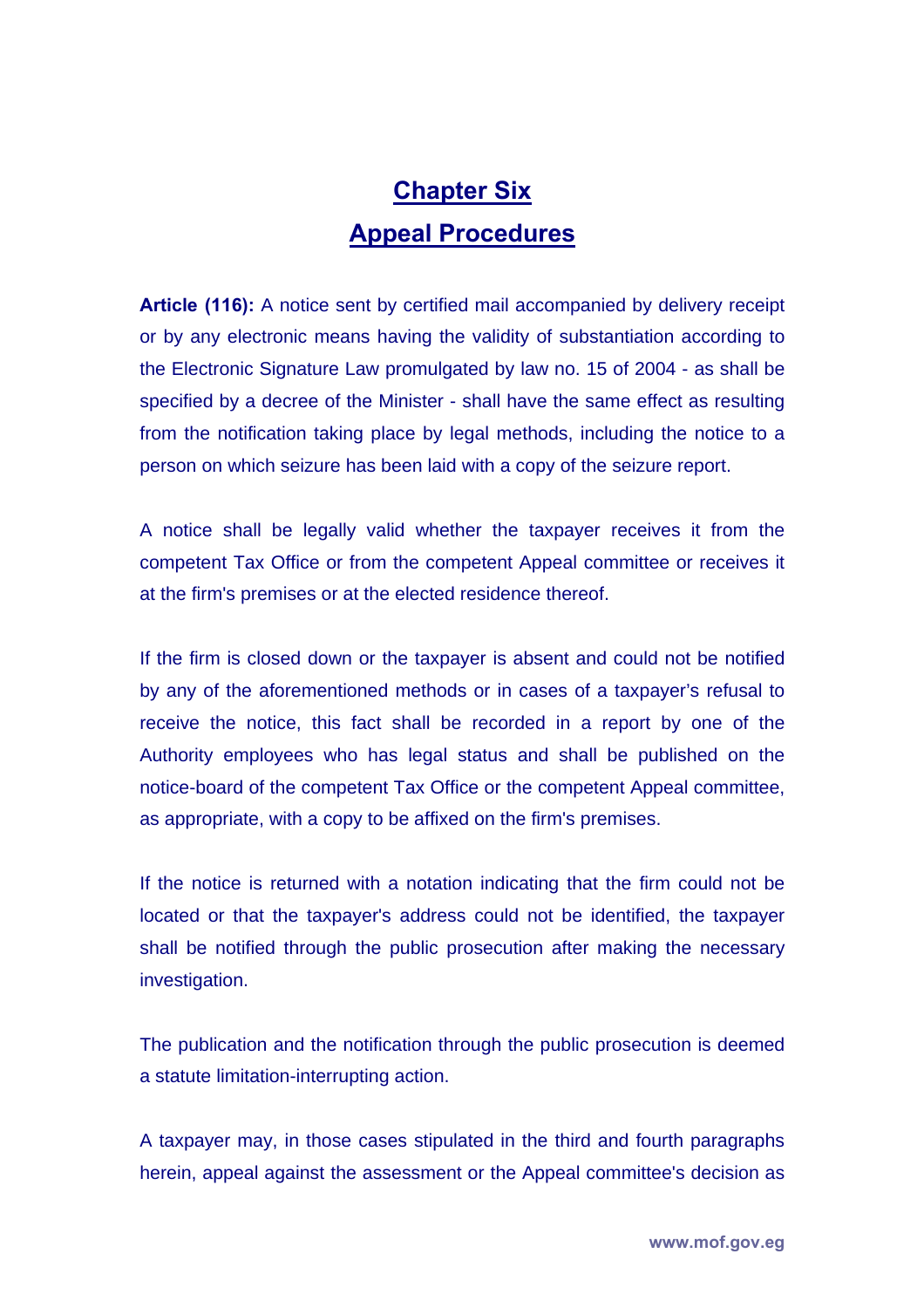appropriate within sixty days from the date on which seizure is laid, otherwise the assessment or the committee's decision is deemed final.

**Article (117):** In cases where the tax is assessed by the Tax Authority, the taxpayer may appeal against the tax assessment within thirty days from the date of receipt thereof. If the taxpayer does not appeal during this period, the assessment is deemed final.

**Article (118):** A taxpayer who is subject to the salaries and wages tax may, within thirty days from the date of receiving the taxable revenue, object to the withheld tax by means of a request filed to the competent body effecting the withholding.

This body must send the request, attached with its response, to the competent Tax Office within thirty days from the date of receipt.

The said body may also object to the tax differentials resulting from a tax audit within thirty days from the date of receiving the notification.

The Tax Office shall examine the request or the objection. If it finds it to be valid, it shall notify the body to adjust the tax assessment. If it is not convinced that the request or the objection is valid, it shall transfer it to the Appeal Committee according to the provisions of this law and notify the concerned party through certified mail accompanied with delivery receipt within thirty days from the date of transfer.

If a taxpayer has no body to which he shall file the said request easily, the taxpayer may file the request to the competent Tax Office or the Appeal Committee, as appropriate.

**Article (119):** In all cases where tax is assessed by the Tax Authority, the appeal by a taxpayer against the tax assessment elements and the tax value should be on a statement of three copies to be deposited with the competent Tax Office, of which one copy shall be delivered to the taxpayer with a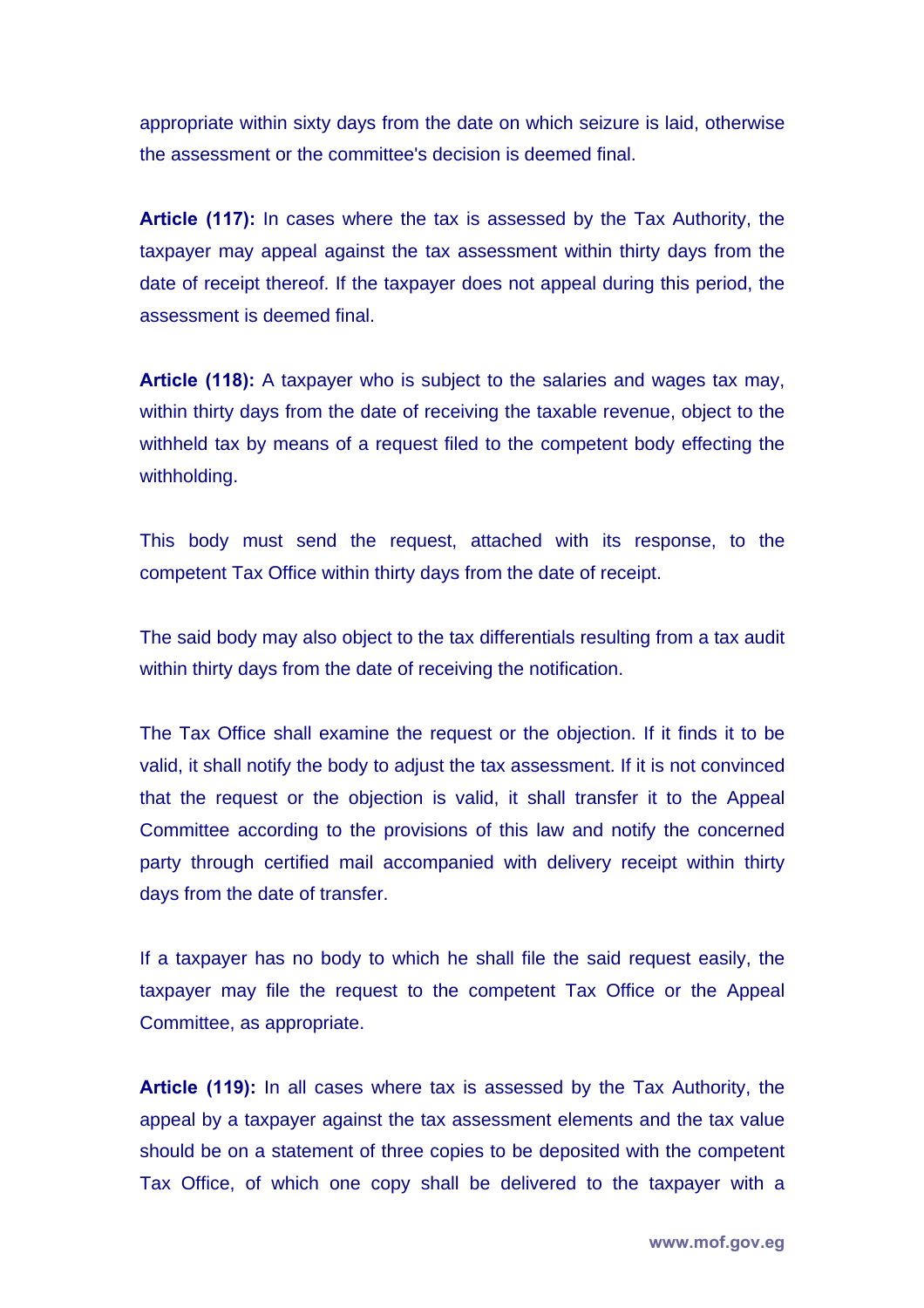notation thereon by the Tax Office indicating the date of the filing. The Tax Office shall record in a book, to be prepared for that purpose, the data with respect to the appeal and a summary of the disputed aspects.

The Tax Office shall adjudicate on disputed aspects between itself and the taxpayer by an Internal Committee within sixty days from the appeal filing date. If disputed aspects are settled, the assessment becomes final. The Executive Regulation of this law shall regulate the rules of forming internal committees and their work procedures and recording the agreements reached before it.

If the disputed aspects are not settled, the Tax Office will notify the taxpayer with a certified letter accompanied with delivery receipt. It shall forward the disputed items to the competent Appeal Committee within thirty days from the date of adjudicating on the points. In the meantime, it should notify the taxpayer by certified mail accompanied by delivery receipt. If the thirty-day period lapses and the Tax Office has not forwarded the dispute to the competent Appeal committee, the taxpayer shall present the matter in writing to the Head of the Committee directly or by certified mail accompanied by delivery receipt. The Head of the Committee shall, within fifteen days from the date on which the matter was presented or the taxpayer's letter reached him, assign a session to consider the dispute and order that the taxpayer's file be joined.

Any of the procedures stipulated in this article may be made by any electronic means to be determined by the Minister.

**Article (120):** Appeal Committees shall, by a decree of the Minister, be formed of a Chairperson from outside the Authority staff, two members from the Authority staff to be selected by the Minister, and two experienced persons selected by the General Federation for Chambers of Commerce jointly with the Federation of Egyptian Industries from among accountants who are enrolled on the Accountants and Auditors Schedule of Shareholding Companies in the General Register of Professional Accountants and Auditors.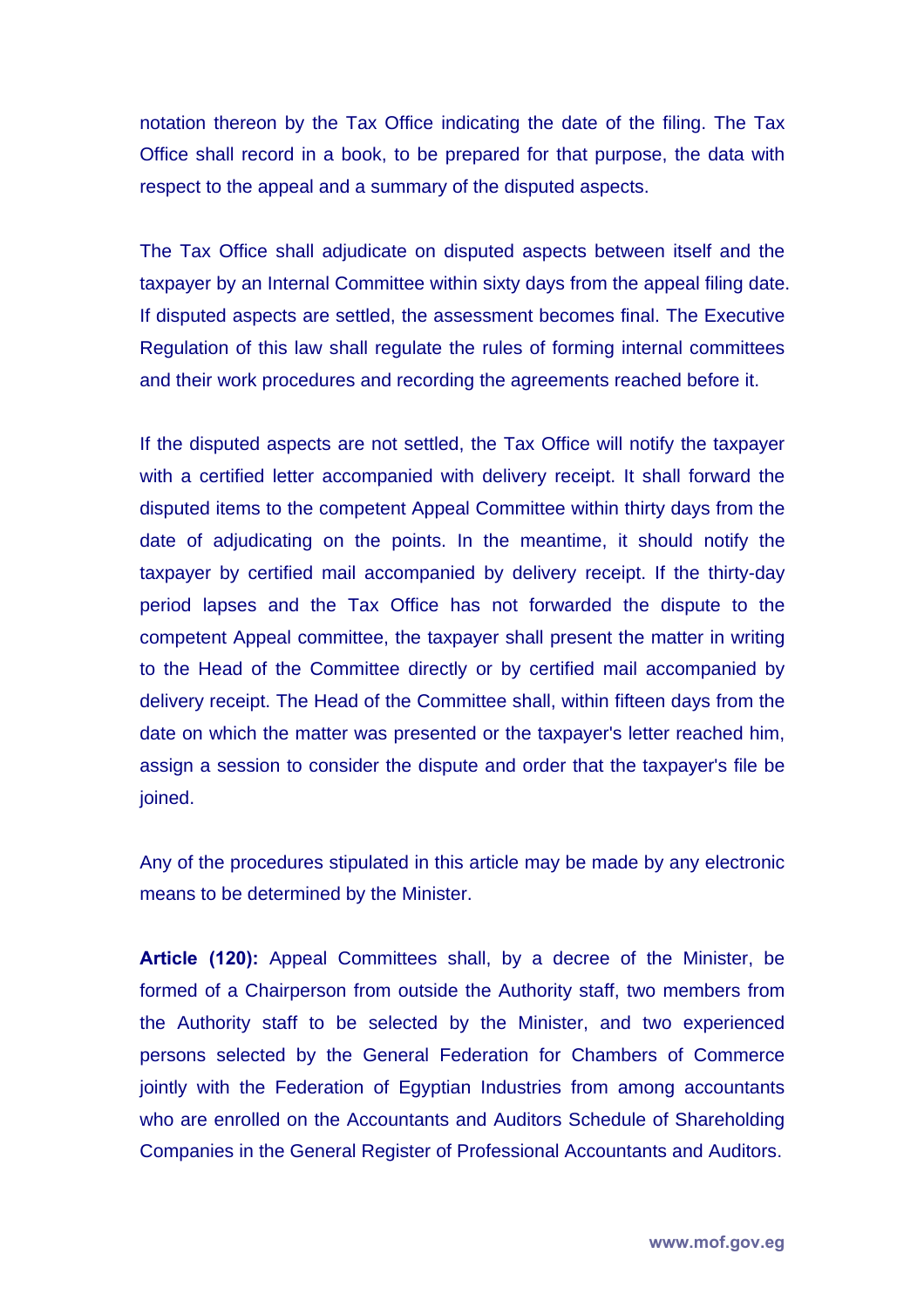The Minister shall appoint stand-by members for the Authority staff on the committees in cities where there is one committee. The principle members shall be deemed substitute members for the other committees in cities where there is more than one committee. Seconded such in substitution for principle members who fail to attend shall be the responsibility of the Chairperson of the principle committee, or the most senior member thereof in the absence of the Chairperson.

To be in quorum, a committee must be attended by the Chairperson and at least three of the members. The committee secretary shall be an employee seconded by the Authority.

Appeal Committees are permanent and report directly to the Minister who shall issue a decree to name them and show their premises, geographical jurisdiction and the remuneration of the members thereof.

**Article (121):** Appeal Committees shall be competent to adjudicate on all disputes between the taxpayer and the Tax Authority related to taxes prescribed in this law, the Stamp Duty Law promulgated by law no. 111 of 1980 and law no 147 of 1984 imposing the State Financial Resources Development Levy.

The Committee shall notify both the taxpayer and the Tax Authority of the date of the appeal hearing at least ten days prior to the date by certified mail with acknowledgment of receipt, and shall request the Authority and the taxpayer to file such data and papers as it deems necessary. The taxpayer shall appear before the committee in person or by proxy, otherwise the committee shall adjudicate the appeal in light of the documents submitted.

The committee shall issue its decision within the limits of the Tax Authority's judgment and taxpayer's requests. The tax assessment shall be amended according to the committee's decision. If the tax has not been collected, it shall be collected according to the said decision.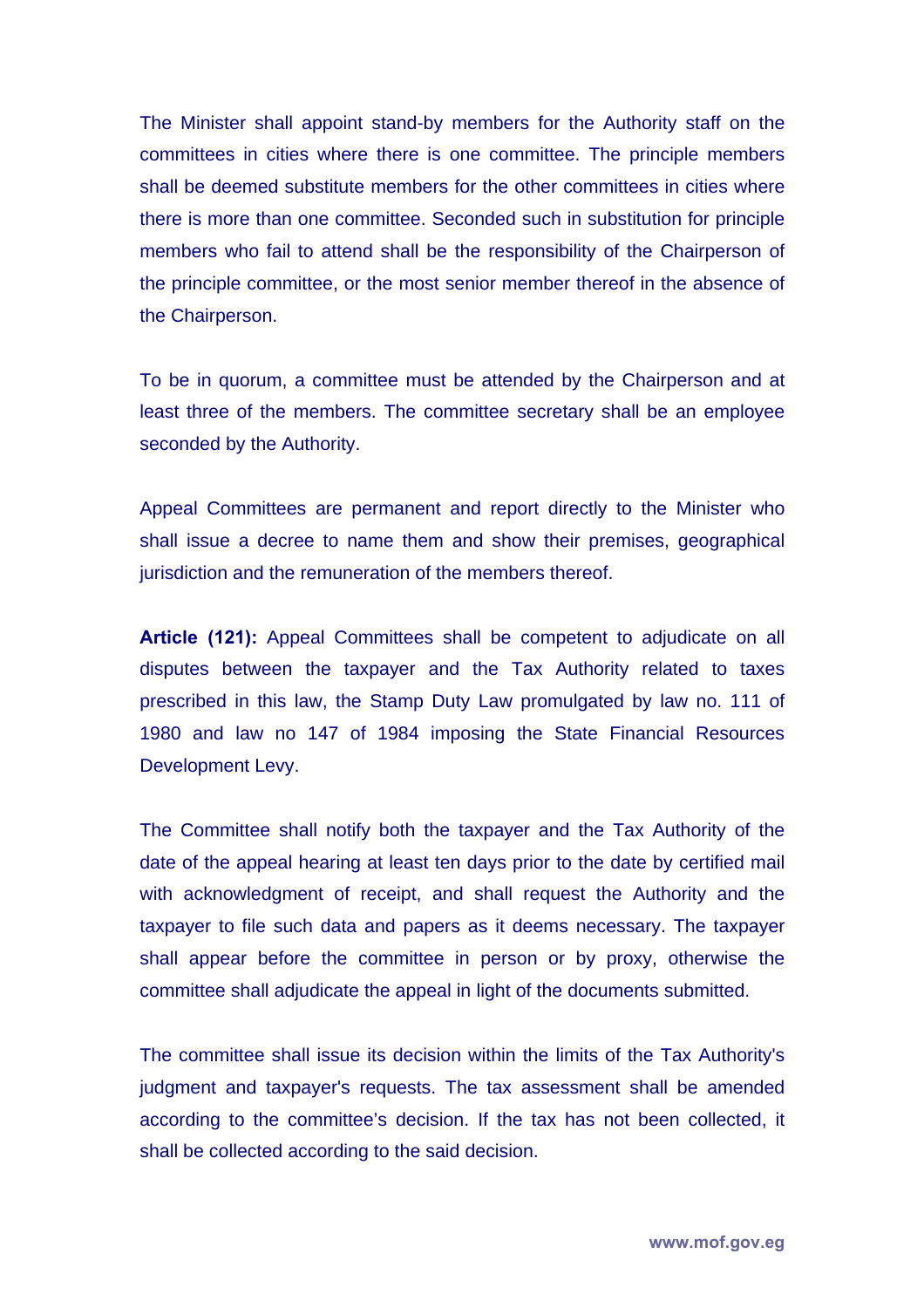**Article (122):** Appeal Committees' sessions shall be held in camera and shall issue justified decisions by the majority of the attendees' votes. In case of a tie, the Chairperson shall have the casting vote. Decisions shall be signed by both the Chairperson and the secretary within fifteen days from the date of issue.

The committee shall observe the general rules and principles of litigation procedures. Both the taxpayer and the Tax Authority shall be notified of the committee's decision by certified mail with acknowledgment of receipt. The tax shall be payable as per the assessment based on the Appeal Committee's decision; challenging a committee's decision before the Court of First Instance shall not stop collection of tax.

**Article(123):** Both the Tax Authority and the taxpayer may challenge the committee's decision before a Court of First Instance meeting in a commercial panel within thirty days from the date of notification of the decision.

Litigation shall be filed to the court within whose jurisdiction the head office of the taxpayer or regular domicile or the establishment headquarters is located according to the provisions of the Civil and Commercial Procedures Law.

A judgment issued by the court can be challenged by way of appeal, whatever the dispute value involved is.

**Article (124):** The Tax Authority shall correct the final assessment based on the Tax Office's estimation or the Appeal Committee's decision on a request submitted by the person concerned within five years from the date on which the assessment becomes final, in the following cases:

- 1- The person concerned did not carry on any of the activities on which the tax was assessed.
- 2- The tax was assessed on an activity that is legally tax exempt.
- 3- The tax was assessed on revenues that are non-taxable, unless the law prescribes otherwise.
- 4- Exemptions prescribed by the law were not applied.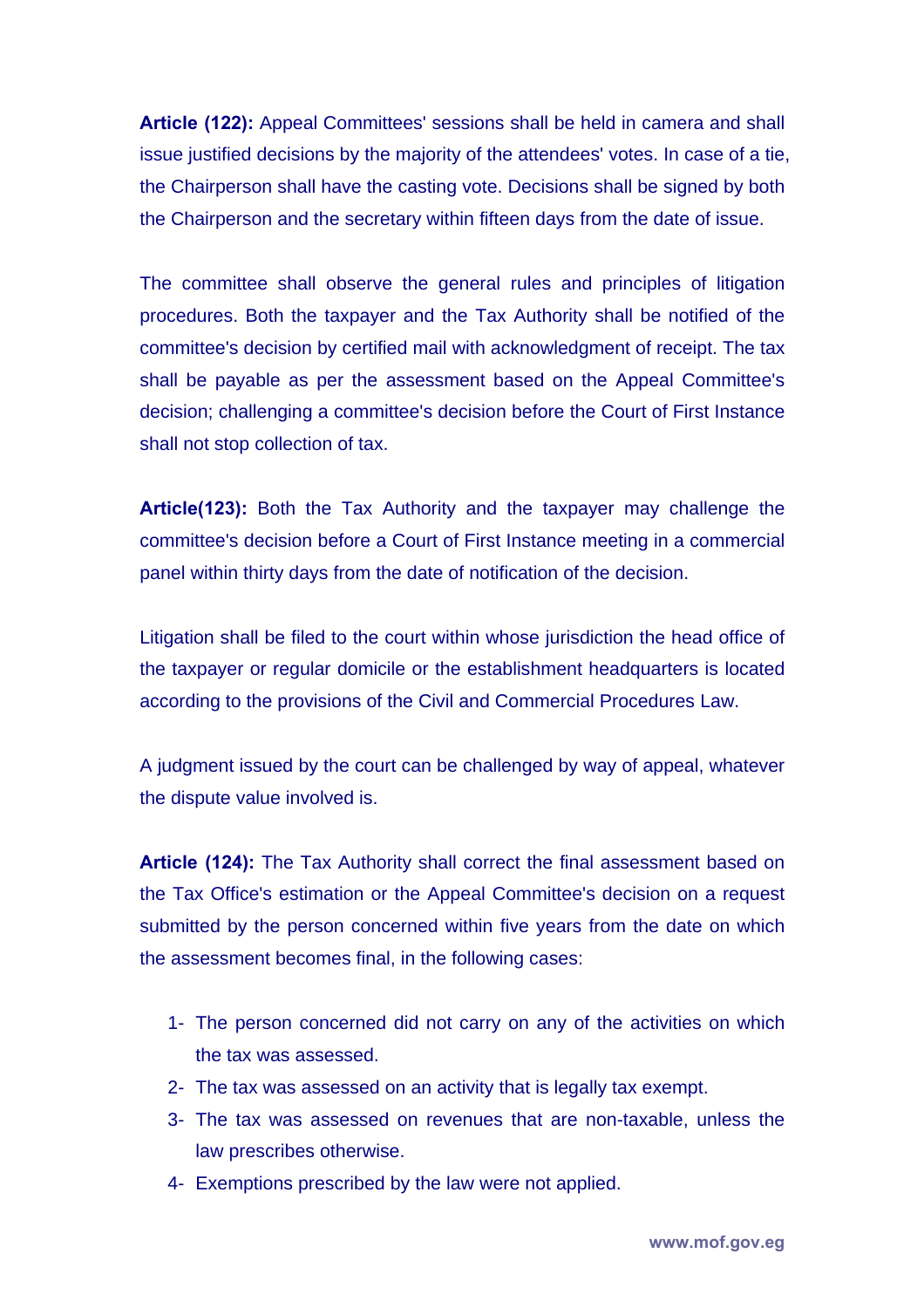- 5- An error occurred when applying the tax rate.
- 6- An error was made with respect to the type of the tax assessed to the taxpayer.
- 7- Losses were not carried forward, contrary to what is provided for in the law.
- 8- Deductible taxes were not deducted.
- 9- The rental value of real property leased by a firm was not deducted.
- 10- Donations satisfying the requirements for deduction were not deducted
- 11- Some tax years were charged with revenues or expenses that concerned other years.
- 12- The same tax was assessed on the same revenue more than once;

The Minister has the right to add other cases by a decree. Generally, in cases where the concerned party possesses conclusive documents and papers showing the tax assessment to be incorrect.

The abovementioned requests are to be assigned to one or more committees titled (The Committee for the Reconsideration of Final Assessment). Among its members shall be a member of the State Council having at least the grade of assistant counselor, seconded by the Chairperson of the State Council. A decision concerning the set up of the committee, its functions and premises shall be issued by the Tax Commissioner. The committee's decision is not effective until approved by the Tax Authority Commissioner.

Both the taxpayer and the competent tax office shall be notified of the committee's decision.

**Article (125):** Litigations filed by, or against, a taxpayer may be heard by a court in a closed session. Ruling thereon shall always be expeditious. The State Prosecution shall be represented and shall be assisted in this respect by a representative of the Tax Authority.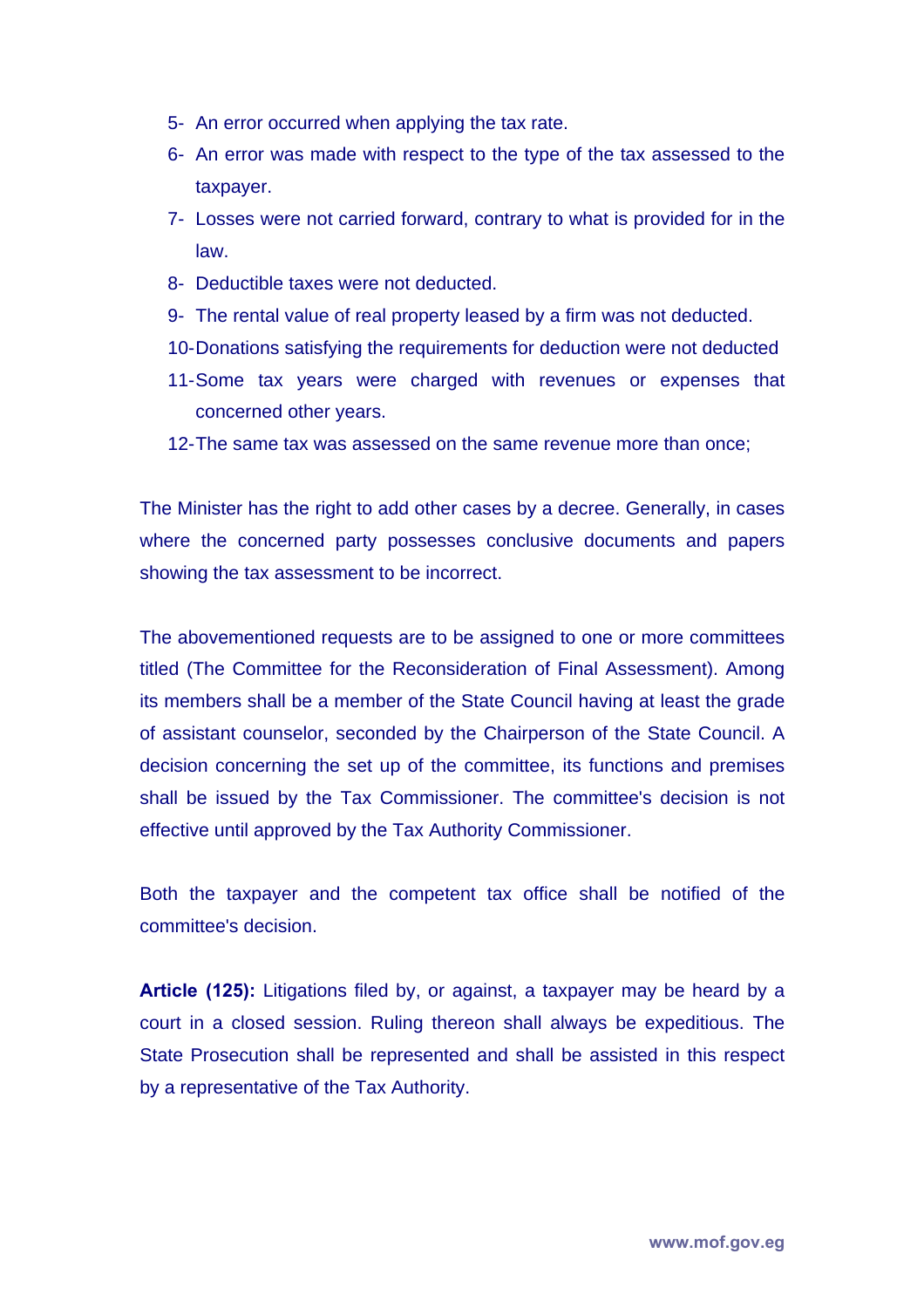**Article (126):** The Minister has the exclusive right to issue general rules and instructions with which the Tax Authority shall comply in the implementation of the provisions of this law and its Executive Regulation.

**Article (127):** A taxpayer who wishes to finalize business transactions which may have serious tax effects can file a request in writing to the Tax Commissioner to explain the Authority's position with respect to the application of the provisions of this law to the said transaction.

Such requests must be submitted with complete data and supported by the following documents:

- 1- Taxpayer's name and tax file;
- 2- A statement of the business transaction and the tax effects thereof;
- 3- Copies of documents, contracts and accounts relevant to the transaction;

The Tax Commissioner shall issue a decision regarding the request within sixty days from the filing date and may request additional data from the taxpayer during this period. The decision is binding to the Tax Authority unless details emerge after the decision is issued that were not presented before issuing the decision.

**Article (128):** The Tax Authority has the right to appoint representatives on its behalf, from among its staff, to ministries and government agencies, local administration units, public legal persons, public sector companies and public business sector companies. The Tax Authority representative shall check the proper application by the entities of the provisions of this law and other associated tax legislation and shall verify that such entities pay the tax according to the provisions of the legislation.

Those representatives and other Tax Authority staff designated by a decree of the Minister of Justice, on the request of the Minister of Finance, shall have the legal power to prove violations committed against the provisions of the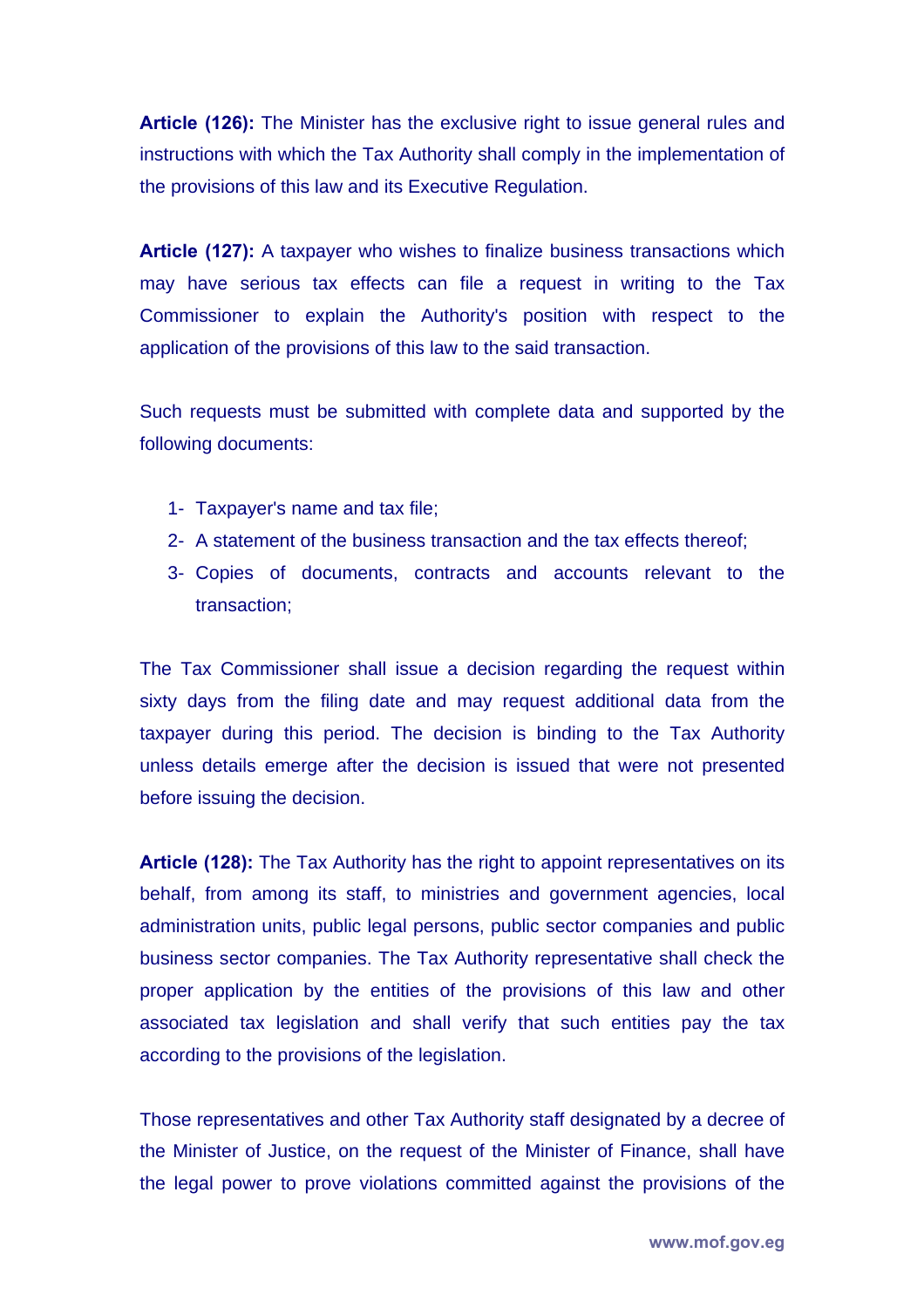legislation in reports, the data of which shall be specified by this law's Executive Regulation.

**Article (129):** The Tax Authority shall bear the burden of proof in the following cases:

- 1- Correction, adjustment or disregard of the tax return if it is filed according to the terms and conditions provided for in articles (83) and (84) herein and based on proper books and records conforming to Egyptian Accounting Standards or simple accounting principles emanating thereof, while observing laws and regulations enforced in this respect;
- 2- Adjusting the assessment according to article (91) herein;
- 3- Disregarding the tax return if endorsed by an accountant and based on books and records according to provisions of article (78) herein.

**Article (130):** The taxpayer shall bear the burden of proof in the following cases:

- 1- If the Tax Authority makes a presumptive assessment of the tax according to article 90 herein.
- 2- If the taxpayer corrects an error in its tax return.
- 3- If the taxpayer objects to the content of a report drafted by a tax officer having legal power.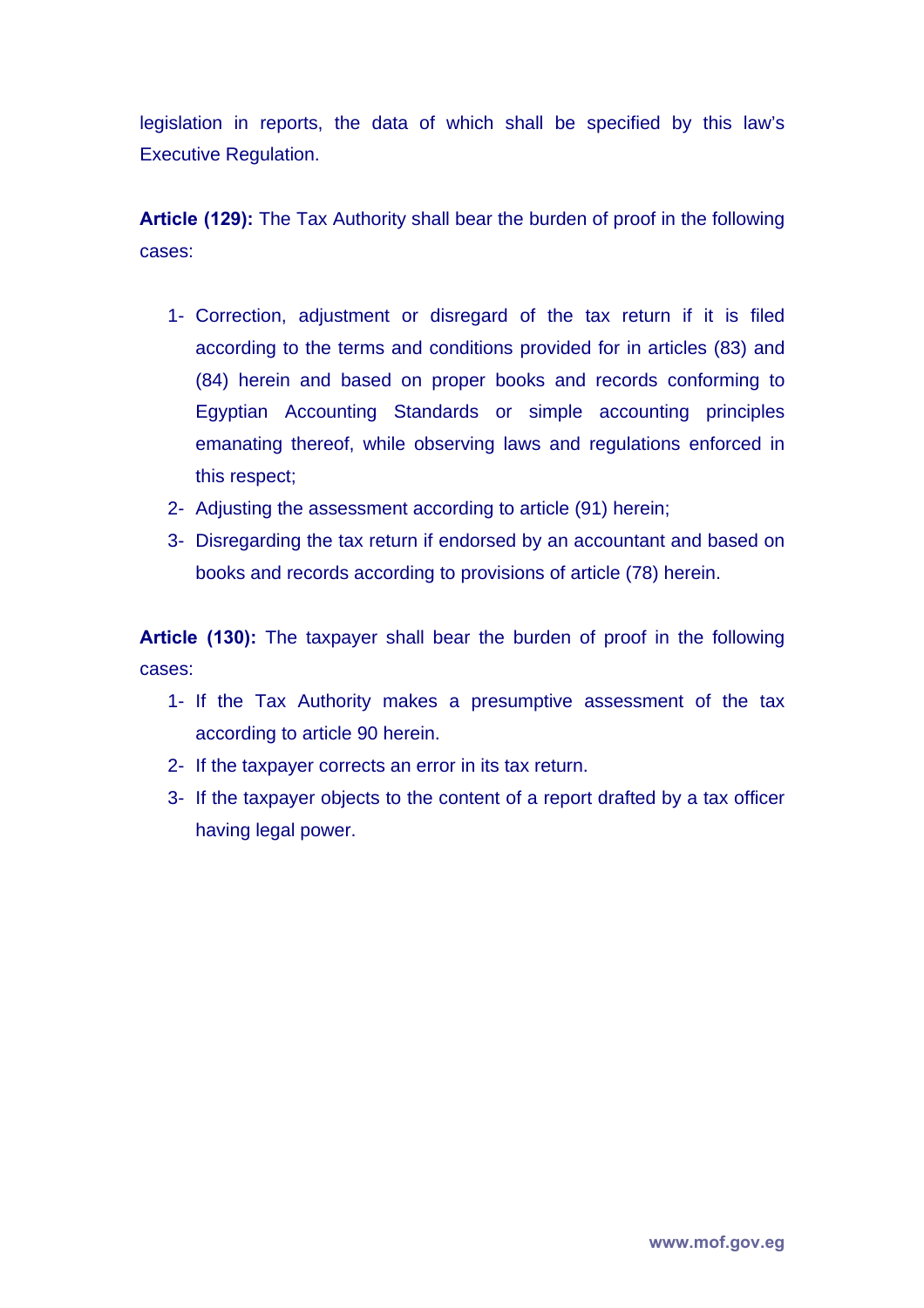## **Book Seven Penalties**

**Article (131):** Without prejudice to any stricter penalty provided for in the Penal Law or any other law, crimes stated in the following articles are punishable with the penalties stipulated in each.

**Article (132):** Every accountant enrolled on the Accountants and Auditors Schedule who certified a tax return or its supporting documents is liable to imprisonment and a fine of not less than ten thousand Pounds and not exceeding one hundred thousands Pounds or one of both penalties if an accountant has committed any of the following acts:

- 1- If an accountant concealed facts that came to his/her knowledge in the course of performing his/her job and did not disclose documents which the accountant certified to be true, if the disclosure of such facts is necessary for the accounts and documents to reflect the true activity of a taxpayer.
- 2- If an accountant concealed facts that came to his/her knowledge in the course of performing his/her job about any modification or change in the books, accounts, records or documents and the modification or change led to the inaccurate belief that lesser profits were made or greater losses were incurred.

In the event of recurrence, an accountant is liable to both imprisonment and fine.

**Article (133):** Every taxpayer who evades payment of taxes is liable to imprisonment for a period of not less than six months and not more than five years and a fine equivalent to the unpaid tax according to the law or either of the two penalties.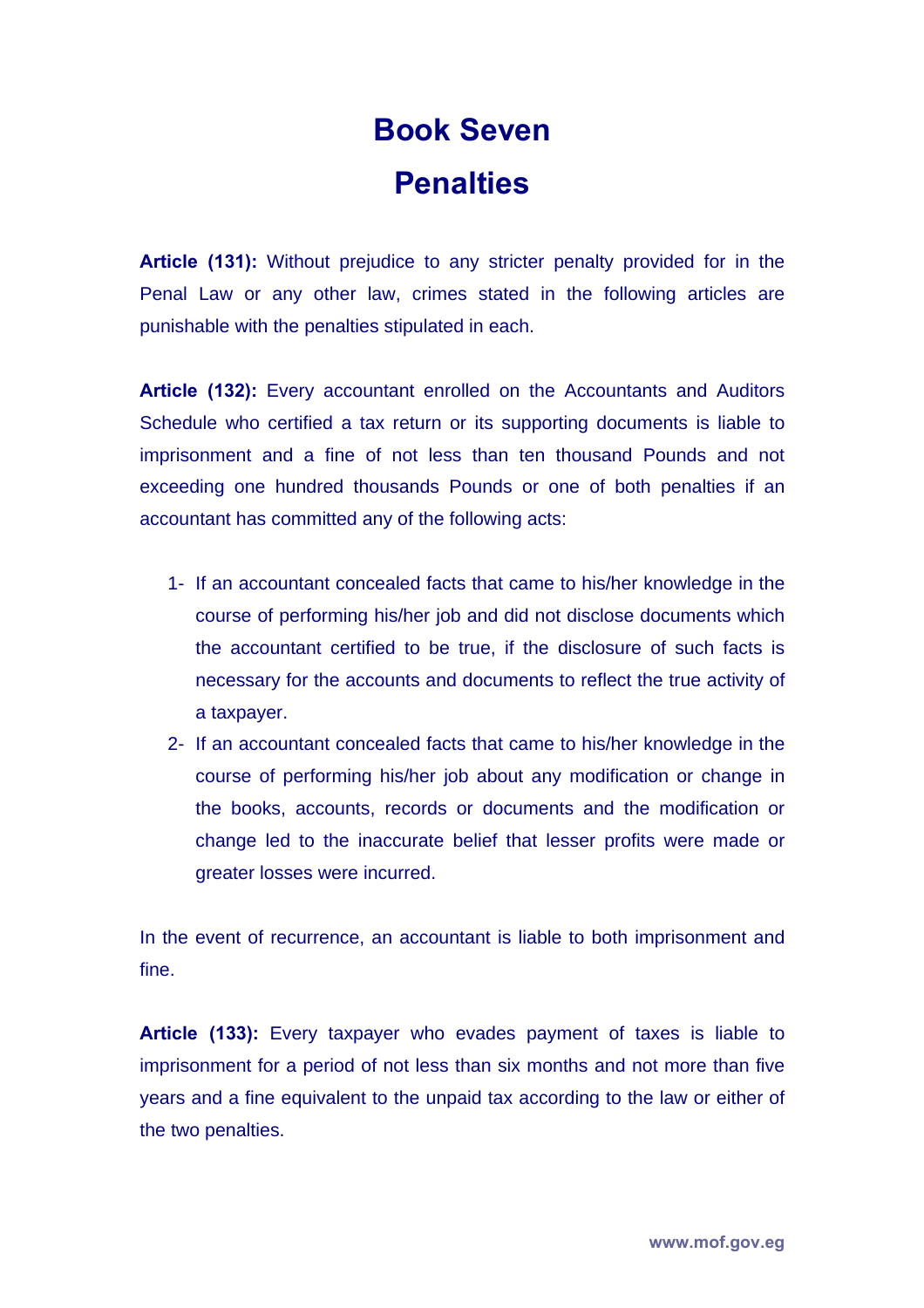The taxpayer shall be deemed to have evaded payment of tax if any of the following methods were used:

- 1- Filing an annual tax return on the basis of fabricated books, records, accounts or documents while having knowledge of the same, or including data different from what is recorded in the true books, records, accounts or documents which he/she concealed.
- 2- Filing an annual tax return on the basis of the presence of no books, records, accounts or documents and including data therein different from what is recorded in books, records, accounts or documents which he/she concealed.
- 3- The willful damage of records or documents related to the tax before the lapse of the tax debt statute of limitation.
- 4- The fabrication or amendment of purchase or sale invoices or other documents with the intent of leading the Tax Authority to believe that lesser profits were made or greater losses were incurred.
- 5- Concealing a taxable activity, or part thereof.

In the event of recurrence, a taxpayer is liable to both imprisonment and fine.

In all events, tax evasion shall be considered an immoral crime, disgracing honor and personal integrity.

**Article (134):** A partner to a crime is liable jointly with the taxpayer for paying the evaded tax and the relevant fines.

**Article (135):** Whoever commits any of the following acts is liable to a fine of not less than two thousand pounds and not more than ten thousand pounds:

- 1- Failure to file an activity commencement notice;
- 2- Failure to file a tax return;
- 3- Failure to apply the system of deduction, withholding, collection and remittance of the tax by the legal dates.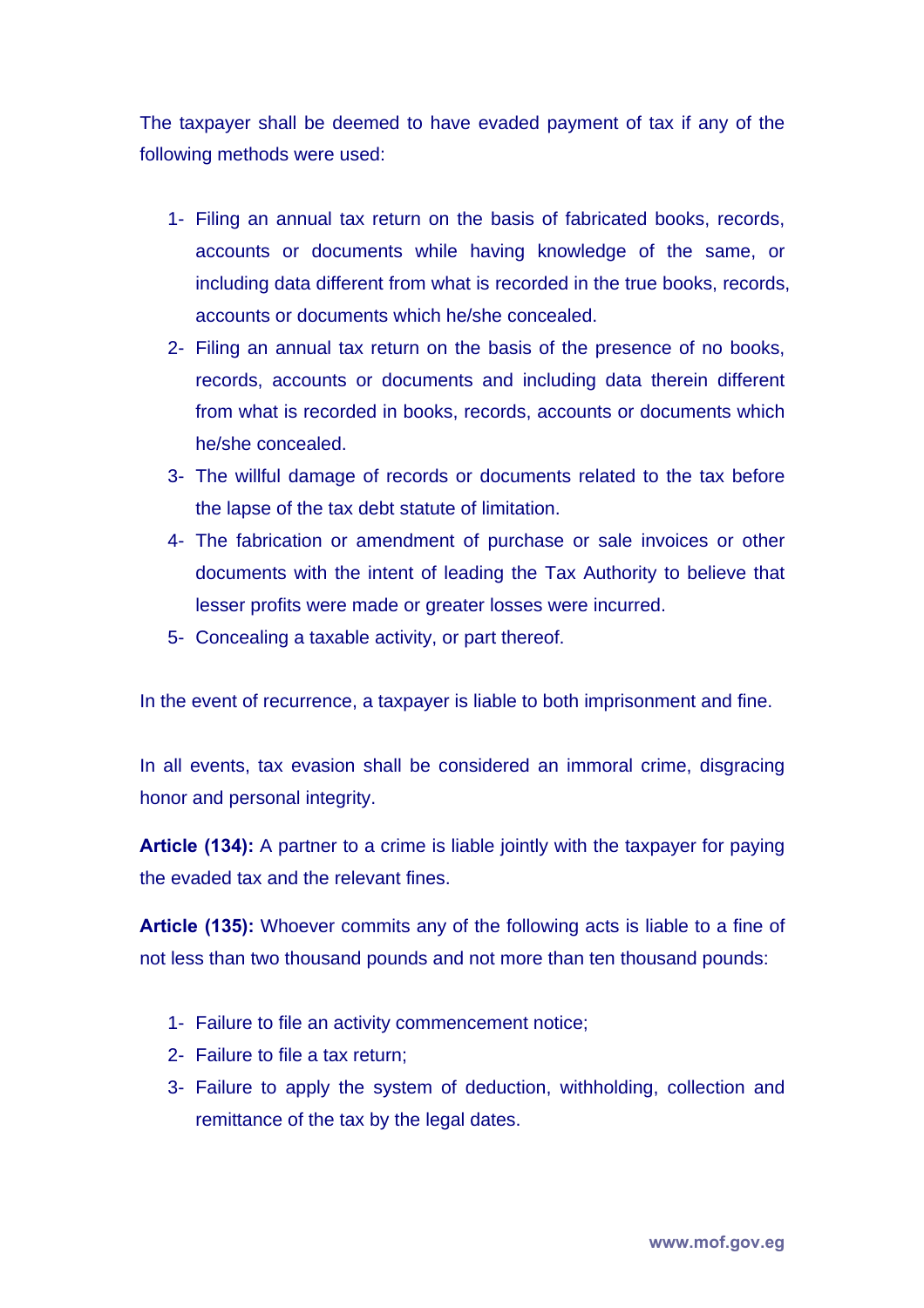The same penalty also applies to whoever violates the provisions of paragraph (1) of article 96.

Whoever violates the provisions of the two articles 78 (clause 1) and 83 (paragraph 3) is liable to a fine of ten thousand pounds

In all cases, the fine shall be doubled in those cases of recurrence of the same offense within a three year period.

**Article (136):** If a taxpayer includes in the tax return an amount of tax that is less than the finally estimated tax amount, the taxpayer is liable to a fine at the rate shown opposite each of the following cases:

- 1- 5% of the tax due on the amount not included, if it is equal to between 10% and 20% of the legally due tax.
- 2- 15% of the tax due on the amount not included, if it is equal to more than 20% to 50% of the legally due tax.
- 3- 80% of the tax due on the amount not included, if it is equal to more than 50% of the legally due tax.

**Article (137):** No criminal lawsuit may be filed with respect to crimes provided for herein, or any investigation actions taken, without a written request from the Minister.

**Article (138):** The Minister or delegate has the right to reconcile crimes provided for in this article, whatever the status of the action may be, before a conclusive ruling is issued in consideration for the payment of:

- (a) Amounts due by the violator of the crimes provided for in article 135 herein in addition to a compensation of two thousand pounds.
- (b) Amounts due by the violator in addition to a compensation of half the amount of the fine provided for in Article 136 herein.
- (c) Amounts due by the violator of the crimes provided for in articles 133 and 134 in addition to a compensation equivalent to such amounts.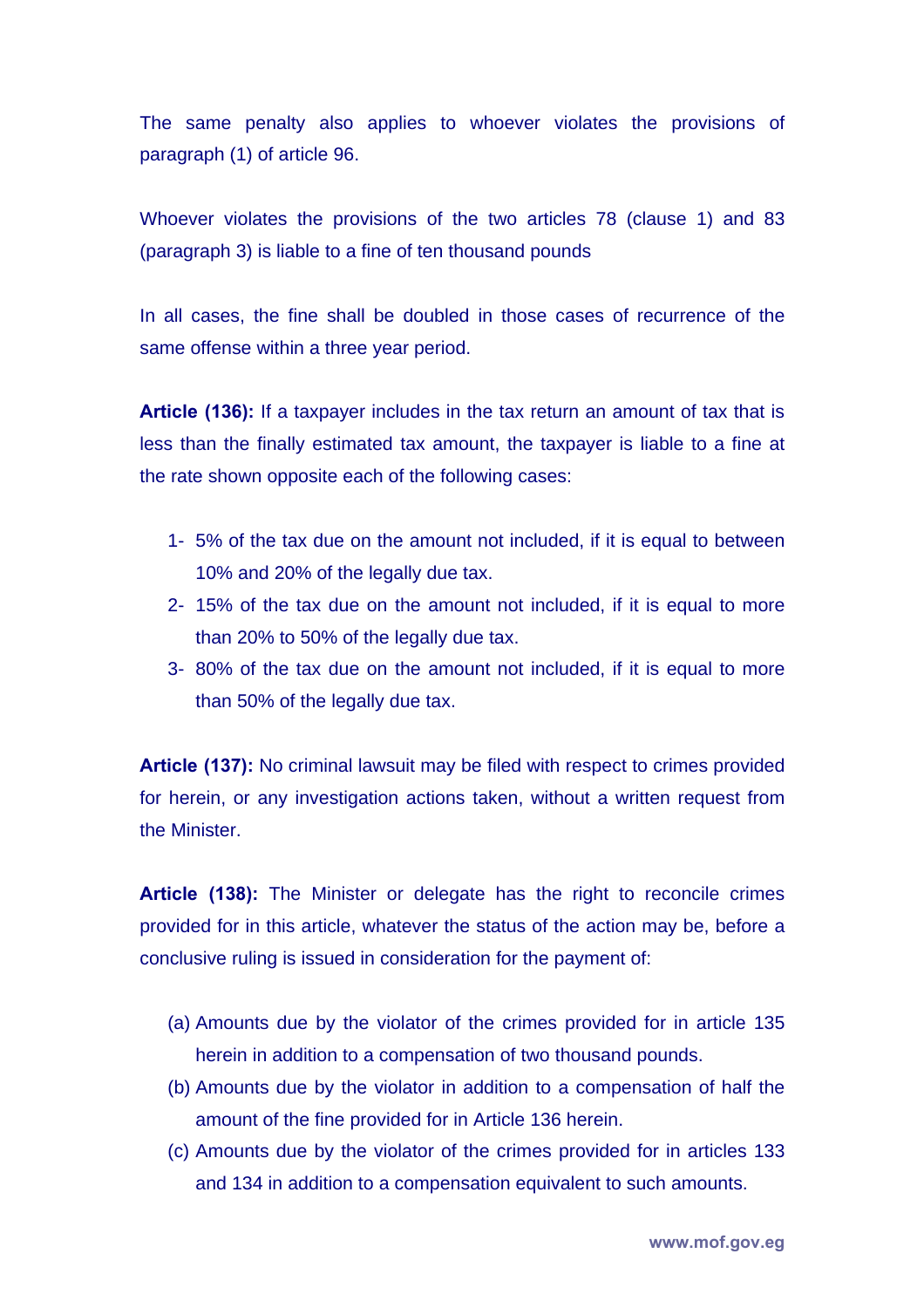(d) A compensation equivalent to half the upper limit of the fine provided for in article 132 herein.

Reconciliation shall result in the lapse of criminal litigation and subsequent effects arising therefrom. The state prosecution shall order a stay of execution of the penalty if reconciliation is reached while execution is in progress.

## **Book Eight Closing Provisions**

**Article (139):** By virtue of a Presidential Decree, a Higher Tax Council having legal status shall be established under the Prime Minister with its headquarters in Cairo.

**Article (140):** The Council's aim is to protect taxpayers rights of all kinds, the adherence by the competent tax offices to the provisions of the laws and regulations issued in this regard, to ensure that the assessment and collection procedures are performed in a spirit of cooperation and good faith, as well as to guide taxpayers to the legal procedures that will secure their rights.

**Article (141):** The Council shall, to achieve its purpose, perform the following:

- 1- Study and endorse a Taxpayers' Bill of Rights and track compliance therewith.
- 2- Study laws and regulations regulating tax affairs and propose amendments in cooperation with the government and competent administrative agencies. Draft laws and regulations proposed by the government regarding different types of taxes shall be presented to the Council for review and feedback before submitting them to the People's Assembly.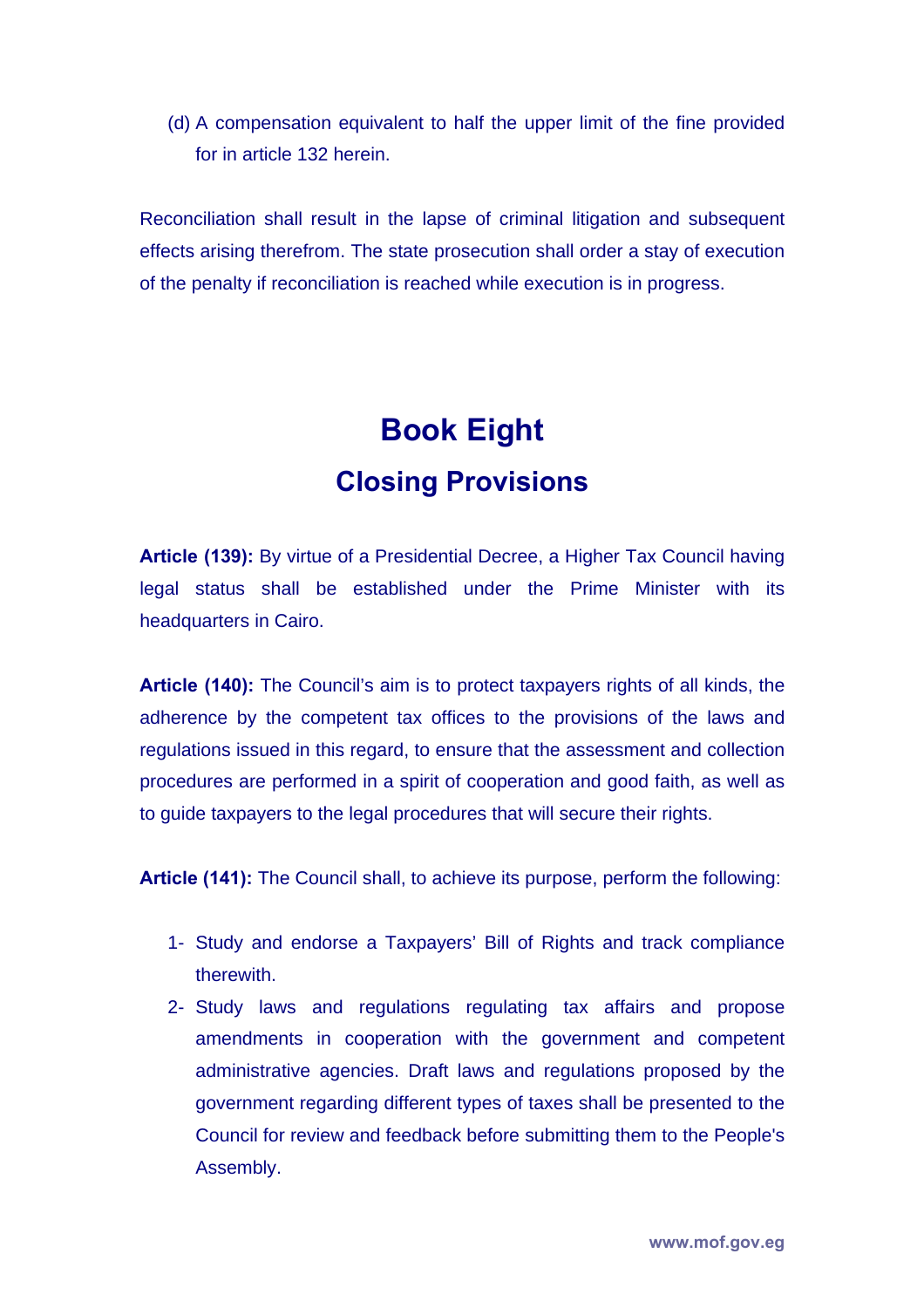- 3- Study instructions issued by competent administrative agencies with respect to tax matters and intervene with competent agencies and authorities in order to repeal instructions which do not comply with provisions of laws and regulations or the Taxpayers' Bill of Rights. It shall also work to render such instructions conflict-free and ensure smooth tax assessment and collection.
- 4- Monitor the exercise by the Tax Departments of their terms of reference to ensure their compliance with taxpayers' rights.
- 5- Review tax guidelines and give opinion before approving and publishing them, in particular:
	- Tax Administration work guidelines
	- Guidelines for basic audit rules
	- Audit procedures manual
	- Selective audit guide
- 6- Study the extent of technical and financial efficiency of existing administrative agencies in charge of tax matters to ensure the quality of the tax and administrative services performed, and working with and submitting proposals to the competent authorities for the elimination of any shortcoming in this respect.
- 7- Publish information, reports and recommendations that will familiarize taxpayers with their rights and obligations.
- 8- Study taxpayers' complaints submitted to the Council and cooperate with the competent authorities to eliminate reasons for valid complaints and propose general rules that would eliminate their reasons in future. Competent administrative authorities shall cooperate with the Council in studying the complaints referred thereto and furnish the Council with the data, reports and research required relevant to the council business.

On 30 September each year, the Council shall file a report on its business to the President and the Prime Minister to include the deficiency of the tax legislation, cases of abuse of power or exceeding the limit of jurisdiction by any of the tax administrations as noticed by the Council during the exercise of its functions.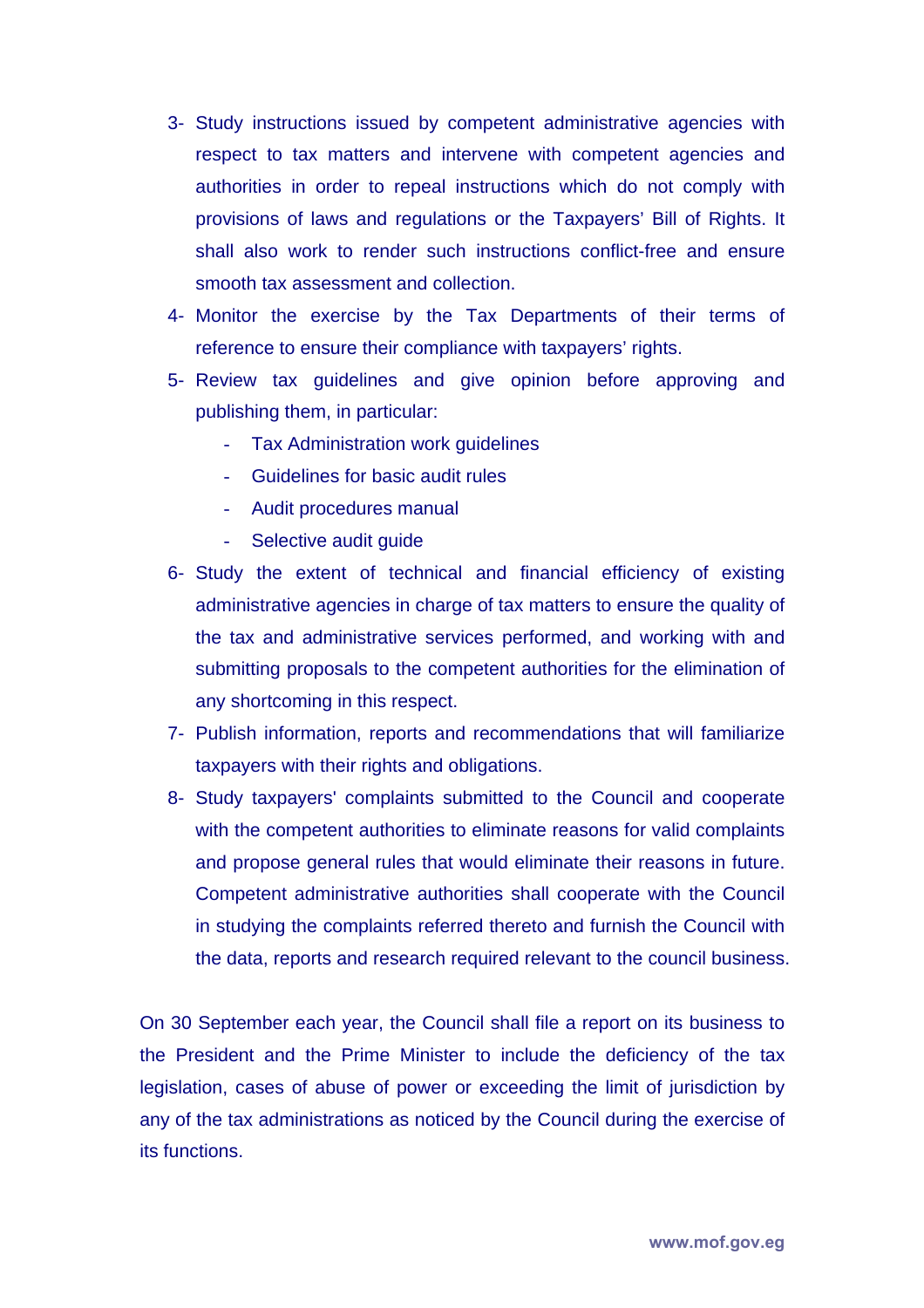The report shall be filed to the Chairperson the People's Assembly for presentation to the Assembly.

**Article (142):** The Council shall be established by a Prime Minister decree for a three-year renewable term as follows:

- 1- A Chairperson from among public figures;
- 2- Three of the former Tax Authority Commissioners nominated by the Minister;
- 3- A member of the Judiciary having a counselor degree at least, to be nominated by the Minister of Justice;
- 4- Two accountants enrolled on the Corporate Companies Accountants and Auditors Schedule in the general register of professional accountants and auditors, to be nominated by the Commercial Professions Syndicate accounting and auditing division;
- 5- Chairperson of the Federation of Egyptian Industries;
- 6- Chairperson of the General Federation of the Chambers of Commerce;
- 7- A university professor specialized in taxation matters, nominated by the Higher Council of Universities;
- 8- An undersecretary of the Central Auditing Agency, nominated by the Agency Chairperson.

The decree shall specify remuneration for the Council's Chairperson and members.

**Article (143):** The Council shall convene at the invitation of its Chairperson at least once every two months as well as whenever the Chairperson deems a meeting necessary. A Council meeting is only in quorum if at least six of its members attend. Decisions shall be issued by a majority of attendees' votes. In the event of a tie, the Chairperson has the casting vote.

The Council may invite to its meetings representatives of the tax departments associated with the agenda items to be discussed as well as financial experts,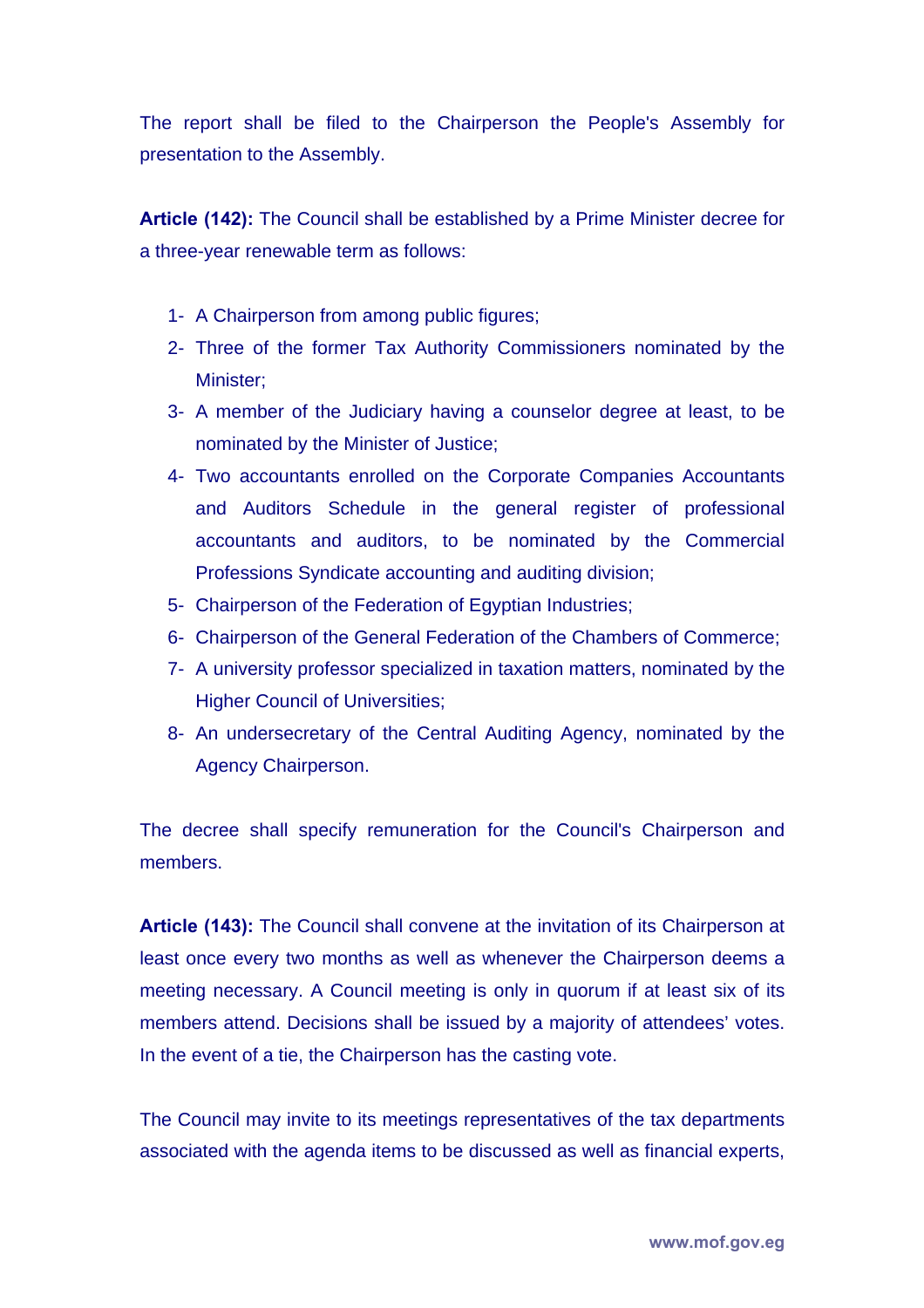economists and legal experts who do not have a countable vote in deliberations.

**Article (144):** The Council's resources shall consist of:

- 1- Adequate financial appropriations allocated for the council in the State General Budget
- 2- Endowments, donations, assistance and grants accepted by the Council and which do not contravene with its objectives
- 3- Returns on investing the Council's funds

**Article (145):** The Council shall have a special budget and fiscal year beginning first July and ending at the end of June each year.

**Article (146):** The Council shall establish its own financial, administrative and technical regulations.

The council shall have a managing director appointed for a three-year term, the terms of reference and financial status of whom shall be specified by a decree of the Council. The Council shall also have a technical secretariat, the organization, mandate and organizational structure of which shall be developed and functions specified by a decree of the Council.

**Article (147):** All amounts and financial values whose owners have forfeited them by the statute of limitation shall devolve to the public treasury by virtue of an irreversible ruling and these shall include the following:

- 1- Profits and dividends resulting from shares and bonds offered and issued by any company or public or private authority or body.
- 2- Shares, incorporation quotes, bonds and all other movable property of such companies, authorities or bodies.
- 3- Securities, deposits and generally whatever is required of the securities by banks or other firms that accept such securities in trust or for any other reason.